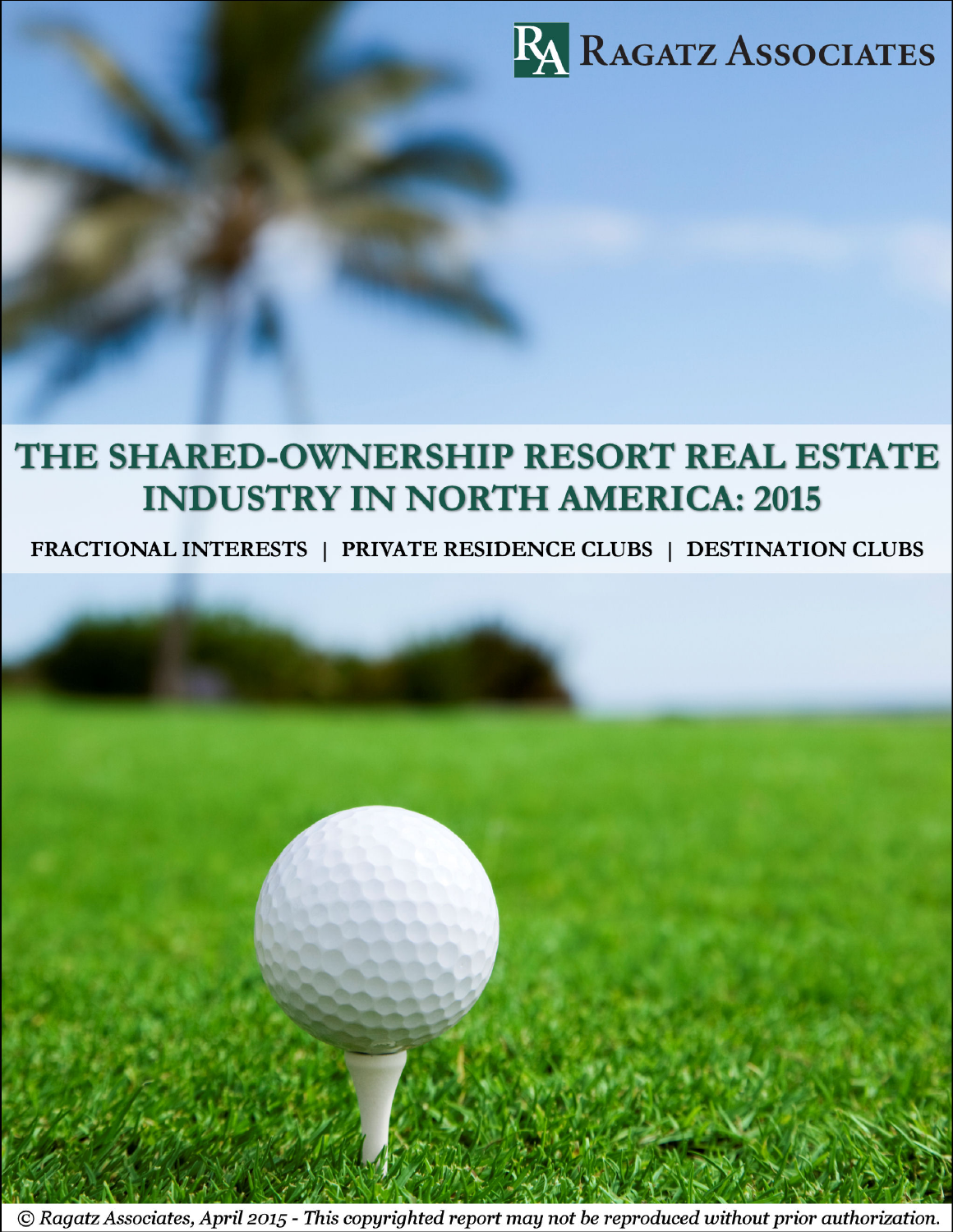## **TABLE OF CONTENTS**

| Page |
|------|
|      |
|      |
|      |
|      |

## ABOUT RAGATZ ASSOCIATES



 $\mathbf{i}$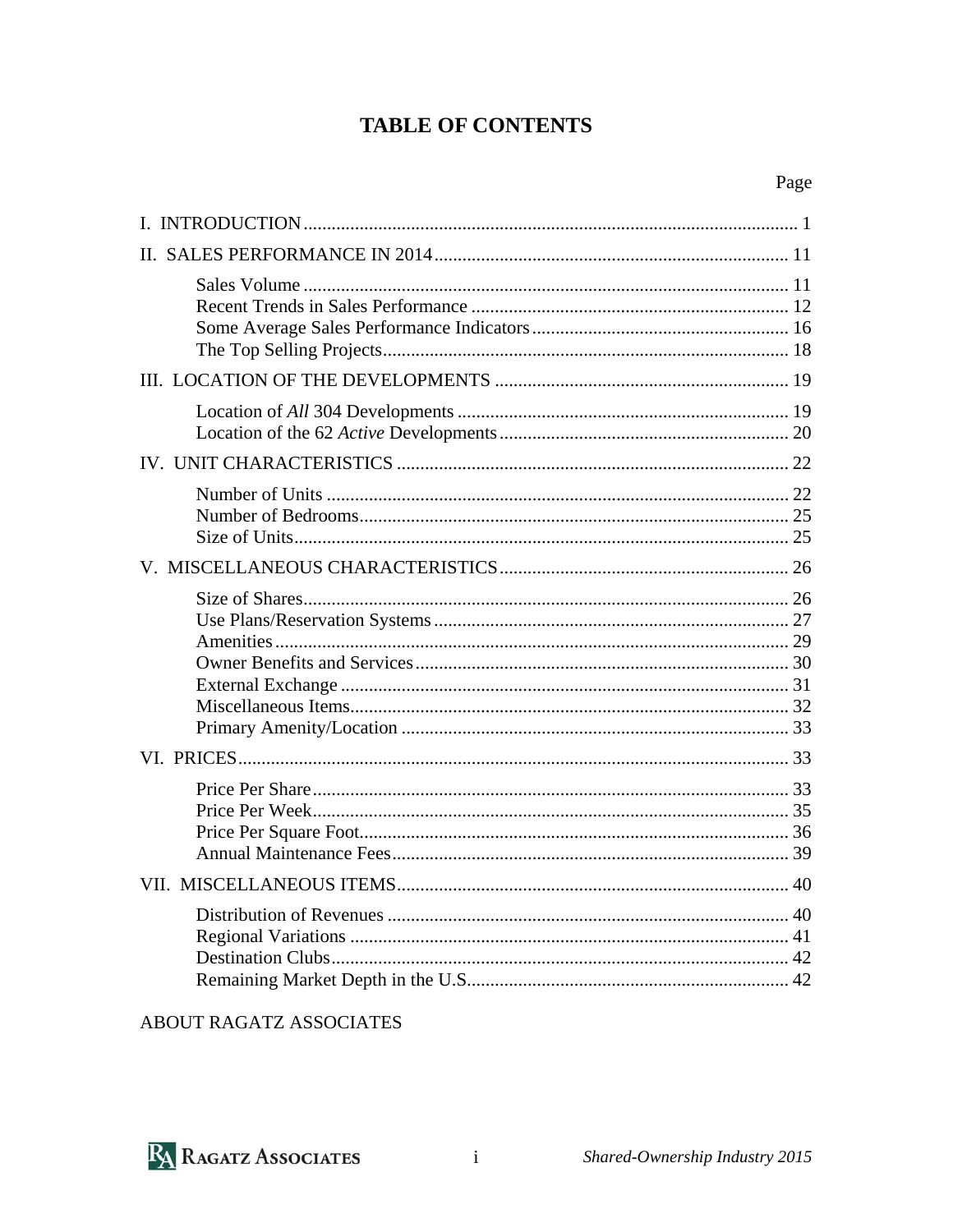## **THE SHARED-OWNERSHIP RESORT REAL ESTATE INDUSTRY IN NORTH AMERICA: 2015**

## FRACTIONAL INTERESTS PRIVATE RESIDENCE CLUBS DESTINATION CLUBS

#### **I. INTRODUCTION**

 This document describes the shared-ownership resort real estate industry for 2014 in North America, including the United States, Canada, the Caribbean and Mexico. All three components of the industry are addressed, including fractional interests, private residence clubs and destination clubs. Emphasis is on the first two components. Emphasis also is on the supply side of the industry, i.e., product characteristics and sales performance rather than on the demand side, i.e., the consumer.

 Results are based on a thorough survey of all developments known to exist in the shared-ownership resort real estate industry (hereafter simply referred to as the sharedownership industry). The survey was conducted by Tracy Ragatz during early 2015.

 For purposes of providing a consistent trend analysis, the survey and descriptive report at-hand follow the **exact** same format as our most recent previous efforts from 2007 through 2013. It is the  $15<sup>th</sup>$  annual survey conducted by Ragatz Associates of the shared-ownership industry in North America.

 It is felt that: (1) the vast number of shared-ownership projects have been identified; and (2) results are very accurate. These two positives are permitted by the past frequency of the surveys, the consistency of the questions, interviewing mostly the same people every year, and our extensive exposure in the industry.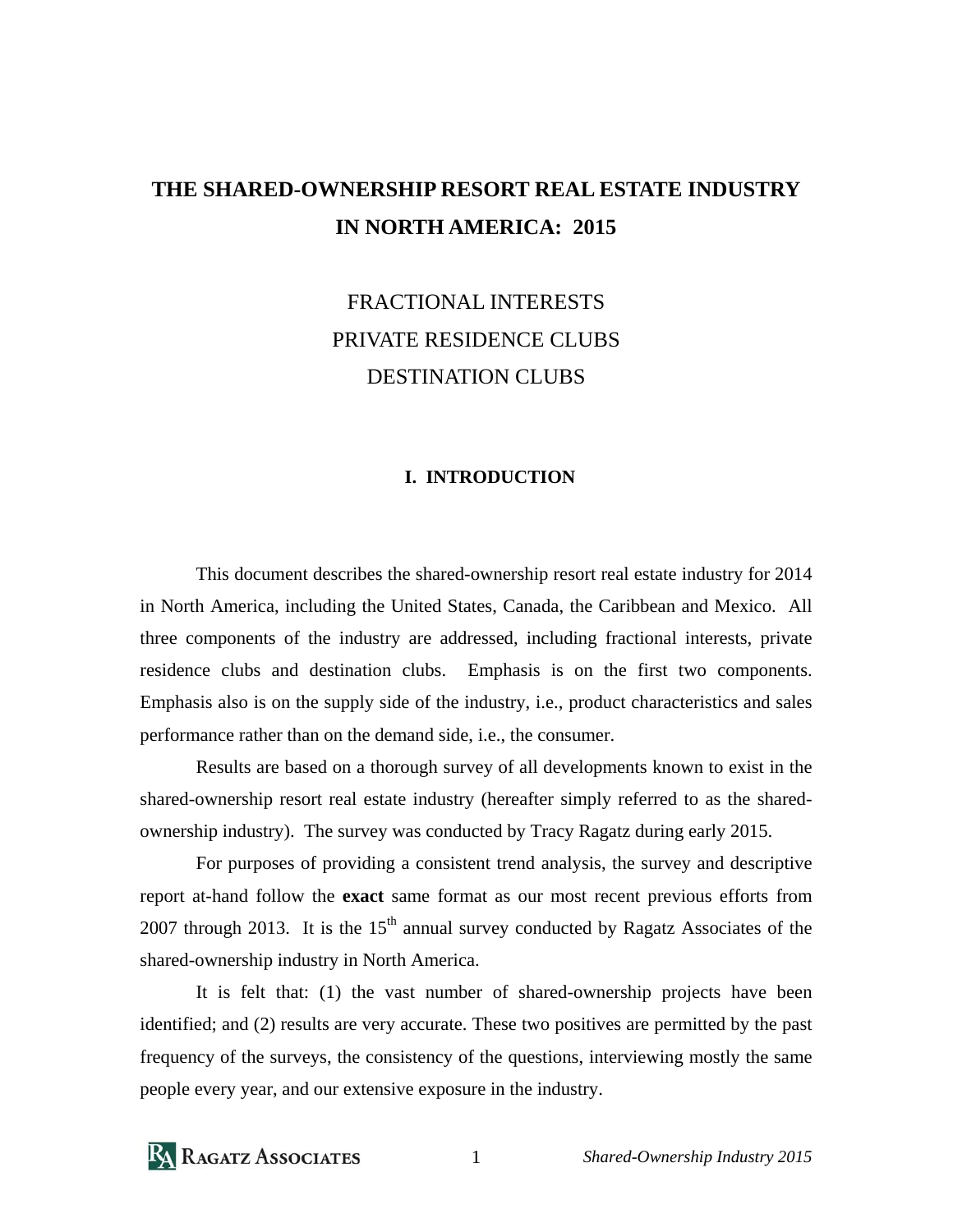The developments were identified by: (1) an exhaustive review of industry publications (including *Bowden's Market Barometer*, *Crittenden Resort Report, Developments, Vacation Industry Review, Robb Report, Vacation Ownership World*, etc.); (2) a review of attendee lists from past conferences in the resort industry; and (3) numerous feasibility analyses conducted by Ragatz Associates throughout North America during the past few years.

 Some 304 fractional interest projects and private residence clubs were identified, along with six destination clubs. Excluded from the 304 developments were ones: (1) with fewer than five units; and (2) not yet in sales.

 The next step involved identifying which of the 304 developments were in active marketing and sales and **actually** made some sales in 2014. Some 62 such developments were identified, including 46 fractional interest projects and 16 private residence clubs (along with the six destination clubs). Most of the other 242 developments are older, small, moderately-priced, sold-out projects.

 The 62 active projects represent 13 less than the 75 in 2013, and 91 less than the 153 in the industry's peak year of 2007. During 2014, three new projects were started, four re-started after being out of sales in 2013, seven sold out, seven that were active in 2013 ceased sales prior to achieving sell-out due to poor market conditions, one converted to whole-ownership, and five converted to a destination club.

 An extensive survey was conducted of the 62 active developments via telephone and email. Completed surveys were obtained from 60 developments, and partially completed surveys from two. Missing information was inserted by Ragatz Associates as based on prior experience in the industry. This document at-hand describes results of the survey of the 62 active developments.

 Before proceeding with results of the survey, it is appropriate to define some terms used throughout the document. They refer to the three components of the overall shared-ownership industry, including fractional interests, private residence clubs and destination clubs.

 The first two components are similar, in that both sell deeded ownership in shares of vacation homes, ranging from a 1/20 share with two weeks of annual use to a 1/4 share with three months of annual use. However, the two components vary in terms of price,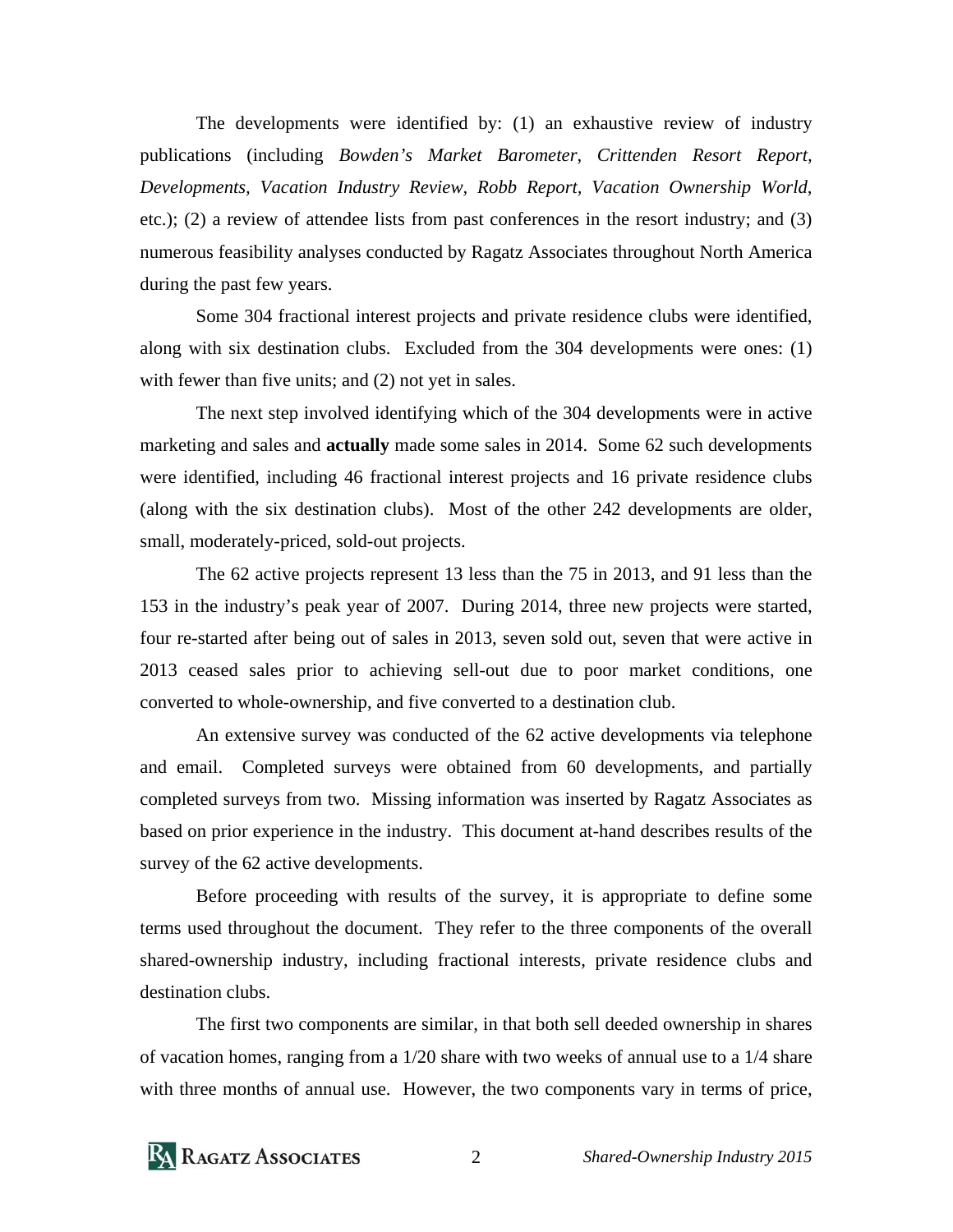quality of product, and degree of services and amenities. Ragatz Associates simply assumes that product selling for **less than \$1,000 per square foot** falls into the **fractional interest** category, and product selling for **more than \$1,000 per square foot** falls into the **private residence club** category. Private residence clubs also are typically characterized by having a more prime site, as well as more services, amenities and owner benefits.

 A destination club typically sells 30-year memberships on a non-equity basis in a wide network of vacation homes in multiple locations. Some clubs are equity-based, however. The concept is further characterized by a refundability policy when members leave the club.

 All 304 fractional interest projects and private residence clubs are listed by state/ country/region in Table 1.

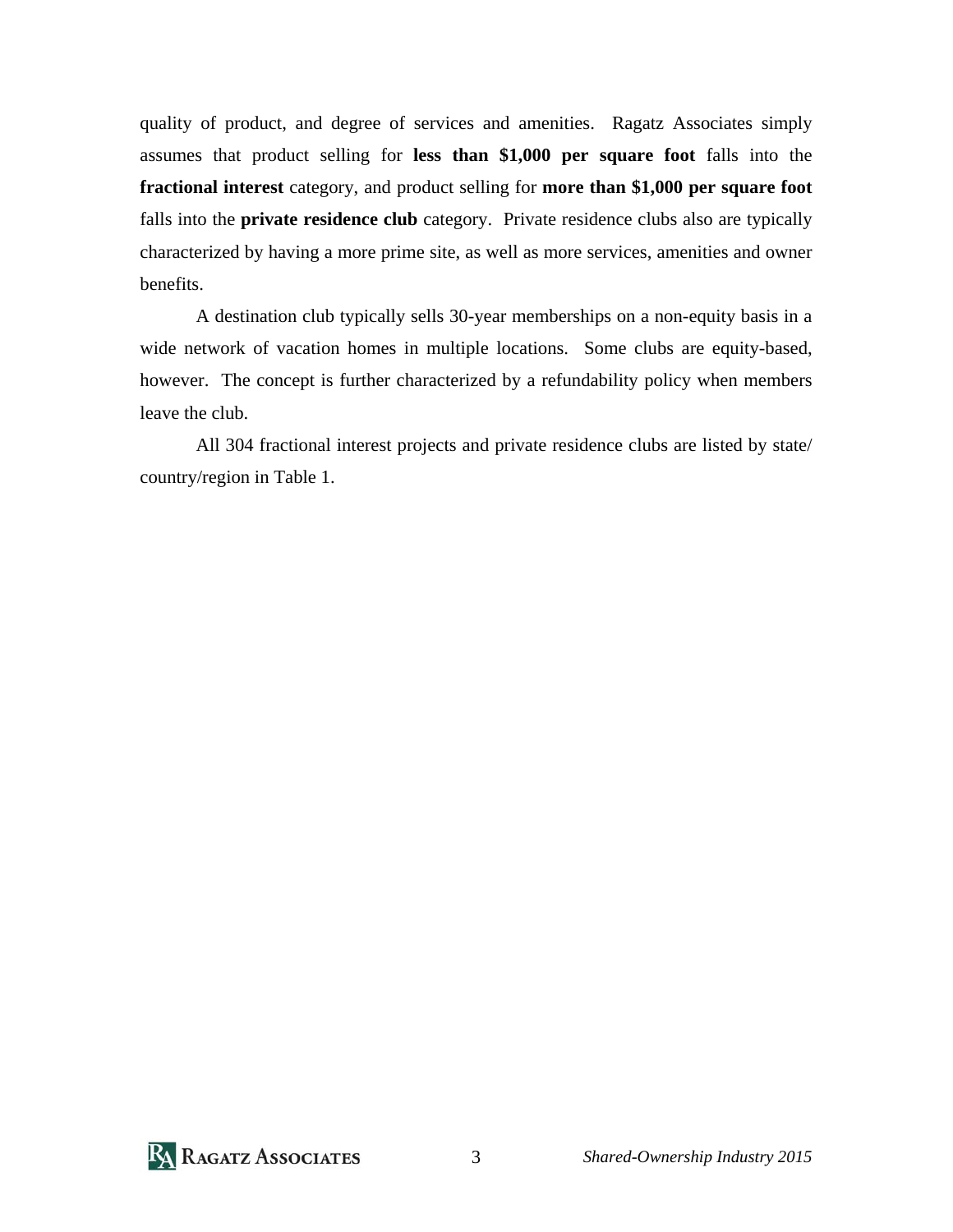### TABLE 1

| Project                                     | Community             | Type       |
|---------------------------------------------|-----------------------|------------|
| <b>ARIZONA</b>                              |                       |            |
| Club at Hidden Meadow Ranch                 | Greer, AZ             | FI         |
| <b>Quality Hill Resort Villas</b>           | Pinetop, AZ           | FI         |
| Rancho Manana Private Residence Club & Spa  | Cave Creek, AZ        | FI         |
| Rocks Luxury Residence Club                 | Scottsdale, AZ        | FI         |
| Scottsdale Club Villas                      | Scottsdale, AZ        | FI         |
| Villas at Seven Canyons                     | Sedona, AZ            | FI         |
| <b>CALIFORNIA</b>                           |                       |            |
| 80/50 Mammoth                               | Mammoth Lakes, CA     | FI         |
| 4 Seasons at Desert Breezes                 | Palm Desert, CA       | FI         |
| Club at Big Bear Village                    | Big Bear Lake, CA     | FI         |
| Dunes Club                                  | Palm Springs, CA      | FI         |
| Mountain Club, The                          | Kirkwood, CA          | FI         |
| Northstar Club                              | Northstar, CA         | FI         |
| Old Greenwood                               | Truckee, CA           | FI         |
| Residence Club at PGA West                  | La Quinta, CA         | FI         |
| Sentinals Private Ownership Club            | Kirkwood, CA          | FI         |
| Sierra Shores                               | South Lake Tahoe, CA  | FI         |
| Tallus                                      | Mammoth Lakes, CA     | FI         |
| Villas of Gold Mountain                     | Clio, CA              | FI         |
| Calistoga Ranch                             | Calistoga, CA         | <b>PRC</b> |
| Fairmont Heritage Place Ghirardelli Square  | San Francisco, CA     | <b>PRC</b> |
| <b>Marriott Grand Residence Club</b>        | South Lake Tahoe, CA  | <b>PRC</b> |
| Mayacama                                    | Santa Rosa, CA        | <b>PRC</b> |
| Northstar Lodge a Hyatt Residence Club      | Truckee, CA           | <b>PRC</b> |
| Orchard at The Carneros Inn                 | Napa, CA              | <b>PRC</b> |
| Residence Club on Mission Beach             | San Diego, CA         | <b>PRC</b> |
| Tonopalo Private Residence Club             | Tahoe Vista, CA       | <b>PRC</b> |
| Villas at The Grand Del Mar                 | Carmel Valley, CA     | <b>PRC</b> |
| Villas at Rancho Valencia                   | La Jolla, CA          | <b>PRC</b> |
| <b>COLORADO</b>                             |                       |            |
| Cabin Club at Fox Acres                     | Red Feather Lakes, CO | FI         |
| Christie Club                               | Steamboat Springs, CO | FI         |
| Cirque at Copper Mountain                   | Copper Mountain, CO   | FI         |
| Fairmont Heritage Place Franz Klammer Lodge | Telluride, CO         | FI         |
| Greens at Copper Creek                      | Copper Mountain, CO   | FI         |
| Inn at Lost Creek                           | Telluride, CO         | FI         |
| Park Plaza at Beaver Creek                  | Beaver Creek, CO      | FI         |
| Pine Meadows                                | Telluride, CO         | FI         |
| Pinnacle Private Residence Club             | Durango, CO           | FI         |
| Prospector of Aspen                         | Aspen, CO             | FI         |
| <b>Purgatory Lodge</b>                      | Durango, CO           | FI         |
| Rams Horn Village                           | Estes Park, CO        | FI         |
| Residences at Snowmass Club                 | Snowmass Village, CO  | FI         |
| <b>Rockies Condominiums</b>                 | Steamboat Springs, CO | FI         |
| Shadow Mountain Lodge at Aspen              | Aspen, CO             | FI         |

### **All 304 Fractional Interest Projects and Private Residence Clubs**

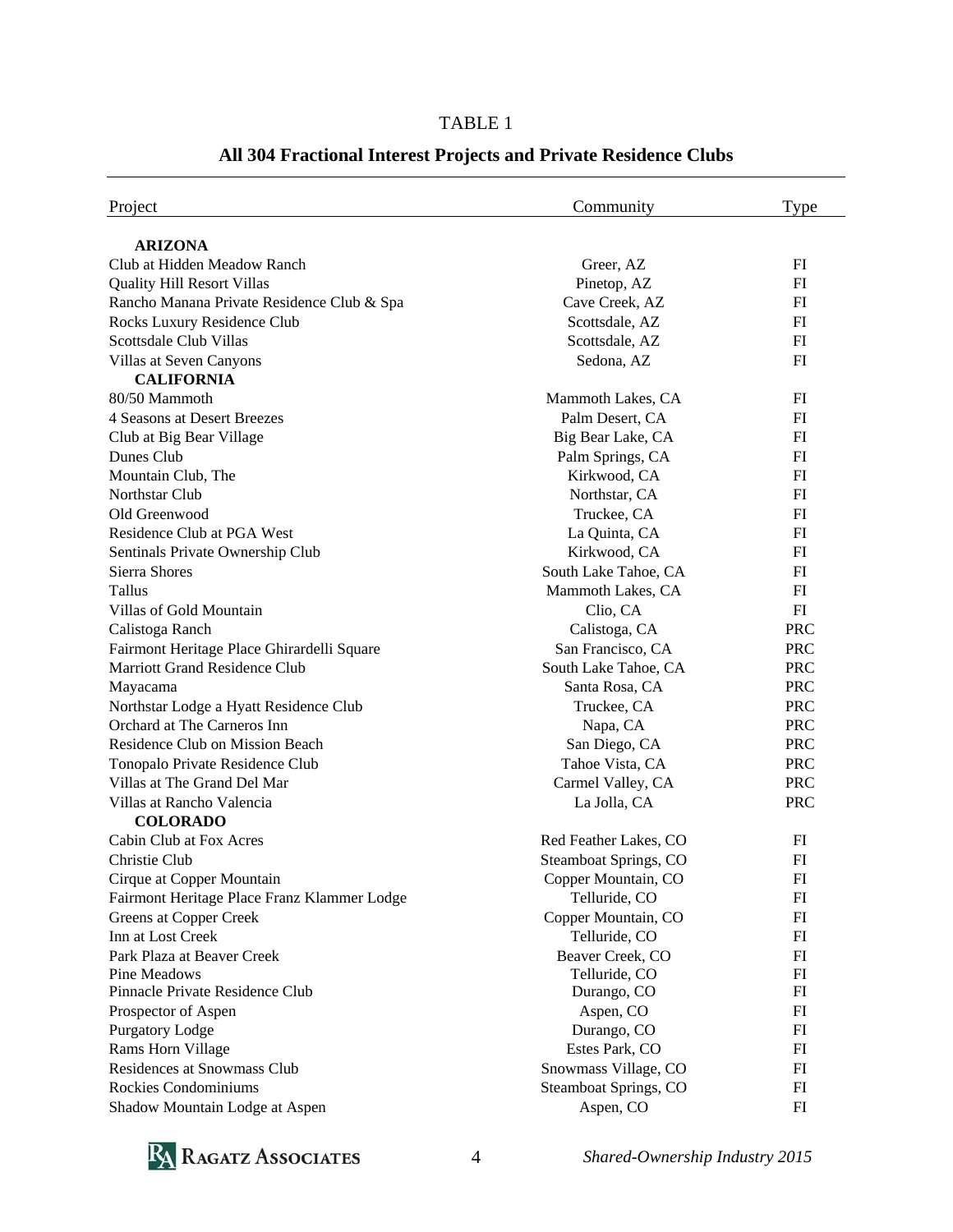| Project                                      | Community               | Type         |
|----------------------------------------------|-------------------------|--------------|
| Steamboat Grand, The                         | Steamboat Springs, CO   | FI           |
| Austria Haus                                 | Vail, CO                | <b>PRC</b>   |
| Club Residences at Vail Mountain Lodge & Spa | Vail, CO                | <b>PRC</b>   |
| Dancing Bear Residences                      | Aspen, CO               | <b>PRC</b>   |
| Four Seasons Residence Club at Vail          | Vail, CO                | <b>PRC</b>   |
| <b>Hyatt Grand Aspen Lodge</b>               | Aspen, CO               | <b>PRC</b>   |
| <b>Hyatt Main Street Station</b>             | Breckenridge, CO        | <b>PRC</b>   |
| <b>Hyatt Mountain Lodge</b>                  | Beaver Creek, CO        | <b>PRC</b>   |
| Innsbruck, The                               | Aspen, CO               | <b>PRC</b>   |
| One Steamboat Place                          | Steamboat Spring, CO    | <b>PRC</b>   |
| One Willow Bridge Road                       | Vail Village, CO        | <b>PRC</b>   |
| Porches Private Residence Club, The          | Steamboat Springs, CO   | <b>PRC</b>   |
| Residences at Little Nell                    | Aspen, CO               | <b>PRC</b>   |
| River Club                                   | Telluride, CO           | <b>PRC</b>   |
| Roaring Fork Club                            | Basalt, CO              | <b>PRC</b>   |
| Snowmass Club                                | Snowmass, CO            | <b>PRC</b>   |
| St. Regis Residence Club Aspen               | Aspen, CO               | <b>PRC</b>   |
| The Sebastian                                | Vail, CO                | <b>PRC</b>   |
| <b>Timbers Club</b>                          | Snowmass Village, CO    | <b>PRC</b>   |
| Valdoro Mountain Lodge                       | Breckenridge, CO        | <b>PRC</b>   |
| Villas at Tristant                           | Telluride, CO           | <b>PRC</b>   |
| <b>DELAWARE</b>                              |                         |              |
| Surf Club                                    | Dewey Beach, DE         | FI           |
| <b>FLORIDA</b>                               |                         |              |
| Emerald Grande at HarborWalk Village         | Destin, FL              | FI           |
| Fairmont Heritage Place Inspiration          | Sandestin, FL           | FI           |
| Magnolia Private Residence Club              | Seacrest Beach, FL      | FI           |
| Private Quarters Club Amelia National        | Fenandina Beach, FL     | FI           |
| Sandrift Resort                              | Naples, FL              | FI           |
| Siesta Key Beach a Hyatt Residence Club      | Siesta Key, FL          | FI           |
| WaterColor Private Residence Club            | Seagrove Beach, FL      | FI           |
| Private Residence Club at Rosemary Beach     | Rosemary Beach, FL      | <b>PRC</b>   |
| <b>GEORGIA</b>                               |                         |              |
| Seasons of Lake Burton                       | Lake Burton, GA         | $_{\rm{FI}}$ |
| Cloister at Sea Island, The                  | Sea Island, GA          | <b>PRC</b>   |
| <b>HAWAII</b>                                |                         |              |
| Kona Billfisher                              | Kailua-Kona, HI         | FI           |
| Maui Sunset                                  | Kihei, HI               | FI           |
| Ritz-Carlton Club, Kapalua Bay               | Kapalua Bay, HI         | PRC          |
| <b>IDAHO</b>                                 |                         |              |
| Hearthstone at Spring Mountain               | McCall, ID              | FI           |
| Hemingways                                   | Sun Valley, ID          | FI           |
| Residence Club at Teton Springs              | Victor, ID              | FI           |
| Les Saisons                                  | Sun Valley, ID          | <b>PRC</b>   |
| <b>INDIANA</b>                               |                         |              |
| Eagle Pointe Golf and Tennis Resort          | Bloomington, IN         | FI           |
| <b>MAINE</b>                                 |                         |              |
| Sugarloaf                                    | Carrabassett Valley, ME | FI           |
| <b>Sunday River Resort</b>                   | Newry, ME               | FI           |

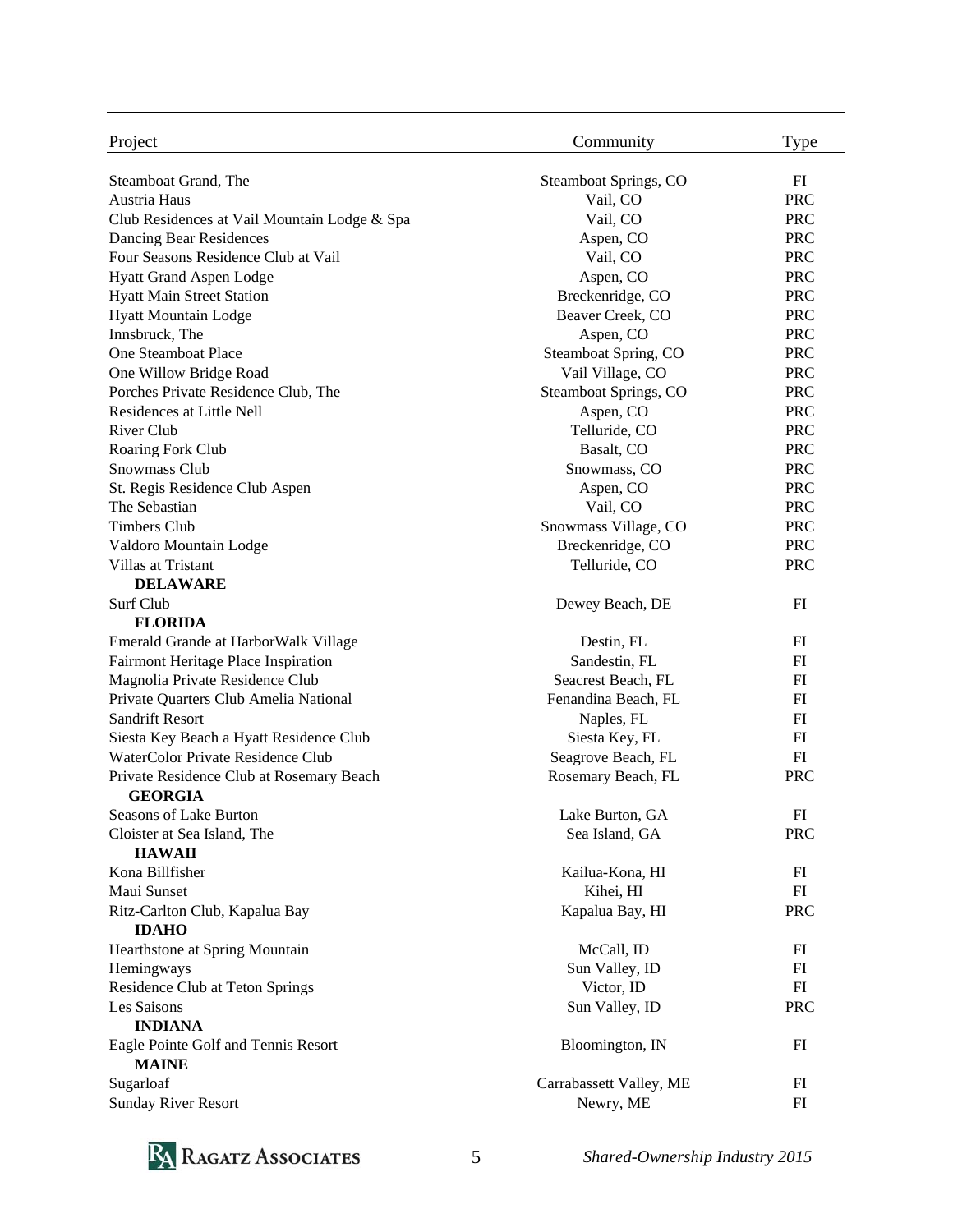| Project                                            | Community             | Type       |
|----------------------------------------------------|-----------------------|------------|
| Rangeley Mountain Club                             | Rangeley, ME          | FI         |
| <b>MARYLAND</b>                                    |                       |            |
| Marlin Cove II - Blue Marlin                       | Ocean City, MD        | FI         |
| Quarters                                           | Ocean City, MD        | FI         |
| Quarters at Marlin Cove                            | Ocean City, MD        | FI         |
| Ridge Run at Wisp Resort                           | McHenry, MD           | FI         |
| <b>MASSACHUSETTS</b>                               |                       |            |
| Cape Codder Residence Club                         | Hyannis, MA           | FI         |
| Horizon Beach/Terrace Dunes Resort                 | North Truro, MA       | FI         |
| Sea Quarters of New Seabury                        | New Seabury, MA       | FI         |
| <b>Edgartown Residence Club</b><br><b>MICHIGAN</b> | Edgartown, MA         | <b>PRC</b> |
| Beach House at Lake Street                         | Holland, MI           | FI         |
| Cottages at Waters Edge at Crystal Mountain Resort | Thompsonville, MI     | FI         |
| Homestead, The                                     | Glen Arbor, MI        | FI         |
| Kinlochen Lodge at Crystal Mountain Resort         | Thompsonville, MI     | FI         |
| Masterpiece Residence Club at Treetops Resort      | Treetops Village, MI  | FI         |
| Mountain Grand Lodge at Boyne Mountain Resort      | Boyne Falls, MI       | FI         |
| Residence Club at Tullymore                        | Stanwood, MI          | FI         |
| <b>Shanty Creek</b>                                | Bellaire, MI          | FI         |
| <b>Sunset Shores Resort</b>                        | Cadillac, MI          | FI         |
| <b>Tamarack Lodge</b>                              | Traverse City, MI     | FI         |
| Vacation Club II                                   | Bellaire, MI          | FI         |
| Wintergreen Quarters                               | Stanwood, MI          | FI         |
| <b>MINNESOTA</b>                                   |                       |            |
| Larsmont Cottages on Lake Superior                 | Duluth, MN            | FI         |
| Residence Club at Giants Ridge                     | Biwabik, MN           | FI         |
| <b>Superior Shores</b>                             | Two Harbors, MN       | FI         |
| Trapper's Landing Lodge on Leech Lake              | Walker, MN            | FI         |
| <b>MISSOURI</b>                                    |                       |            |
| Four Seasons Racquet and Country Club              | Lake Ozark, MO        | FI         |
| Lakeview Resort Vacation Club                      | Sunrise Beach, MO     | FI         |
| Private Quarters Club Porto Cima                   | Lake Ozark, MO        | FI         |
| <b>MONTANA</b>                                     |                       |            |
| Edelweiss                                          | Whitefish, MT         | FI         |
| Meadow Lake Golf and Ski Resort                    | Columbia Falls, MT    | FI         |
| Meriwether Ranch                                   | Melrose, MT           | FI         |
| Ptarmigan Village at Whitefish                     | Whitefish, MT         | FI         |
| Residence Club at Whitefish Lake                   | Whitefish, MT         | FI         |
| Residences at Marina Cay                           | Bigfork, MT           | FI         |
| Watermark on Flathead Lake<br><b>NEVADA</b>        | Polson, MT            | FI         |
| Residence Club at Southshore                       | Zephyr Cove, NV       | FI         |
| <b>NEW HAMPSHIRE</b>                               |                       |            |
| <b>B.</b> Mae's Resort                             | Gilford, NH           | FI         |
| Deer Park                                          | North Woodstock, NH   | FI         |
| Grand Summit Resort Hotel - Attitash               | Bartlett, NH          | FI         |
| Mountain Sun Condominium Quarters                  | Waterville Valley, NH | FI         |

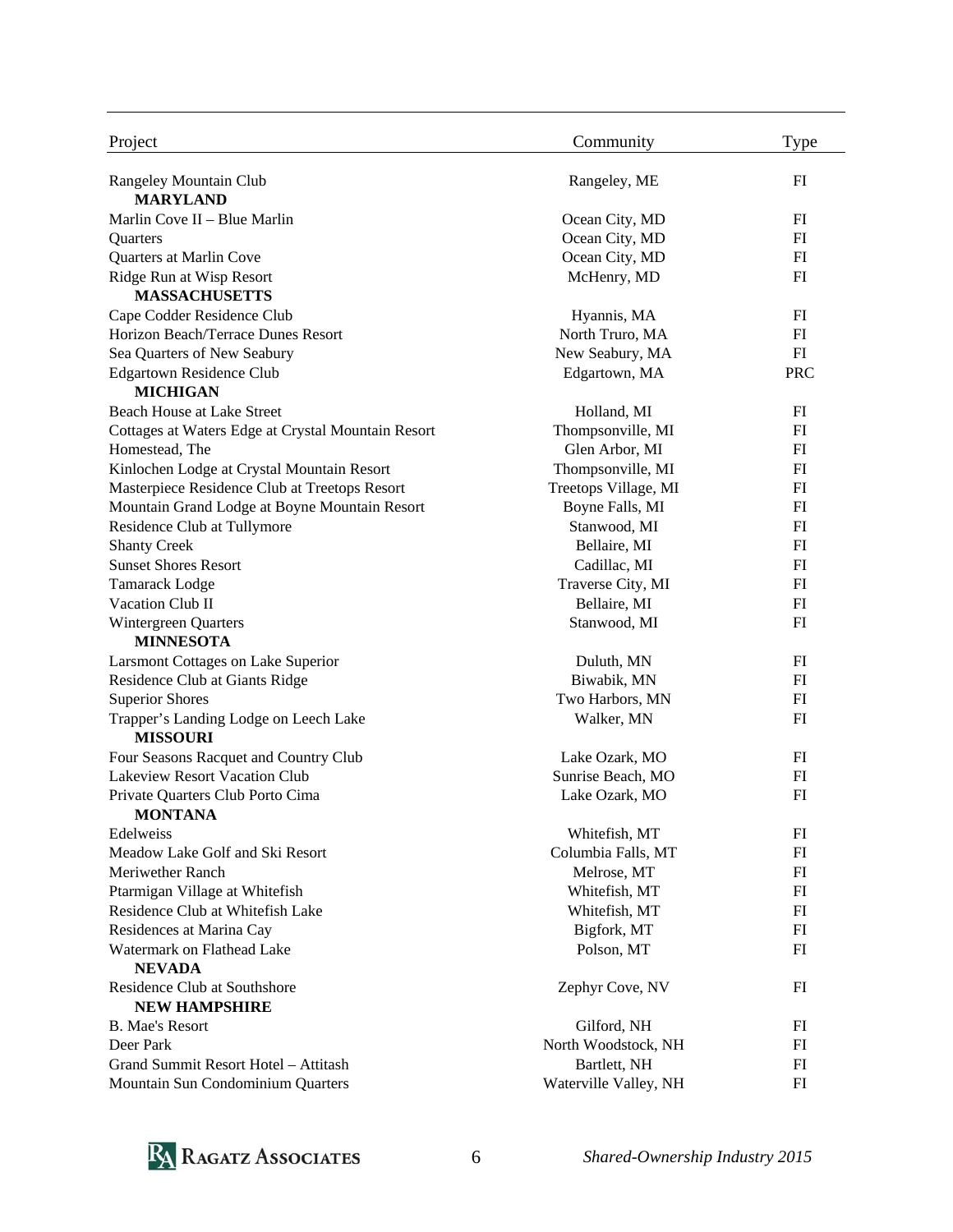| Project                                                     | Community                | Type       |
|-------------------------------------------------------------|--------------------------|------------|
| <b>NEW MEXICO</b>                                           |                          |            |
| Hacienda Club at Angel Fire                                 | Angel Fire, NM           | FI         |
| Residence Club at El Corazon                                | Santa Fe, NM             | FI         |
| <b>NEW YORK</b>                                             |                          |            |
| EllicottVillas                                              | Ellicottville, NY        | FI         |
| Hope Lake Lodge Resort & Indoor Waterpark                   | Cortland, NY             | FI         |
| Kaatskill Mountain Club                                     | Hunter, NY               | FI         |
| Quarters at Lake George                                     | Lake George, NY          | FI         |
| Whiteface Lodge                                             | Lake Placid, NY          | FI         |
| Lodges at Cresthaven                                        | Lake George, NY          | <b>PRC</b> |
| Phillips Club at Lincoln Square                             | New York, NY             | <b>PRC</b> |
| St. Regis Residence Club New York                           | New York, NY             | <b>PRC</b> |
| <b>NORTH CAROLINA</b>                                       |                          |            |
| Asheville Club at 151                                       | Asheville, NC            | FI         |
| Cottages at National Golf Club                              | Village of Pinehurst, NC | FI         |
| Hammocks on Bald Head Island                                | Bald Head Island, NC     | FI         |
| Mountain Club at Cashiers                                   | Cashiers, NC             | FI         |
| Residence Club at Catatoga                                  | Catatoga, NC             | FI         |
| Ships Watch                                                 | Outer Banks, NC          | FI         |
| Boarding House at Balsam Mountain Preserve<br><b>OREGON</b> | Sylva, NC                | <b>PRC</b> |
| Residence Club at Eagle Springs                             | Redmond, OR              | FI         |
| Eagle's Landing at Running Y                                | Klamath Falls, OR        | FI         |
| <b>Grand Lodges Mount Hood</b>                              | Government Camp, OR      | FI         |
| Lodges at Cannon Beach                                      | Cannon Beach, OR         | FI         |
| Mount Bachelor Village Resort                               | Bend, OR                 | FI         |
| Residence Club at Pronghorn                                 | Bend, OR                 | FI         |
| Residence Club at Seaside                                   | Seaside, OR              | FI         |
| <b>Resort at Whale Pointe</b>                               | Depoe Bay, OR            | FI         |
| Ridge at Sunriver                                           | Sunriver, OR             | FI         |
| Seventh Mountain Resort                                     | Bend, OR                 | FI         |
| Shorepine Village                                           | Pacific City, OR         | FI         |
| <b>Stoneridge Townhomes</b>                                 | Sunriver, OR             | FI         |
| Thundering Shores Executive Estate Condos                   | Depoe Bay, OR            | FI         |
| Cape Kiwanda Residence Club                                 | Pacific City, OR         | <b>PRC</b> |
| <b>PENNSYLVANIA</b>                                         |                          |            |
| North Slope & Valley View at Shawnee                        | Shawnee-On-Delaware, PA  | FI         |
| <b>RHODE ISLAND</b>                                         |                          |            |
| <b>Neptune Vacation Club</b>                                | Block Island, RI         | FI         |
| <b>SOUTH CAROLINA</b>                                       |                          |            |
| <b>Brigantine Quarters</b>                                  | Hilton Head, SC          | FI         |
| Cliffs Residence Club at Keowee Springs                     | Six Mile, SC             | FI         |
| Cottages at Shipyard                                        | Hilton Head, SC          | FI         |
| Dye Villas Private Residence Club                           | North Myrtle Beach, SC   | FI         |
| Harbour Town Yacht Club                                     | Hilton Head, SC          | FI         |
| Harbourside III                                             | Hilton Head, SC          | FI         |
| <b>Inlet Sports Lodge</b>                                   | Murrells Inlet, SC       | FI         |
| Main Street Inn                                             | Hilton Head, SC          | FI         |
| Ocean Front Residence Club at Daufuskie Island              | Hilton Head, SC          | FI         |

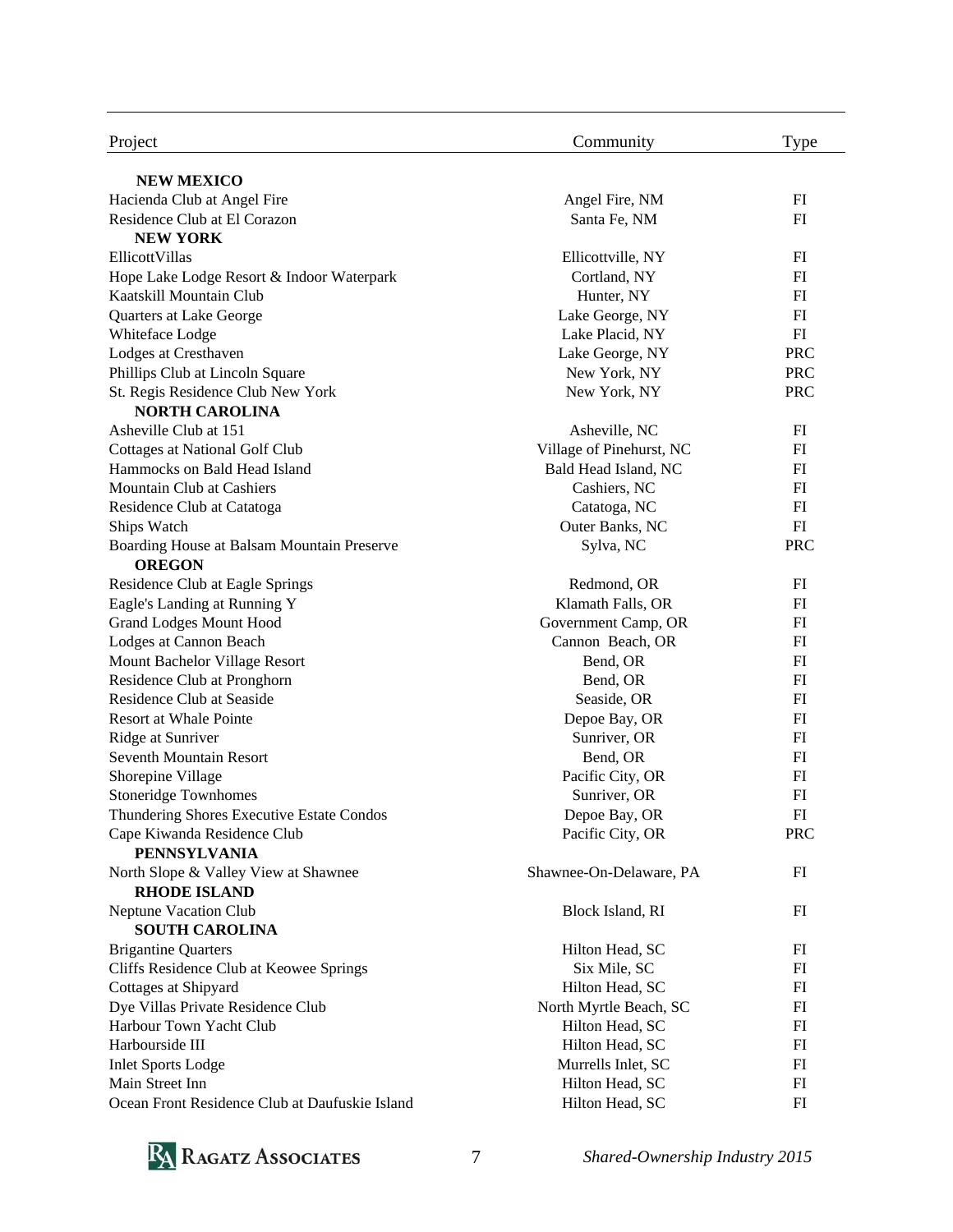| Project                                                | Community               | Type         |
|--------------------------------------------------------|-------------------------|--------------|
| Ocean Palms at Port Royal Resort                       | Hilton Head, SC         | FI           |
| Owners Club at Hilton Head, The                        | Hilton Head, SC         | FI           |
| Sanctuary at Hampton Lake                              | Bluffton, SC            | FI           |
| Southwind                                              | Hilton Head, SC         | FI           |
| <b>TEXAS</b>                                           |                         |              |
| Owners Club at Barton Creek, The                       | Austin, TX              | FI           |
| <b>Pirates Cove Townhomes</b>                          | Galveston, TX           | FI           |
| San Luis Condominiums                                  | Galveston, TX           | FI           |
| Seahorse Beach Club & Residences                       | Freeport, TX            | FI           |
| Victorian                                              | Galveston, TX           | FI           |
| <b>UTAH</b>                                            |                         |              |
| Cabins at Bear River Lodge, The                        | Kamas, UT               | FI           |
| Deer Valley Club                                       | Park City, UT           | FI           |
| Grand Summit Resort Hotel - The Canyons                | Park City, UT           | FI           |
| Residences at The Chateaux                             | Deer Valley, UT         | FI           |
| Sky Lodge, The                                         | Park City, UT           | <b>PRC</b>   |
| <b>VERMONT</b>                                         |                         |              |
| Adams House at Okemo Mountain Resort                   | Ludlow, VT              | FI           |
| Claybrook at Sugarbush                                 | Warren, VT              | FI           |
| Family Share at Smugglers Notch                        | Smugglers Notch, VT     | FI           |
| Front Four at Stowe Mountain                           | Stowe, VT               | FI           |
| Grand Summit Resort Hotel - Mt. Snow                   | West Dover, VT          | FI           |
| Jackson Gore Inn at Okemo Mountain Resort              | Ludlow, VT              | FI           |
| Killington Grand Hotel & Crown Club                    | Killington, VT          | FI           |
| Lodge at Lincoln Peak                                  | Warren, VT              | FI           |
| <b>Trail Creek Condominiums</b>                        | Killington, VT          | FI           |
| Villas at Trapp Family Lodge                           | Stowe, VT               | FI           |
| <b>VIRGINIA</b>                                        |                         |              |
| Owners Club at The Homestead, The<br><b>WASHINGTON</b> | Hot Springs, VA         | FI           |
| <b>Blue Heron</b>                                      | Union, WA               | FI           |
| Canyon River Ranch                                     | Yakima River Canyon, WA | $_{\rm{FI}}$ |
| Kala Point Village                                     | Port Townsend, WA       | FI           |
| Lake House at Chelan                                   | Chelan, WA              | FI           |
| Snowater                                               | Glacier, WA             | FI           |
| Weatherly Inn & Suites<br><b>WISCONSIN</b>             | Ocean Shores, WA        | FI           |
| Little Sweden Vacation Resort                          | Fish Creek, WI          | FI           |
| Private Quarters Club Geneva National                  | Lake Geneva, WI         | FI           |
| <b>WYOMING</b>                                         |                         |              |
| <b>Residence Club at Teton Pines</b>                   | Jackson Hole, WY        | FI           |
| Four Seasons Residence Club at Jackson Hole            | Jackson Hole, WY        | <b>PRC</b>   |
| <b>Teton Club</b>                                      | Jackson Hole, WY        | <b>PRC</b>   |
| <b>CANADA</b>                                          |                         |              |
| <b>Bighorn Meadows Resort</b>                          | Radium Hot Springs, BC  | FI           |
| <b>Blue Water Acres</b>                                | Huntsville, ON          | FI           |
| <b>Canadian Mountain Cabins</b>                        | Kimberley, BC           | $_{\rm{FI}}$ |
| Cottages at Diamond in the Ruff                        | Muskoka, ON             | FI           |
| Cottages at Pine Cove                                  | Noelville, ON           | FI           |

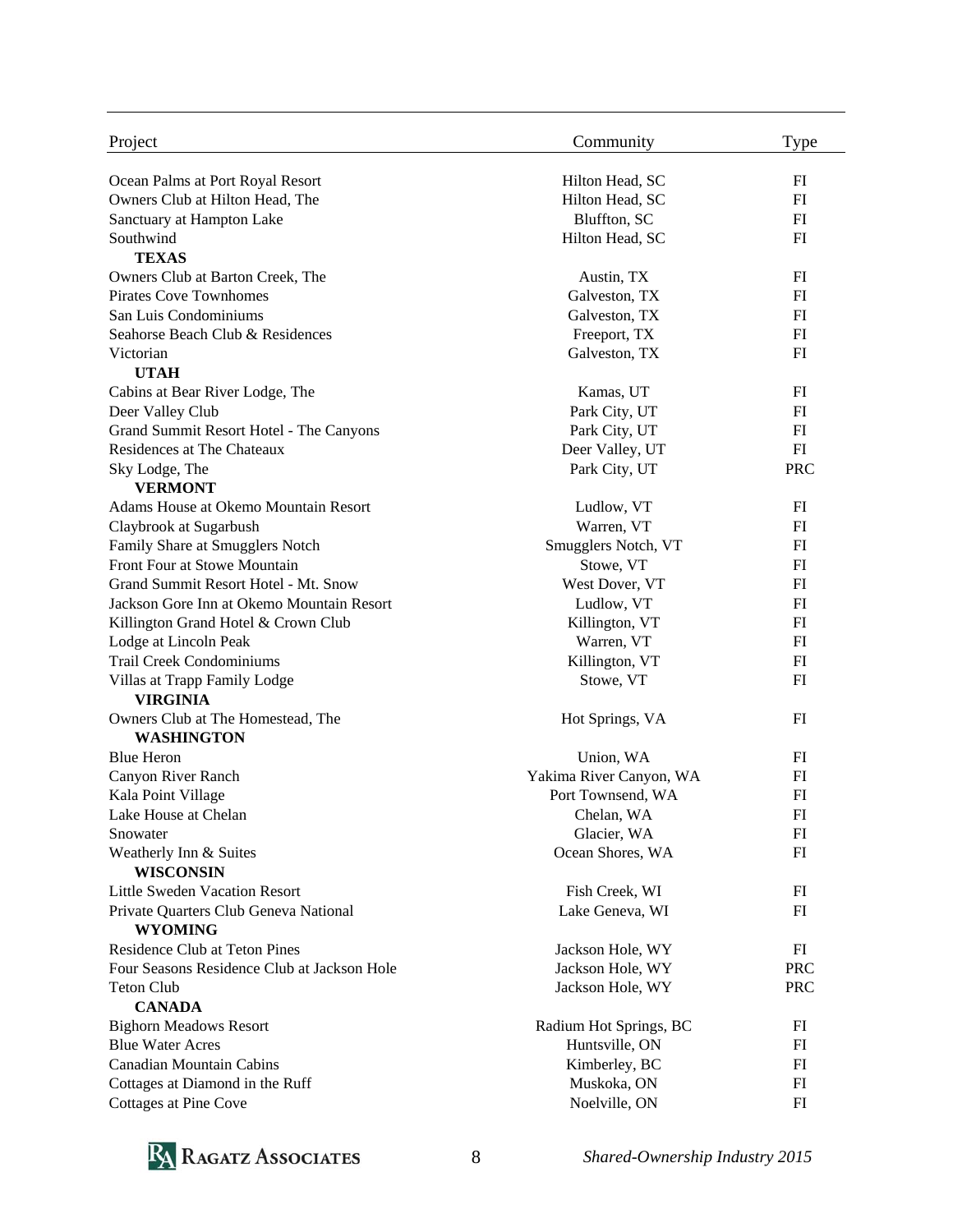| Project                                            | Community                                | Type         |
|----------------------------------------------------|------------------------------------------|--------------|
| <b>Cottages at Port Stanton</b>                    | Severn Bridge, ON                        | FI           |
| Cottages at Windermere House                       | Windermere, ON                           | FI           |
| <b>Currents at Otter Bay</b>                       | Vancouver, BC                            | FI           |
| <b>Elysium at Legendes</b>                         | Mont Tremblant, Quebec                   | FI           |
| <b>Evolution at Whistler</b>                       | Whistler, BC                             | FI           |
| <b>Frontenac Shores</b>                            | Cloyne, ON                               | FI           |
| Heron Point                                        | Invermere, BC                            | FI           |
| Horsethief Lodge at Panorama                       | Panorama, BC                             | FI           |
| Horstman House                                     | Whistler, BC                             | FI           |
| Inaski Shores                                      | Kawartha Lakes, ON                       | FI           |
| Juniper Lodge Fernie                               | Fernie, BC                               | FI           |
| Kokanee Springs Resort Club                        | Crawford Bay, BC                         | FI           |
| Lakeside at Rocky Crest                            | Muskoka, ON                              | FI           |
| Landscapes at Lake of Bays                         | Baysville, ON                            | FI           |
| Le Sommet des Nieges                               | Mont Tremblant, Quebec                   | FI           |
| Lodges at Canmore                                  | Canmore, BC                              | FI           |
| Marcus Beach at Chandler Point                     |                                          | FI           |
| Masters On 18 at Bear Mountain                     | Haliburton Highlands, ON<br>Victoria, BC | FI           |
| Mayne Island Resort                                |                                          | FI           |
| Miraloma on the Cove                               | Mayne Island, BC                         | FI           |
| Montebello II                                      | Sidney, BC                               | FI           |
|                                                    | Whistler, BC                             |              |
| Mountain Spirit Resort & Spa                       | Kimberley, BC                            | FI           |
| Muskokan Resort Club                               | Muskoka, ON                              | FI           |
| Northstar Mountain Village                         | Kimberley, BC                            | FI           |
| Old House Village Hotel & Spa                      | Courtenay, BC                            | FI           |
| Pacific Shores Resort & Spa                        | Nanoose Bay, BC                          | FI           |
| Painted Boat Resort Spa & Marina                   | Pender Harbour, BC                       | FI           |
| Pinnacle Ridge Resort                              | Fernie, BC                               | FI           |
| Poet's Cove Seaside Resort                         | Vancouver, BC                            | FI           |
| Predator Ridge Resort                              | Vernon, BC                               | FI           |
| Residences at Fairmont Ridge                       | Fairmont Hot Springs, BC                 | FI           |
| Resort at Copper Point                             | Windermere, BC                           | FI           |
| Royal Private Residence Club                       | Kelowna, BC                              | FI           |
| Solara Resort & Span                               | Canmore, AB                              | FI           |
| Sooke Harbour Resort & Marina                      | Sooke, BC                                | FI           |
| Spirit Ridge Vineyard Resort & Spa                 | Osoyoos, BC                              | $_{\rm{FI}}$ |
| <b>Strand Lakeside Resort</b>                      | Vernon, BC                               | FI           |
| Sunrise Ridge Resort                               | Vancouver Island, BC                     | FI           |
| <b>Taboo Resort</b>                                | Gravenhurst, ON                          | FI           |
| The Black Pebble                                   | Muskoka, ON                              | FI           |
| Tory's Landing Cottage Community at Chandler Point | Messionaugh, ON                          | FI           |
| Touchstone on Lake Muskoka                         | Muskoka, ON                              | FI           |
| Vacation Residence Club at Fox Harb'r              | Wallace, Nova Scotia                     | FI           |
| <b>White Point Beach Resort</b>                    | Hunts Point, Nova Scotia                 | FI           |
| Parkside Victoria Resort & Spa                     | Parksville, BC                           | <b>PRC</b>   |
| Residences at The Beach Club                       | Parksville, BC                           | <b>PRC</b>   |
| <b>Storied Places At Natures Door</b>              | Whistler, BC                             | <b>PRC</b>   |
| <b>CARIBBEAN</b>                                   |                                          |              |
| Anabui Residence Club at Tierra del Sol            | Tierra del Sol, Aruba                    | FI           |

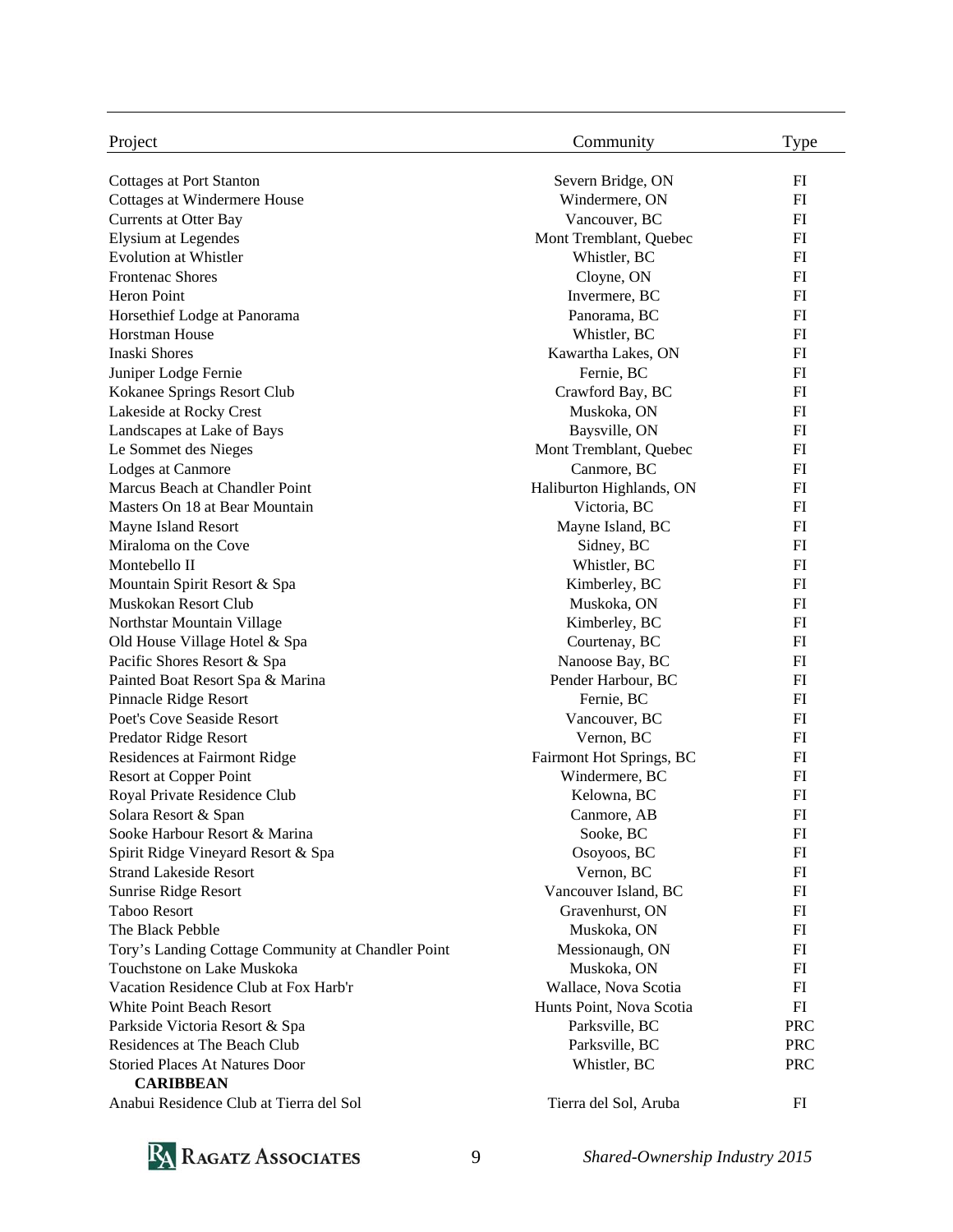| Project                                                          | Community                                    | <b>Type</b>  |
|------------------------------------------------------------------|----------------------------------------------|--------------|
| CeBlue                                                           | Crocus Bay, Anguilla                         | FI           |
| Cinnamon Hill Club                                               | Jamaica, West Indies                         | FI           |
| Crane Residence Club                                             | Barbados, West Indies                        | FI           |
| Freedom Bay                                                      | St. Lucia, Lesser Antilles                   | FI           |
| Grand Caymanian, The                                             | Grand Cayman, Cayman Islands                 | FI           |
| Los Altos at Casa de Campo                                       | Casa de Campo, Dominican Republic            | FI           |
| Namaste Oasis                                                    | Nosara, Costa Rica                           | FI           |
| Ocean Terrace Condominiums                                       | Anguilla, British West Indies                | FI           |
| Palazzo Park                                                     | Puntarenas, Costa Rica                       | FI           |
| Palms Private Residence Club                                     | Puerto Jimenez, Costa Rica                   | FI           |
| Preserve at Los Altos                                            | Puntarenas, Costa Rica                       | FI           |
| Reefs Club                                                       | Southampton, Bermuda                         | FI           |
| Residencias Nacazcol                                             | Guanacaste, Costa Rica                       | FI           |
| Secret Bay                                                       | Portsmouth, Dominican Republic               | FI           |
| Villas at Simpson Bay Resort                                     | St. Maarten, Netherland Antilles             | FI           |
| Virgin Grand Villas at The Westin                                | St. John, USVI                               | FI           |
| <b>February Point Resort Estates</b>                             | Great Exuma, Bahamas                         | <b>PRC</b>   |
| Four Seasons Residence Club at Costa Rica                        | Guanacaste, Costa Rica                       | <b>PRC</b>   |
| Eros Villas at Eden Rock Hotel                                   | St. Barth, French West Indies                | <b>PRC</b>   |
| Harbour Court at Tucker's Point                                  | Tucker's Town, Bermuda                       | <b>PRC</b>   |
| Isle de France Club                                              | St. Barth, USVI                              | <b>PRC</b>   |
| <b>Newstead Belmont Hills</b>                                    | Paget, Bermuda                               | <b>PRC</b>   |
| Residence Club at Tucker's Point                                 | Tucker's Town, Bermuda                       | <b>PRC</b>   |
|                                                                  | Basseterre, St. Kitts                        |              |
| Windswept Residence Club<br><b>MEXICO</b>                        |                                              | <b>PRC</b>   |
| <b>Aventuras Club</b>                                            |                                              | FI           |
| <b>B</b> Esmeralda                                               | Puerto Aventuras, Mexico<br>Acapulco, Mexico | FI           |
| Bella Sirena                                                     | Puerto Penasco, Mexico                       | FI           |
| Cabo Villas Beach Resort                                         | Cabo San Lucas, Mexico                       | FI           |
|                                                                  | Cabo San Lucas, Mexico                       | FI           |
| Capella Pedregal Residences<br>Celeste, Beach Residences and Spa | Huatulco, Mexico                             | FI           |
|                                                                  | La Paz, Mexico                               | FI           |
| Costa Baja Residence Club<br>Garza Blanca                        | Puerto Vallarta, Mexico                      | FI           |
| Montecristo Estates                                              | Cabo San Lucas, Mexico                       | FI           |
|                                                                  |                                              |              |
| Owners Club at Puerto Vallarta, The                              | Puerto Vallarta, Mexico                      | $_{\rm{FI}}$ |
| Playa Royale Residence Club                                      | Nayarit, Mexico                              | $_{\rm{FI}}$ |
| Porto Bello Private Residence Club                               | Puerto Aventuras, Mexico                     | FI           |
| <b>Resident Suites at Royal Oasis</b>                            | Playa del Carmen, Mexico                     | FI           |
| Vallarta Gardens                                                 | Nayarit, Mexico                              | FI           |
| Vidamar                                                          | Acapulco, Mexico                             | FI           |
| Villas at Club Intrawest, The                                    | Zihuatanejo, Mexico                          | FI           |
| Villa La Estancia                                                | Cabo San Lucas, Mexico                       | FI           |
| Villa La Estancia Nuevo Vallarta                                 | Nuevo Vallarta, Mexico                       | FI           |
| Auberge Residence Club at Esperanza                              | Cabo San Lucas, Mexico                       | <b>PRC</b>   |
| Fairmont Heritage Place Acapulco Diamante                        | Acapulco, Mexico                             | <b>PRC</b>   |
| Four Seasons Residence Club at Punta Mita                        | Punta Mita, Mexico                           | <b>PRC</b>   |
| Grand Regina Los Cabos                                           | Cabo San Lucas, Mexico                       | <b>PRC</b>   |
| Grand Residences by Royal Resorts                                | Puerto Morelos, Mexico                       | <b>PRC</b>   |
| Playa Viva                                                       | Zihuatanejo, Mexico                          | <b>PRC</b>   |

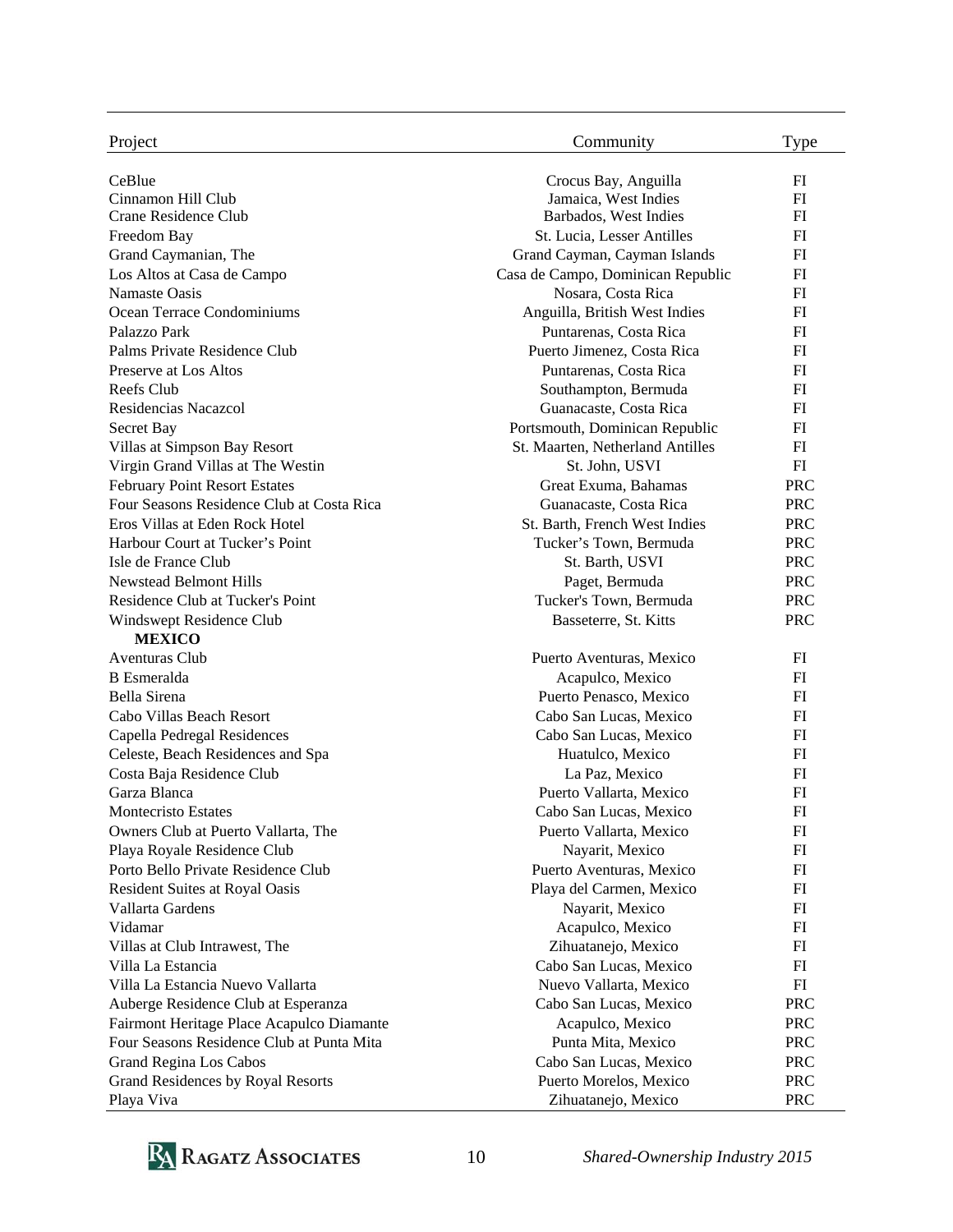#### **II. SALES PERFORMANCE IN 2014**

#### **Sales Volume**

 Total sales volume for the shared-ownership industry is estimated at \$516 million for 2014. This includes new closed sales, presales and in-house resales. As shown below, the total includes \$71 million from fractional interest projects (13.8 percent), \$126 million from private residence clubs (24.4 percent), and \$319 million from destination clubs (61.8 percent). The \$516 million is almost exactly the same as the \$517 million in 2013.

| component               | sales volume in<br>$2014$ (mil.) | percent<br>of total |
|-------------------------|----------------------------------|---------------------|
| fractional interests    | \$71                             | 13.8%               |
| private residence clubs | \$126                            | 24.4%               |
| destination clubs       | \$319                            | 61.8%               |
| total                   | \$516                            | 100.0%              |

The preceding sales volume estimates:

- 1. include pre-sales and resales **only** from fractional interest projects and private residence clubs and not from destination clubs, due to difficulty in obtaining such figures from the latter component
- 2. include resales **only** made **on-site** at fractional interest projects and private residence clubs as handled through the development companies themselves, and **not** resales made by owners on their own through other methods, again due to difficulty in obtaining such figures from the latter source
- 3. do **not** include sales made at individual fractionalized homes or at developments with less than five units
- 4. are felt to err on the conservative side when estimating sales volumes at developments not forthcoming with the information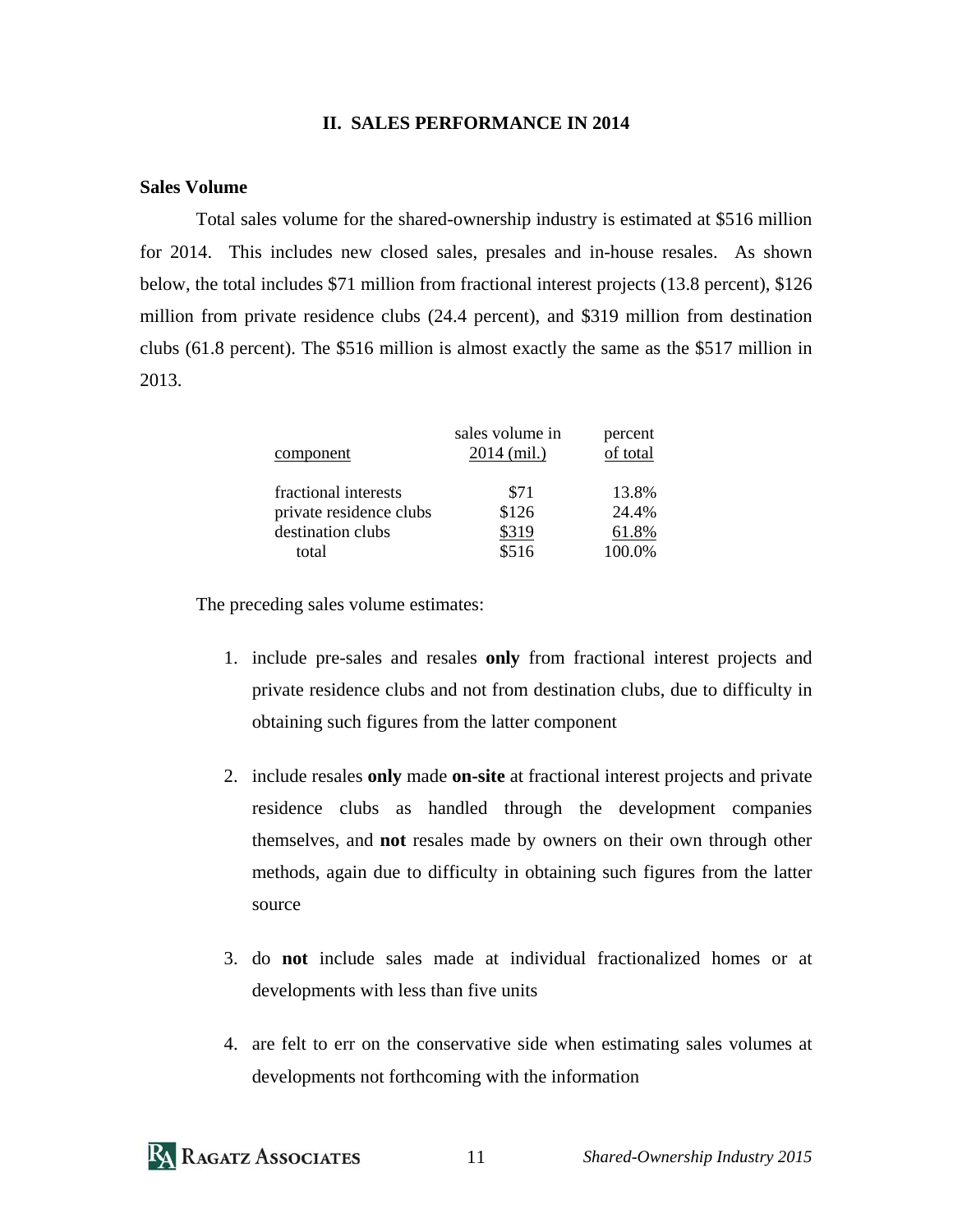In actuality, when considering the four preceding items, total sales volume in 2014 in the shared-ownership industry was probably closer to \$575 million, rather than our more conservative figure of \$516 million.

 It further is estimated that of the \$516 million, about 64.3 percent was from new closed sales, 7.9 percent was from presales, and 27.8 percent was from resales.

#### **Recent Trends in Sales Performance**

 It is interesting to look at recent trends in sales performance in the sharedownership industry. Ragatz Associates started tracking the industry in 1999. However, lower-priced fractional interest projects and destination clubs were not included until 2004.

 Perhaps the most important trend information is sales performance during the past seven years, as summarized below.

|                      | fractional        | private         | destination |           |
|----------------------|-------------------|-----------------|-------------|-----------|
|                      | interest projects | residence clubs | clubs       | total     |
| sales volume (mil.)  |                   |                 |             |           |
| 2007                 | \$485             | \$1,202         | \$610       | \$2,297   |
| 2008                 | \$263             | \$912           | \$345       | \$1,520   |
| 2009                 | \$150             | \$515           | \$195       | \$860     |
| 2010                 | \$107             | \$242           | \$181       | \$530     |
| 2011                 | \$103             | \$228           | \$221       | \$552     |
| 2012                 | \$71              | \$196           | \$230       | \$497     |
| 2013                 | \$80              | \$181           | \$256       | \$517     |
| 2014                 | \$71              | \$126           | \$319       | \$516     |
| change: 2013 to 2014 |                   |                 |             |           |
| amount (mil.)        | -\$9              | $-$ \$55        | \$63        | $-$ \$1   |
| percent              | $-11.3%$          | $-30.4%$        | 24.6%       | $-0.2%$   |
| change: 2007 to 2014 |                   |                 |             |           |
| amount (mil.)        | $-$ \$414         | $-$1,076$       | $-$ \$291   | $-$1,781$ |
| percent              | $-85.4%$          | $-89.5%$        | -47.7%      | $-77.5%$  |

 The \$516 million of sales volume in 2014 represented a 0.2 percent decrease from 2013, or \$1 million. Sales volume in the moderate price fractional interest projects decreased by \$9 million, or 11.3 percent. Private residence clubs declined by \$55 million, or 30.4 percent. Destination clubs increased by \$63 million, or 24.6 percent, with much of this increase due to one company switching from offering private residence clubs in 2013 to offering a destination club in 2014. Without this switch, the decrease in total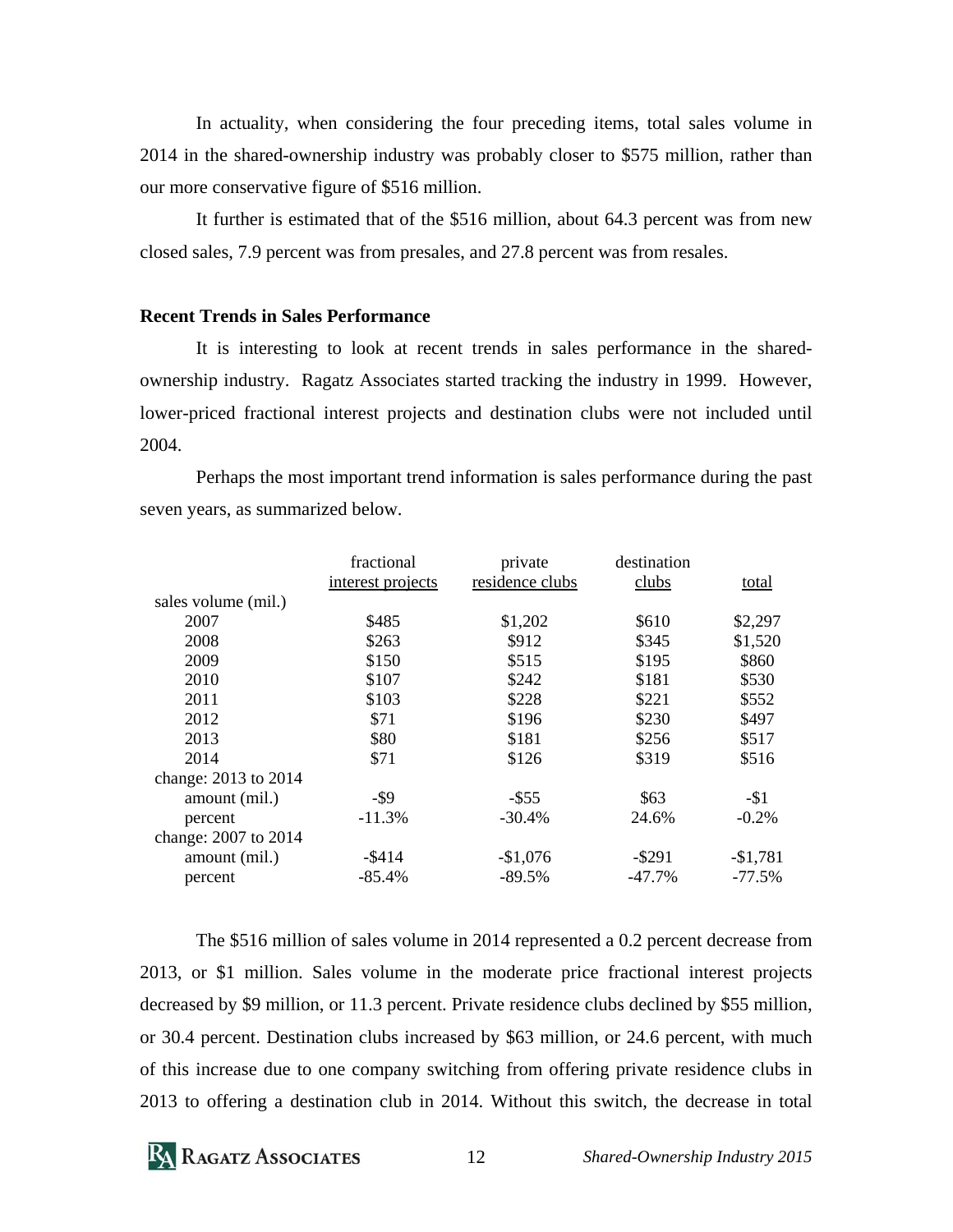sales volume with the private residence clubs would have been less, with a vice versa situation for the destination clubs.

 Sales volume in the overall shared-ownership industry has declined significantly since the peak year of 2007. The decrease has been from \$2.3 billion to \$516 million, or 77.5 percent. On an annual basis, it has declined from \$2.3 billion in 2007, to \$1.5 billion in 2008, to \$860 million in 2009, and to \$530 million in 2010, before increasing to \$552 million in 2011, but again declining to \$497 million in 2012, before increasing to \$517 million in 2013, and staying about the same in 2014. Sales have been quite consistent for the last five years, ranging from \$497 million in 2012 to \$552 million in 2011, and averaging \$522 million.

 For the eight-year period between 2007 and 2014, the largest relative decline was for private residence club (89.5 percent), followed by fractional interest projects (85.4 percent), and destination clubs (47.7 percent), for an overall decline of 77.5 percent. In absolute terms, the biggest decline was for private residence clubs (\$1.1 billion), followed by fractional interest projects (\$414 million), and destination clubs (\$291 million).

|      | sales       | change from previous year |           |
|------|-------------|---------------------------|-----------|
| year | volume      | amount                    | percent   |
| 2000 | \$329 mil.  |                           |           |
| 2001 | \$350 mil.  | \$21 mil.                 | 6.4%      |
| 2002 | \$373 mil.  | \$23 mil.                 | 6.6%      |
| 2003 | \$513 mil.  | \$140 mil.                | 37.5%     |
| 2004 | $$1.5$ bil. | \$987 mil.                | 192.4%    |
| 2005 | \$1.9 bil.  | \$400 mil.                | 26.7%     |
| 2006 | \$2.1 bil.  | \$200 mil.                | 10.5%     |
| 2007 | \$2.3 bil.  | \$200 mil.                | 9.5%      |
| 2008 | $$1.5$ bil. | -\$800 mil.               | $-33.9%$  |
| 2009 | \$860 mil.  | $-$ \$660 mil.            | $-43.4%$  |
| 2010 | \$530 mil.  | $-$ \$330 mil.            | $-38.4%$  |
| 2011 | \$552 mil.  | \$22 mil.                 | 4.2%      |
| 2012 | \$497 mil.  | $-$ \$55 mil.             | $-10.0\%$ |
| 2013 | \$517 mil.  | \$20 mil.                 | 4.0%      |
| 2014 | \$516 mil.  | $-\$1$ mil.               | $-0.2%$   |

Shown below are longer-term trends in sales performance since 2000.

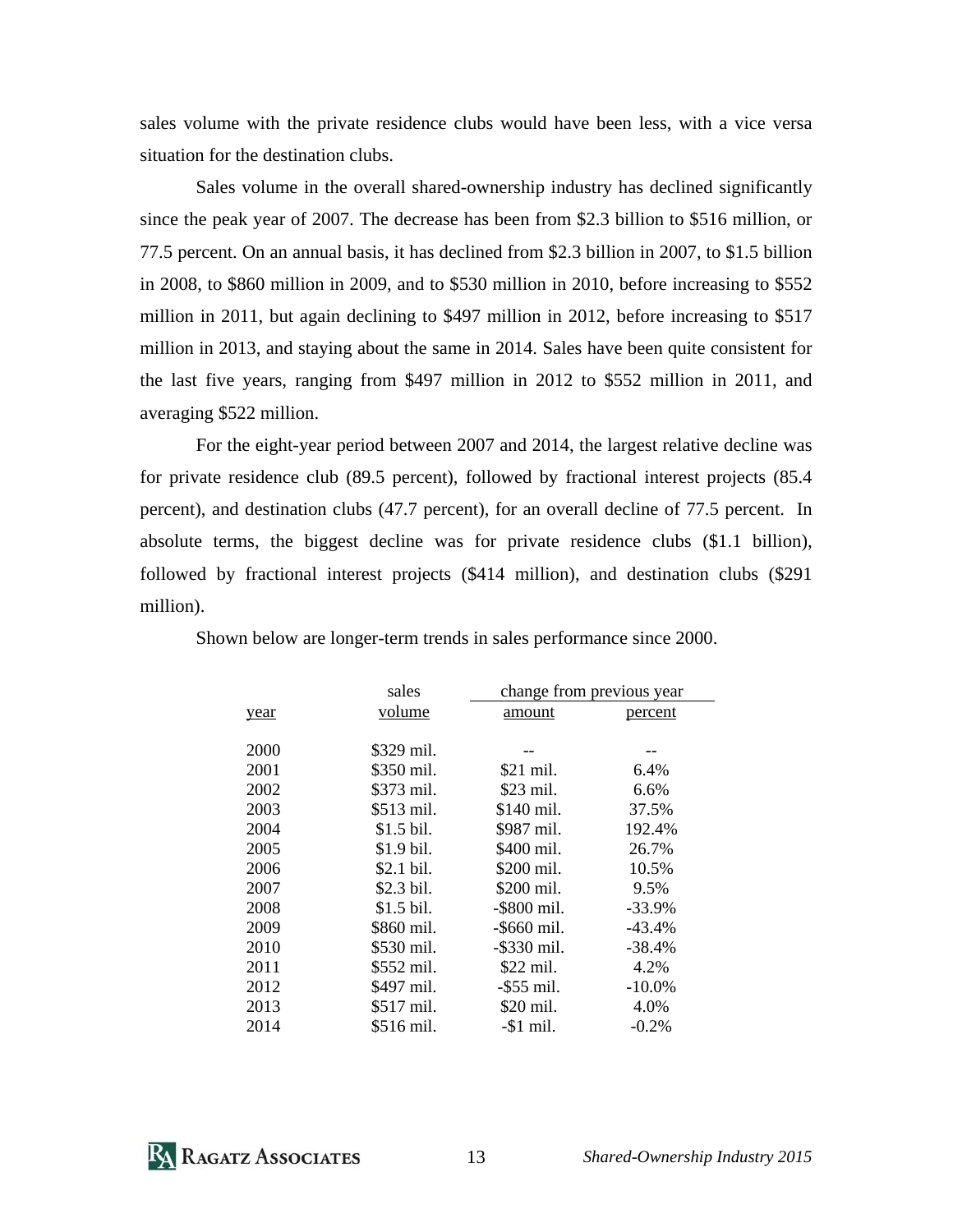Shown below are estimates of the number of shares/fractions sold during the last 12 years. These figures include only fractional interest projects and private residence clubs, and exclude destination clubs. The figures are derived by dividing the estimated average price of all shares sold in 2014 (\$168,525) into the estimated total sales volume for the two products (\$197 million).

|      |             | change from previous year |          |  |
|------|-------------|---------------------------|----------|--|
| year | shares sold | number                    | percent  |  |
|      |             |                           |          |  |
| 2003 | 2,600       |                           |          |  |
| 2004 | 4,950       | 2,350                     | 90%      |  |
| 2005 | 5,425       | 475                       | 10%      |  |
| 2006 | 6,375       | 950                       | 18%      |  |
| 2007 | 6,450       | 75                        | 2%       |  |
| 2008 | 4,650       | $-1,800$                  | $-28%$   |  |
| 2009 | 3,000       | $-1,650$                  | $-35%$   |  |
| 2010 | 1,850       | $-1,150$                  | $-38%$   |  |
| 2011 | 1,925       | 75                        | 4%       |  |
| 2012 | 1,560       | $-365$                    | $-19.0%$ |  |
| 2013 | 1,575       | 15                        | 1.0%     |  |
| 2014 | 1,175       | $-400$                    | $-25.4%$ |  |
|      |             |                           |          |  |

 It is estimated that 1,175 shares were sold in 2014, down from 1,575 in 2013, and from the peak year of 2007 with 6,450. About 41,550 shares have been sold in the last 12 years.

Some observations include:

- 1. 2004 was the most significant growth year, both in absolute and relative terms. This was due to the industry really escalating for the first time, and a smaller absolute growth from which to begin. It was the first year that sales surpassed \$1 billion.
- 2. 2005 was another good year, as the industry stabilized into a more rational growth curve.
- 3. 2006 was a relatively slow growth year, due primarily to a 21 percent decline in the destination clubs and a significant bankruptcy. In that year, however, the private residence club component realized a phenomenal 92

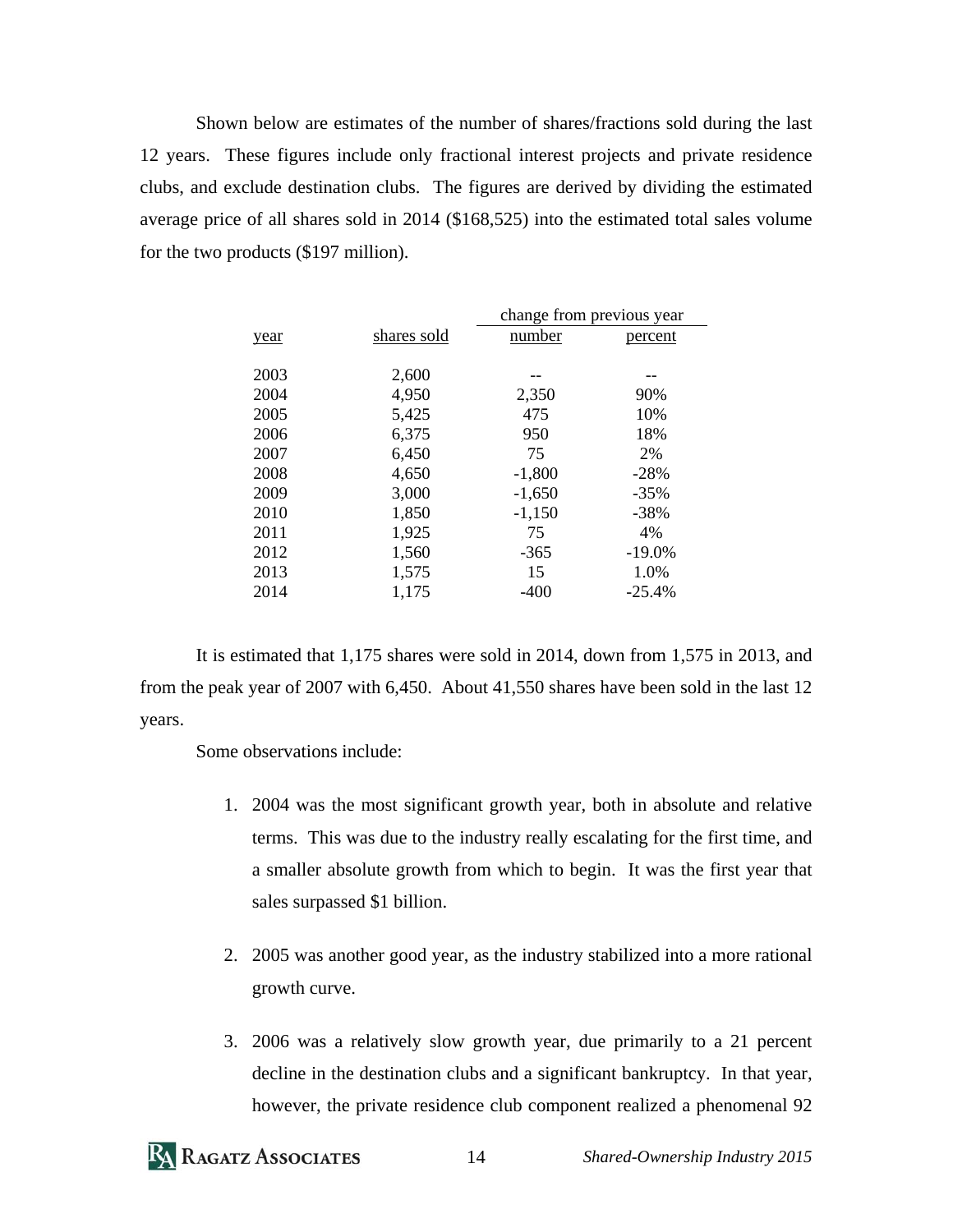percent increase in sales volume. It was the first year that sales surpassed \$2 billion.

- 4. 2007 was another growth year, and could have been more dramatic if not for the general (but only gradual) decline of the overall residential and whole-ownership resort real estate industries throughout most of the U.S. during the second half.
- 5. As noted, the recent significant decline started dramatically with the Stock Market crash in Fall 2008, and continued through 2010.
- 6. A slight up-tick was noted in 2011 due primarily to many low priced resales being purchased from desperate owners.
- 7. 2012 again saw a decline, reversing what had hoped to be a positive trend starting in 2011. It appears that most of the low priced resales had been purchased in 2011, few new projects were started, and the market again returned to a declining state.
- 8. Another slight up-tick was noted in 2013, hopefully indicating stabilization in the market and a long hoped-for return to normalcy. With a consistent sales volume in 2014, stabilization has occurred, but growth still has not.

 Contributing factors to the decline of sales performance from the last quarter of 2008 through 2014 are many, as listed below. Most appear external to the sharedownership concept itself and more related to general economic conditions. Very few have changed for the past six years.

- consumers' uncertainty about future economic and political conditions
- an almost total lack of consumer financing
- the decrease in home equity funds for cash payments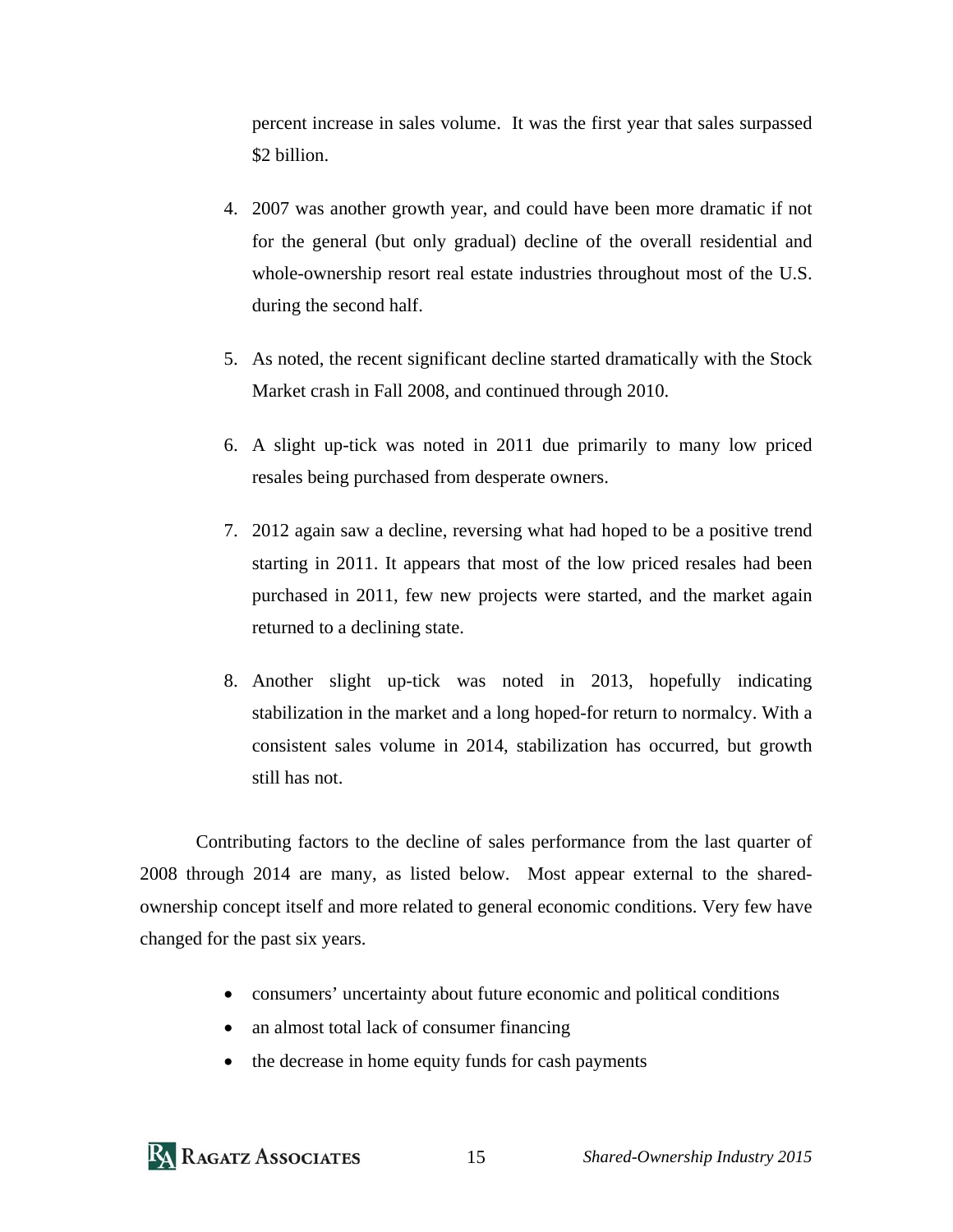- a subtle concern about conspicuous consumption of high-end discretionary items
- lack of marketing monies amongst developers to promote the product
- a continuing excess supply of whole-ownership vacation homes on the market
- a concern about "where is the value" of shared-ownership in light of the previous bullet point
- the introduction of several moderately-priced rental-type destination clubs which captured some market share

 The question obviously becomes when and if the shared-ownership industry will return to its peak years of 2004 to 2007. Most experts in the resort real estate industry appear to feel optimistic that recovery will occur – perhaps not fully in 2015 or 2016, but over the long-term. Such optimism is especially significant in comparison with wholeownership resort real estate. Reasons include being a product that is based on:

- 1. personal use rather than speculation
- 2. being able to purchase only the amount of time that have vacations to use and discretionary income to spend on
- 3. lowering household spending habits and capabilities
- 4. being hassle-free, i.e., "show up and enjoy"
- 5. the opportunity for flexibility and variety of use due to the external exchange process

#### **Some Average Sales Performance Indicators**

 In 2014 the average shared-ownership development (excluding the six destination clubs) had a sales volume of \$3.2 million, or about \$265,000 per month. However, these figures decrease to \$1.9 million and \$160,000 if excluding five projects selling more than \$10 million. On a per share basis, the annual average number of shares sold was 18, representing a monthly average of about 1.5.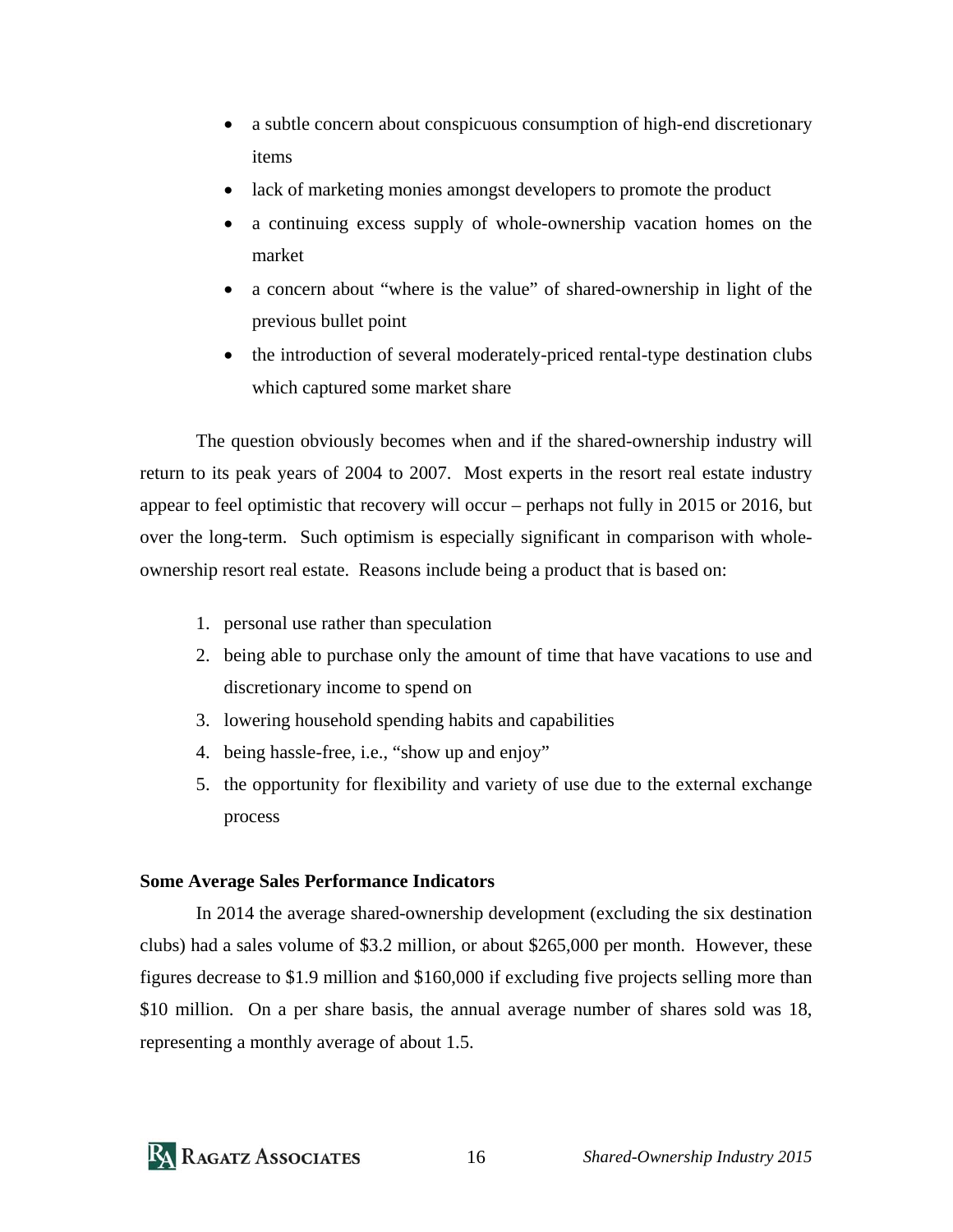The preceding figures were modest for both components. Averages for the fractional interest projects were:

- \$1.54 million annual sales volume (up from \$1.48 million in 2013)
- $\bullet$  \$128,000 monthly sales volume (up from \$123,000 in 2013)
- $\bullet$  13.9 annual sales (up from 13.3 in 2013)
- $\bullet$  1.2 monthly sales (up from 1.1 in 2013)

Averages for the private residence clubs were:

- \$7.9 million annual sales volume (down from \$8.6 million in 2013)
- \$658,000 monthly sales volume (down from \$718,000 in 2013)
- 22.8 annual sales (down from 29.0 in 2013)
- 1.9 monthly sales (down from 2.4 in 2013)

 It is emphasized that the preceding averages drop severely for the private residence clubs if excluding the top four selling clubs – to about \$5.1 million of annual sales volume, 15 annual sales, etc.

 Of the combined \$197 million of sales in fractional interest projects and private residence clubs in 2014, 64.3 percent was new closed sales, 7.9 percent was presales (without actual closings), and 27.8 percent was resales (through developers only). If only including new closed sales, the average development sold about \$2.1 million of inventory, including \$1.1 million for fractional interest projects and \$5.8 million for private residence clubs. The latter figure would drop to about \$4.4 million if excluding the top two selling clubs.

 Shown below are changes between 2013 and 2014 for the two components and three sources of sales. Presales increased by 400.0 percent (but basically up from nothing in 2013), and resales increased by 3.8 percent. Unfortunately, new closed sales decreased by 37.9 percent.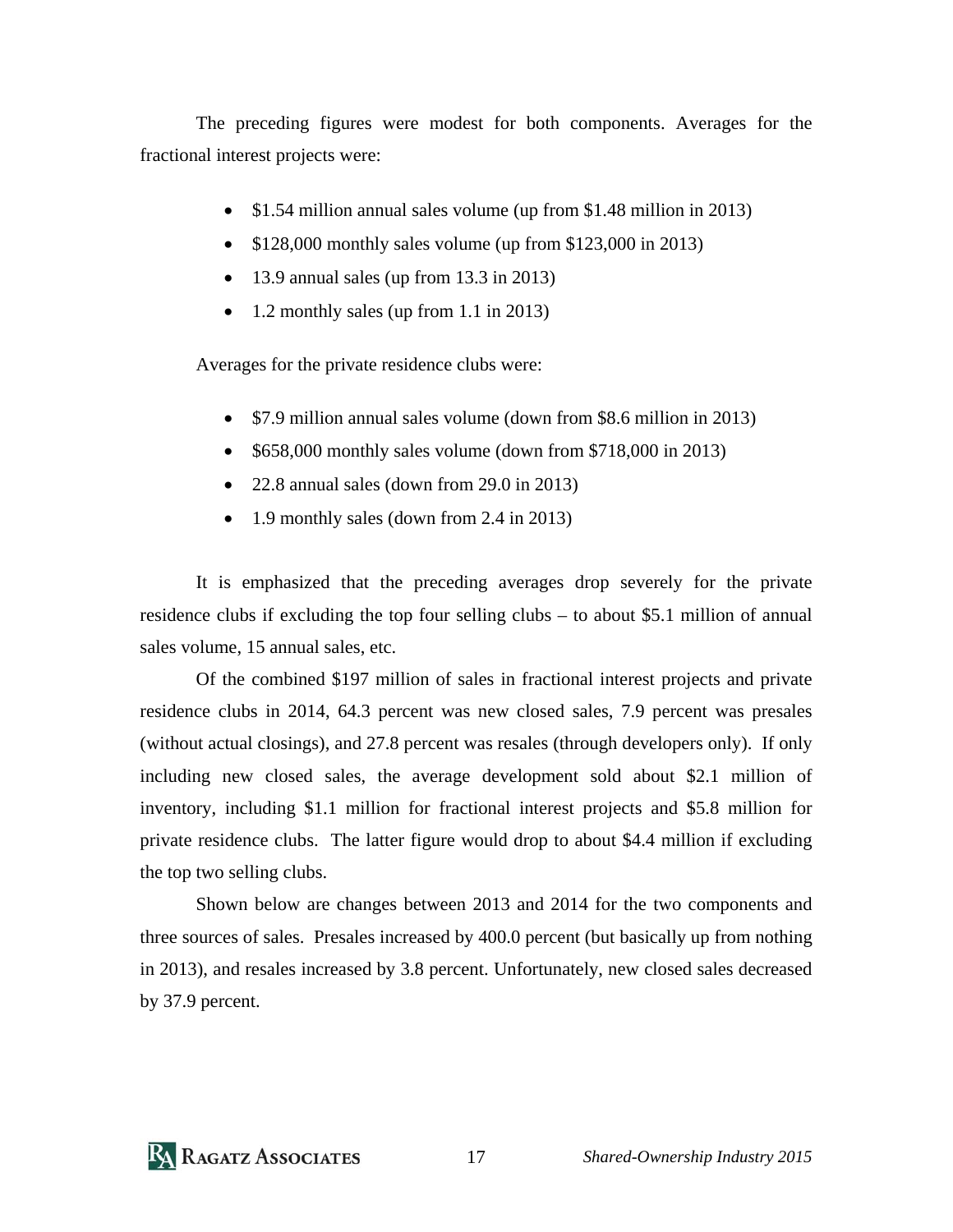|                          | fractional        | private         |               |
|--------------------------|-------------------|-----------------|---------------|
|                          | interest projects | residence clubs | combined      |
| 2014                     |                   |                 |               |
| new closed sales         | \$47 mil.         | \$81 mil.       | \$128 mil.    |
| presales                 | \$5 mil.          | \$10 mil.       | \$15 mil.     |
| resales                  | \$19 mil.         | \$35 mil.       | \$54 mil.     |
| change: 2013 to 2014: \$ |                   |                 |               |
| new closed sales         | $-$ \$12 mil.     | $-$ \$66 mil.   | $-578$ mil.   |
| presales                 | $+$ \$2 mil.      | $+\$10$ mil.    | $+$ \$12 mil. |
| resales                  | $+\$1$ mil.       | $+\$1$ mil.     | $+$ \$2 mil.  |
| change: 2013 to 2014: %  |                   |                 |               |
| new closed sales         | $-20.3%$          | $-55.1%$        | $-37.9\%$     |
| presales                 | $+66.7%$          | $+$ all         | $+400.0\%$    |
| resales                  | $+5.6\%$          | $+2.9%$         | $+3.8%$       |

 The table below shows that in 2014, 4.4 percent of the fractional interest projects and 31.3 percent of the private residence clubs had sales volumes of more than \$5 million, or 11.3 percent overall. This was 22.7 percent in 2013. Over two-thirds of the fractional interest projects (67.4 percent) had sales volumes of less than \$1 million.

| percent of developments |                   |                 |          |  |
|-------------------------|-------------------|-----------------|----------|--|
| annual sales            | fractional        | private         | combined |  |
| volume (\$ millions)    | interest projects | residence clubs |          |  |
| under $$1.0$            | 67.4%             | 12.5%           | 53.2%    |  |
| \$1.0 to \$2.49         | 21.7%             | 18.7%           | 21.0%    |  |
| \$2.5 to \$4.99         | 6.5%              | 37.5%           | 14.5%    |  |
| \$5.0 to \$9.99         | 4.4%              | 12.5%           | 6.5%     |  |
| \$10.0 to \$19.99       | 0.0%              | 12.5%           | 3.2%     |  |
| $$20.0$ or more         | 0.0%              | 6.3%            | 1.6%     |  |
| total                   | 100.0%            | 100.0%          | 100.0%   |  |

#### **The Top Selling Projects**

 In 2014, 12 projects had total sales volumes of over \$4 million, and five sold more than \$10 million. Some eight of these projects were at the private residence club level.

 The 12 projects are all in prime destinations where prices for whole-ownership residences have traditionally been high and inventory scarce. In such locations, sharedownership of resort real estate can demonstrate value and rationality, as well as being the only way for many buyers to enter the market. The locations include four in Colorado,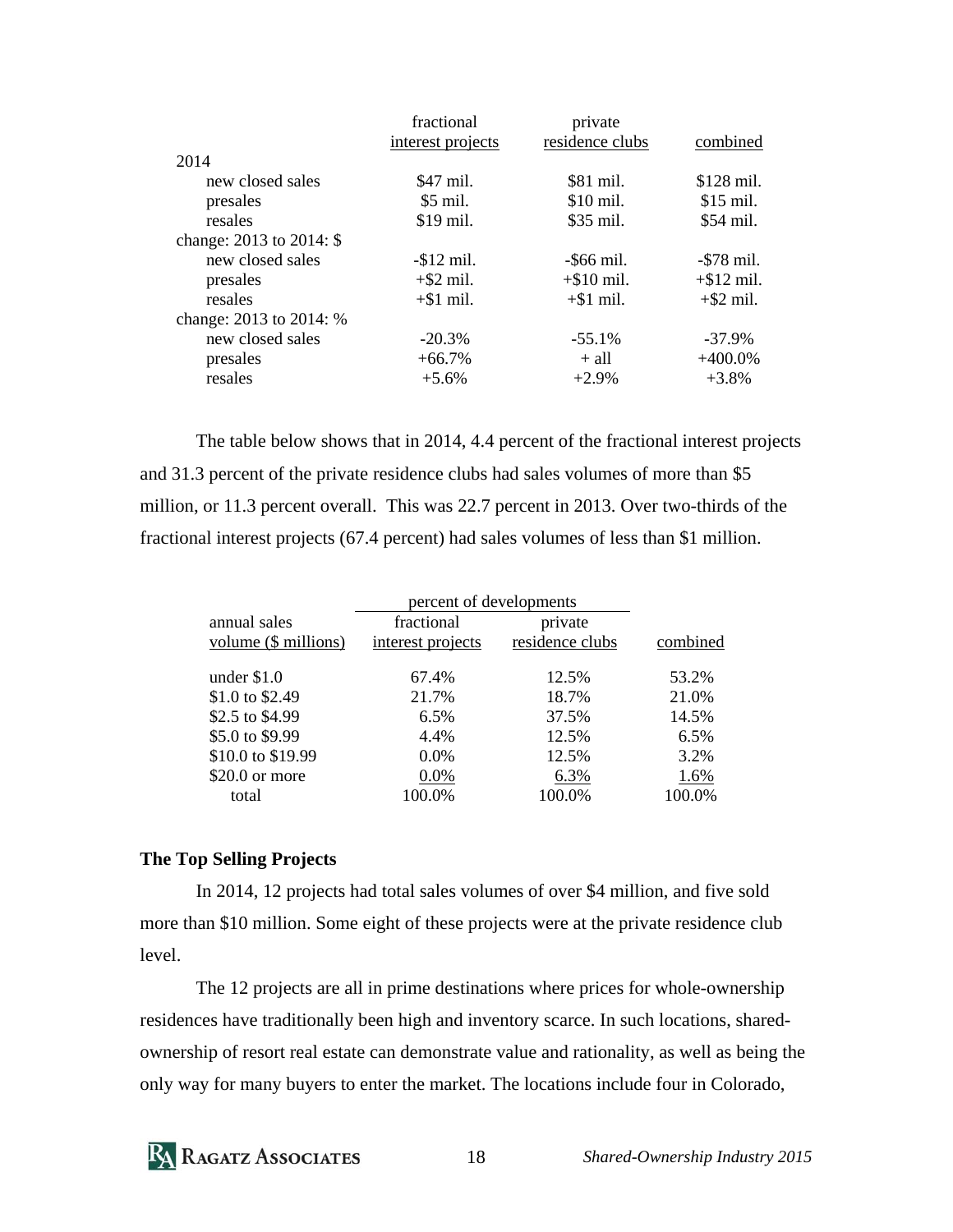two each in California, Vermont and prime beachfront sites in Mexico, one in the Caribbean and one in New York City.

 These 12 projects had a total sales volume of \$131.9 million, representing 67.0 percent of the total sales volume of all fractional interest projects and private residence clubs in North America. Their average sales volume was \$11.0 million. Their average price per square foot was \$1,790. Their average size is 60 units.

#### **III. LOCATION OF THE DEVELOPMENTS**

#### **Location of** *All* **304 Developments**

 The majority of the 304 fractional interest projects and private residence clubs in North America are in the United States. Included are 203 developments, or 66.8 percent. The remainder are in Canada (52, or 17.1 percent), Mexico (24, or 7.9 percent), and the Caribbean (25, or 8.2 percent).

 The 203 developments in the U.S. are in 32 states. Concentrations occur in a few states, however. Six states contain 10 or more developments, including Colorado (36), California (22), Michigan (12), Oregon (14), South Carolina (13), and Vermont (10). Collectively, these six states contain 107 developments, representing 52.7 percent of the 203 in the U.S., and 35.2 percent of the 304 in North America.

 The 304 total developments include 244 fractional interest projects (80.3 percent) and 60 private residence clubs (19.7 percent). Fractional interest projects are found in 32 states, but private residence clubs are found in only 12.

 Of the 60 private residence clubs, 71.7 percent (43) are in the U.S., 13.3 percent (eight) are in the Caribbean, 10.0 percent (six) are in Mexico, and 5.0 percent (three) are in Canada. While Canada contains 20.1 percent of the 244 fractional interest projects, it contains only three private residence clubs. On the other hand, while the Caribbean contains 13.3 percent of the private residence clubs, it contains only 7.0 percent of the fractional interest projects.

 Two states alone contain 69.8 percent of the 43 private residence clubs in the U.S. and 50.0 percent of all 60 private residence clubs in North America. These states are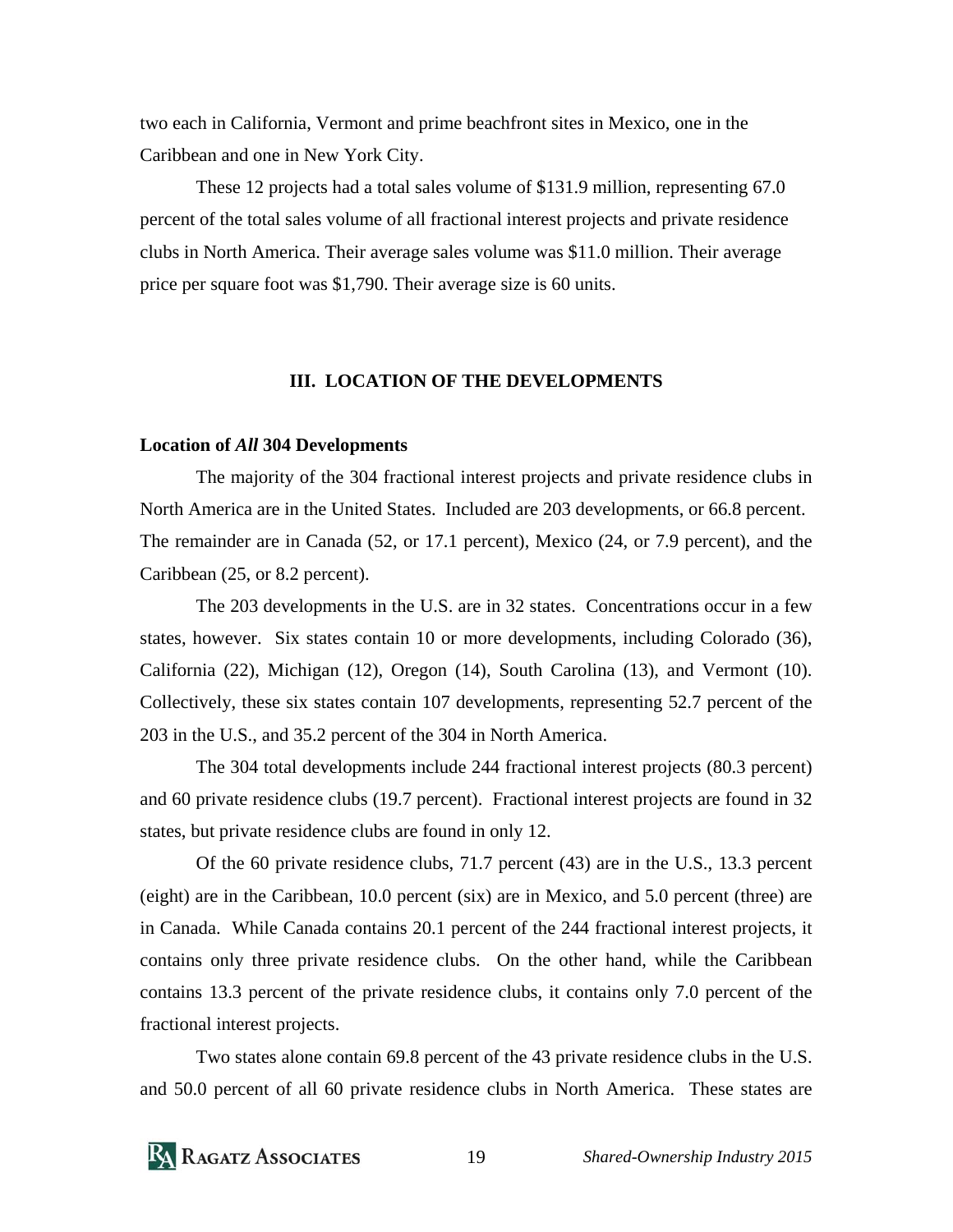Colorado with 20 and California with 10. Such concentration obviously relates to: (1) the general popularity of these two states for all types of resort real estate; and (2) their high costs of land and construction, especially at ski resorts in Colorado and coastal areas in California.

 number of: fractional private country/state interest projects residence clubs total United States 160 43 203 Colorado 16 20 36 California 12 10 22 Oregon 13 14 South Carolina 13 0 13 Michigan  $12$  0  $12$  $Vermont$  10 0 10 other 84 12 96 Canada 49 3 52 Mexico 18 6 24 Caribbean 17 8 25 total 244 60 304

The preceding locational statistics are detailed in Table 2 and summarized below.

#### **Location of the 62** *Active* **Developments**

 As noted, 62 of the 304 total shared-ownership developments in North America actually made some sales in 2014. This includes 46 fractional interest projects and 16 private residence clubs. Some 38 of the 62 developments (61.3 percent) are in the U.S., nine (14.5 percent) are in Canada, eight (12.9 percent) are in Mexico, and seven (11.3 percent) are in the Caribbean.

 Two states in the U.S. contain significant portions of the 62 active developments. This includes eight in California and eight in Colorado, or 42.1 percent of the 38 in the U.S. and 25.8 percent of the 62 in North America.

 There is variation, however, when separating fractional interest projects from private residence clubs. The two states of Colorado and California contain only 13.0 percent of the 46 fractional interest projects, but 62.5 percent of the 16 private residence clubs. When looking only at the U.S., the 38 active developments include 27 fractional interest projects and 11 private residence clubs. The 38 developments are in 15 states.

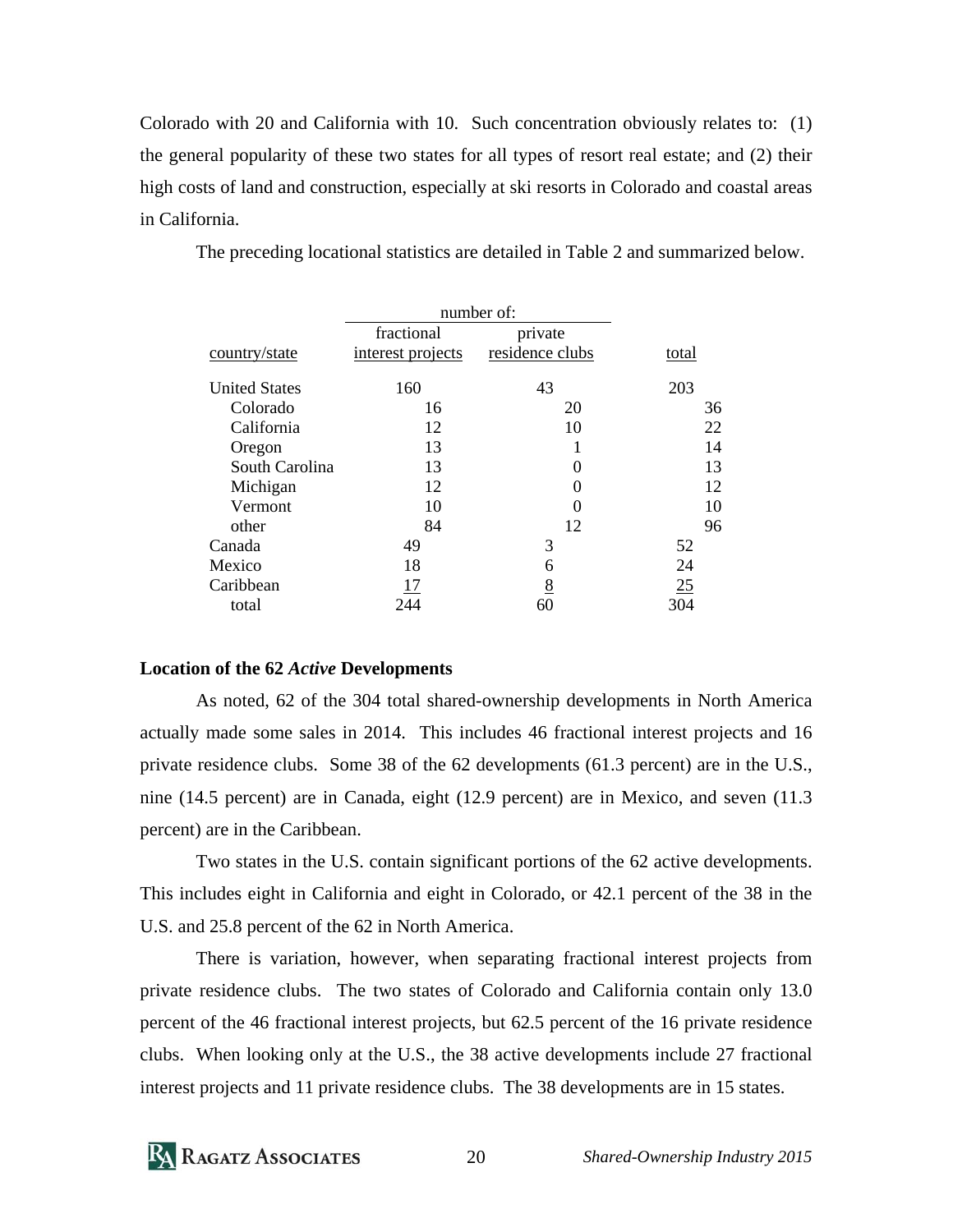|                           |                | <b>Fractional Interest Projects</b> |                  | Private Residence Clubs |                          | Total   |
|---------------------------|----------------|-------------------------------------|------------------|-------------------------|--------------------------|---------|
| Country/State             | Number         | Percent                             | Number           | Percent                 | Number                   | Percent |
| <b>United States</b>      | 160            | 65.5%                               | 43               | 71.7%                   | 203                      | 66.8%   |
| Arizona                   | 6              | 2.5%                                | $\mathbf{0}$     | 0.0%                    | 6                        | 2.0%    |
| California                | 12             | 4.9%                                | 10               | 16.7%                   | 22                       | 7.2%    |
| Colorado                  | 16             | 6.6%                                | 20               | 33.3%                   | 36                       | 11.8%   |
| Delaware                  | $\mathbf{1}$   | 0.4%                                | $\boldsymbol{0}$ | 0.0%                    | $\mathbf{1}$             | 0.3%    |
| Florida                   | $\overline{7}$ | 2.9%                                | 1                | 1.7%                    | 8                        | 2.6%    |
| Georgia                   | $\mathbf{1}$   | 0.4%                                | 1                | 1.7%                    | $\overline{2}$           | 0.7%    |
| Hawaii                    | $\overline{c}$ | 0.8%                                |                  | 1.7%                    | 3                        | 1.0%    |
| Idaho                     | 3              | 1.2%                                | 1                | 1.7%                    | 4                        | 1.3%    |
| Indiana                   | $\mathbf{1}$   | 0.4%                                | $\boldsymbol{0}$ | 0.0%                    | $\mathbf{1}$             | 0.3%    |
| Maine                     | 3              | 1.2%                                | $\boldsymbol{0}$ | 0.0%                    | 3                        | 1.0%    |
|                           | 4              | 1.6%                                | $\boldsymbol{0}$ | 0.0%                    | 4                        | 1.3%    |
| Maryland<br>Massachusetts | 3              | 1.2%                                | 1                | 1.7%                    | 4                        | 1.3%    |
|                           | 12             | 4.9%                                | $\boldsymbol{0}$ | 0.0%                    | 12                       | 3.9%    |
| Michigan<br>Minnesota     | $\overline{4}$ | 1.6%                                | $\boldsymbol{0}$ | 0.0%                    | $\overline{\mathcal{A}}$ | 1.3%    |
| Missouri                  | 3              | 1.2%                                |                  | 0.0%                    | 3                        | 1.0%    |
| Montana                   | 7              | 2.9%                                | $\boldsymbol{0}$ | 0.0%                    | $\overline{7}$           | 2.3%    |
|                           |                | 0.4%                                | $\boldsymbol{0}$ | 0.0%                    |                          | 0.3%    |
| Nevada                    | 1              |                                     | $\boldsymbol{0}$ | 0.0%                    | $\mathbf{1}$             | 1.3%    |
| New Hampshire             | $\overline{4}$ | 1.6%<br>0.8%                        | $\boldsymbol{0}$ | 0.0%                    | 4<br>$\overline{2}$      | 0.7%    |
| New Mexico                | $\overline{c}$ |                                     | $\boldsymbol{0}$ |                         |                          |         |
| New York                  | 5              | 2.0%                                | 3                | 5.0%                    | 8                        | 2.6%    |
| North Carolina            | 6              | 2.4%                                | 1                | 1.7%                    | $\overline{7}$           | 2.3%    |
| Oregon                    | 13             | 5.3%                                | 1                | 1.7%                    | 14                       | 4.6%    |
| Pennsylvania              | $\mathbf 1$    | 0.4%                                | $\boldsymbol{0}$ | 0.0%                    | 1                        | 0.3%    |
| Rhode Island              | 1              | 0.4%                                | $\boldsymbol{0}$ | 0.0%                    | 1                        | 0.3%    |
| South Carolina            | 13             | 5.3%                                | $\boldsymbol{0}$ | 0.0%                    | 13                       | 4.3%    |
| Texas                     | 5              | 2.0%                                | $\boldsymbol{0}$ | 0.0%                    | 5                        | 1.6%    |
| Utah                      | $\overline{4}$ | 1.6%                                | 1                | 1.7%                    | 5                        | 1.6%    |
| Vermont                   | 10             | 4.1%                                | $\overline{0}$   | 0.0%                    | 10                       | 3.3%    |
| Virginia                  | 1              | 0.4%                                | $\overline{0}$   | 0.0%                    | $\mathbf{1}$             | 0.3%    |
| Washington                | 6              | 2.4%                                | $\boldsymbol{0}$ | 0.0%                    | 6                        | 2.0%    |
| Wisconsin                 | $\overline{c}$ | 0.8%                                | $\boldsymbol{0}$ | 0.0%                    | $\overline{c}$           | 0.7%    |
| Wyoming                   | $\mathbf{1}$   | 0.4%                                | $\overline{2}$   | 3.3%                    | $\overline{3}$           | 1.0%    |
| Canada                    | 49             | 20.1%                               | 3                | 5.0%                    | 52                       | 17.1%   |
| Mexico                    | 18             | 7.4%                                | 6                | 10.0%                   | 24                       | 7.9%    |
| Caribbean                 | 17             | 7.0%                                | $\underline{8}$  | 13.3%                   | 25                       | 8.2%    |
| Total                     | 244            | 100.0%                              | 60               | 100.0%                  | 304                      | 100.0%  |

## TABLE 2 **Location of** *All* **304 Shared-Ownership Projects**

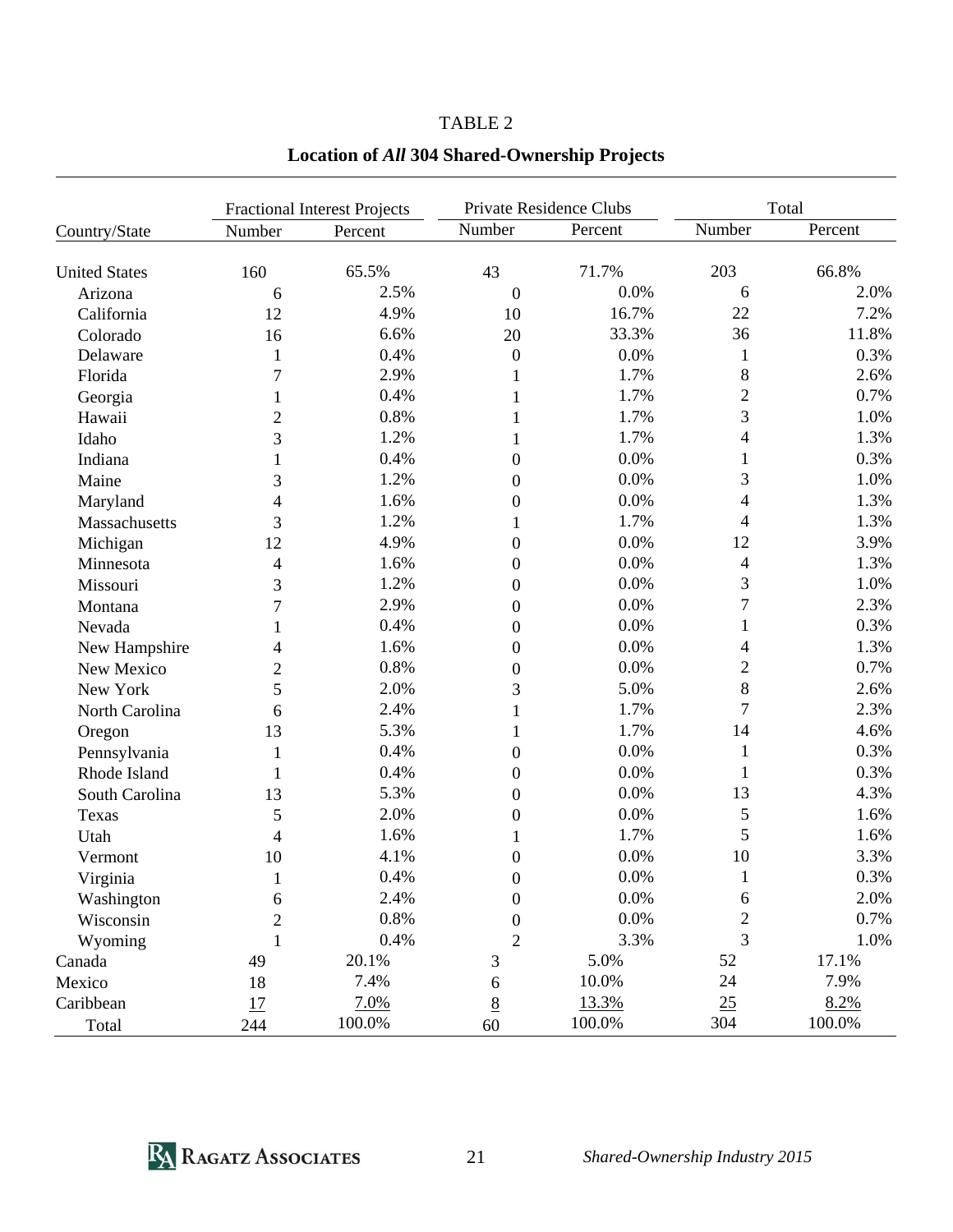The preceding locational statistics are detailed in Table 3 and summarized below.

|                      | number of <b>active</b> :   |                 |                |
|----------------------|-----------------------------|-----------------|----------------|
|                      | fractional                  | private         |                |
| country/state        | interest projects           | residence clubs | total          |
| <b>United States</b> | 27                          | 11              | 38             |
| California           |                             | 4               | 8              |
| Colorado             | 2                           | 6               | 8              |
| Vermont              | 4                           |                 | 4              |
| Minnesota            | 3                           |                 | 3              |
| North Carolina       | 3                           |                 | 3              |
| Michigan             | $\mathcal{D}_{\mathcal{L}}$ |                 | 2              |
| New York             |                             |                 | 2              |
| elsewhere            | 8                           | 0               | 8              |
| Canada               | 9                           |                 | 9              |
| Caribbean            | 5                           | 2               |                |
| Mexico               | <u>5</u>                    | <u>3</u>        |                |
| total                | 46                          | 16              | $\frac{8}{62}$ |

#### **IV. UNIT CHARACTERISTICS**

#### **Number of Units**

 At this point in the evolution of the shared-ownership industry, developments remain fairly small in size. This is caused by several factors:

- 1. Some of the 62 active projects are in the early stages of sales, and constructing units in phases in accord with effected market demand.
- 2. Many are on sites confined by size and/or zoning regulations. This is especially true with private residence clubs in communities with limited amounts of developable land such as Aspen, Vail, etc.
- 3. Consumer awareness of the concept still is in its early stages in many markets.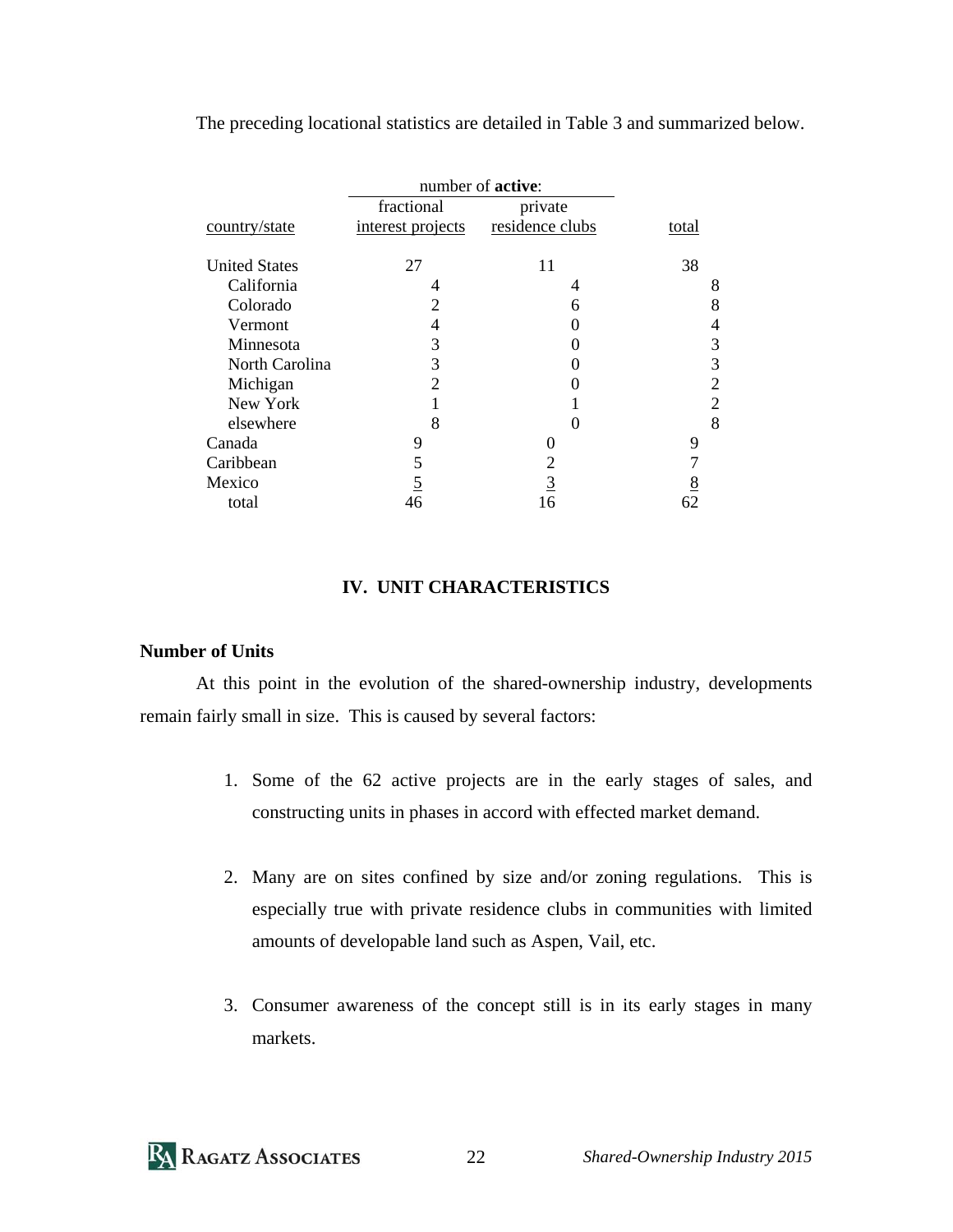| רי<br>וח |  |
|----------|--|
|----------|--|

#### **Location of** *Active* **Shared-Ownership Developments**

|                      |        |         | Percent of:                |                        |  |
|----------------------|--------|---------|----------------------------|------------------------|--|
|                      |        |         | <b>Fractional Interest</b> | Private                |  |
| Country/State        | Number | Percent | Projects                   | <b>Residence Clubs</b> |  |
|                      |        |         |                            |                        |  |
| <b>United States</b> | 38     | 61.3%   | 58.7%                      | 68.8%                  |  |
| Colorado             | 8      | 12.9%   | 8.7%                       | 25.0%                  |  |
| California           | 8      | 12.9%   | 4.3%                       | 37.5%                  |  |
| Vermont              | 4      | 6.5%    | 8.7%                       | $0.0\%$                |  |
| Minnesota            | 3      | 4.8%    | 6.5%                       | $0.0\%$                |  |
| North Carolina       | 3      | 4.8%    | 6.5%                       | $0.0\%$                |  |
| Michigan             | 2      | 3.2%    | 4.3%                       | $0.0\%$                |  |
| New York             | 2      | 3.2%    | 2.2%                       | 6.3%                   |  |
| Elsewhere            | 8      | 12.9%   | 17.4%                      | $0.0\%$                |  |
| Canada               | 9      | 14.5%   | 19.6%                      | $0.0\%$                |  |
| Caribbean            | 7      | 11.3%   | 10.9%                      | 12.5%                  |  |
| Mexico               | 8      | 12.4%   | 10.9%                      | 18.7%                  |  |
| Total                | 62     | 100.0%  | 100.0%                     | 100.0%                 |  |

4. The economic downturn, lack of sales, and lack of construction financing for the past few years has not encouraged many additional units to be added to the inventory.

 As the concept becomes more widely accepted once again, as sales proceed with existing projects, as developers and lenders become more confident with the market, and as consumer demand returns, it is fully expected that size of developments will increase.

 When looking at the 62 active developments, the average number of already built units is only 33. This average is 33 units for fractional interest projects and 32 units for private residence clubs. When including under-construction and additionally planned units, the overall average increases to 42. This includes 43 units for fractional interest projects and 36 for private residence clubs.

 It is noted that these averages are impacted by a handful of very large projects. If eliminating three outliers from the fractional interest projects, the average number of already built units drops from 33 to only 26. If eliminating one outlier from the private residence clubs, this number drops from 32 to 26.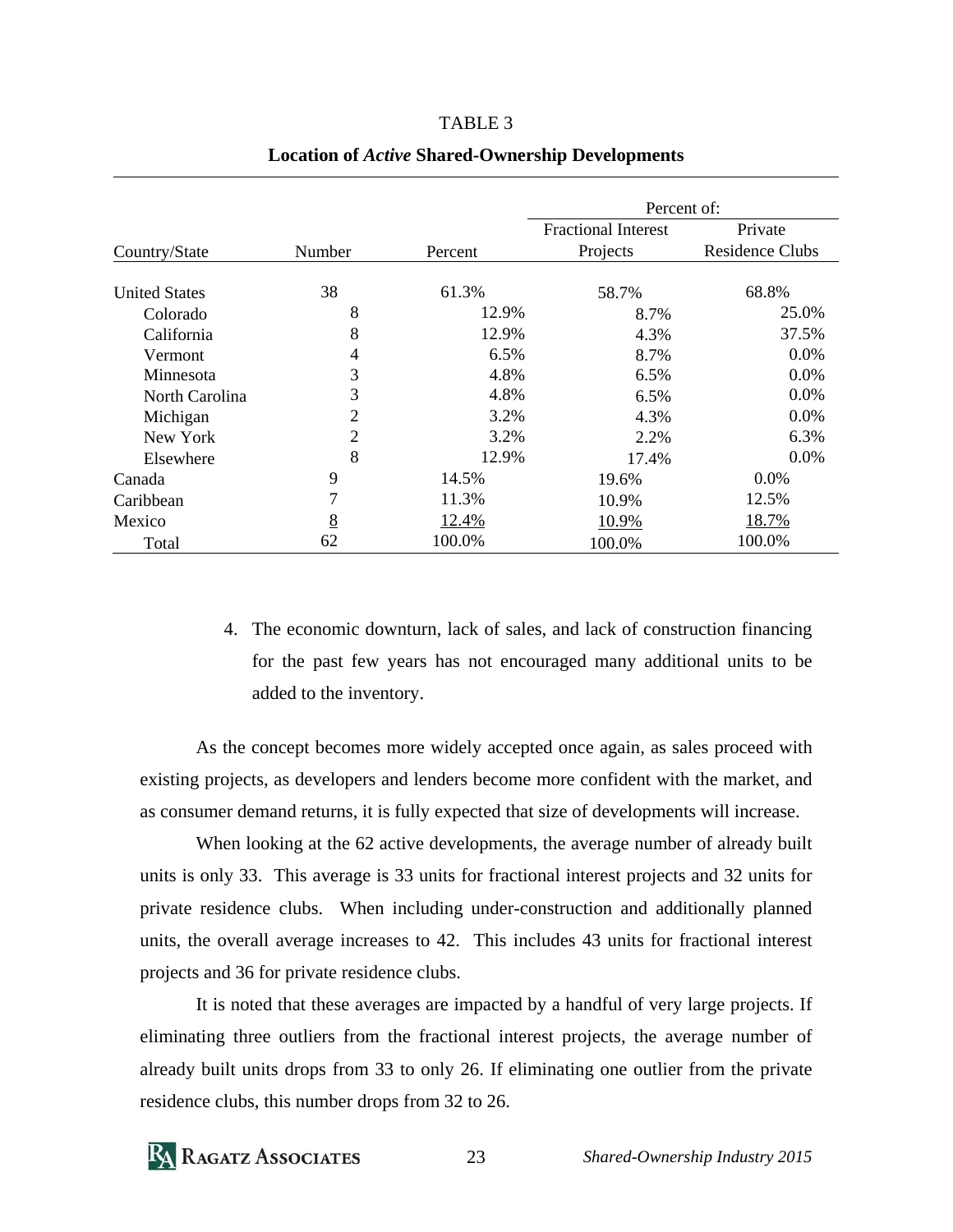These figures are summarized below.

| average units<br>that are: | fractional<br>interest projects | private<br>residence clubs | combined |
|----------------------------|---------------------------------|----------------------------|----------|
| <b>built</b>               | 33                              | 32                         | 33       |
| under-construction         |                                 |                            |          |
| planned                    | 10                              | 3                          | 8        |
| total                      | 43                              | 36                         |          |

 Only three fractional interest projects currently have units under-construction, as does one private residence club. Of private residence clubs, only 25.0 percent have additional units planned, as do 43.5 percent of the fractional interest projects. Interestingly, these figures were only 9.5 percent and 33.3 percent, respectively, in 2013, suggesting perhaps some regained optimism.

 If all under-construction and planned units are completed in fractional interest projects, 4.3 percent will contain less than 10 units, 37.0 percent will contain between 10 and 24 units, 32.6 percent will contain between 25 and 49 units, 17.4 percent will contain between 50 and 99 units, and 8.7 percent will contain 100 units or more.

 In private residence clubs, these proportions are 12.5 percent for less than 10 units, 25.0 percent for between 10 and 24 units, 37.5 percent for between 25 and 49 units, 18.8 percent for between 50 and 99 units, and 6.2 percent for 100 units or more.

 These figures mean that upon build-out, 41.3 percent of fractional interest projects and 37.5 percent of private residence clubs will have less than 25 units. Conversely, the proportion of developments with 50 units or more will only be 26.1 percent and 25.0 percent, respectively.

These figures are summarized below.

|                 | percent of developments |                 |          |
|-----------------|-------------------------|-----------------|----------|
| number of units | fractional              | private         |          |
| at build-out    | interest projects       | residence clubs | combined |
|                 |                         |                 |          |
| less than 10    | 4.3%                    | 12.5%           | 6.5%     |
| 10 to $24$      | 37.0%                   | 25.0%           | 33.9%    |
| 25 to 49        | 32.6%                   | 37.5%           | 33.9%    |
| 50 to 99        | 17.4%                   | 18.8%           | 17.6%    |
| 100 or more     | 8.7%                    | 6.2%            | 8.1%     |
| total           | 100.0%                  | 100.0%          | 100.0%   |
| average         | 43                      | 36              | 42       |

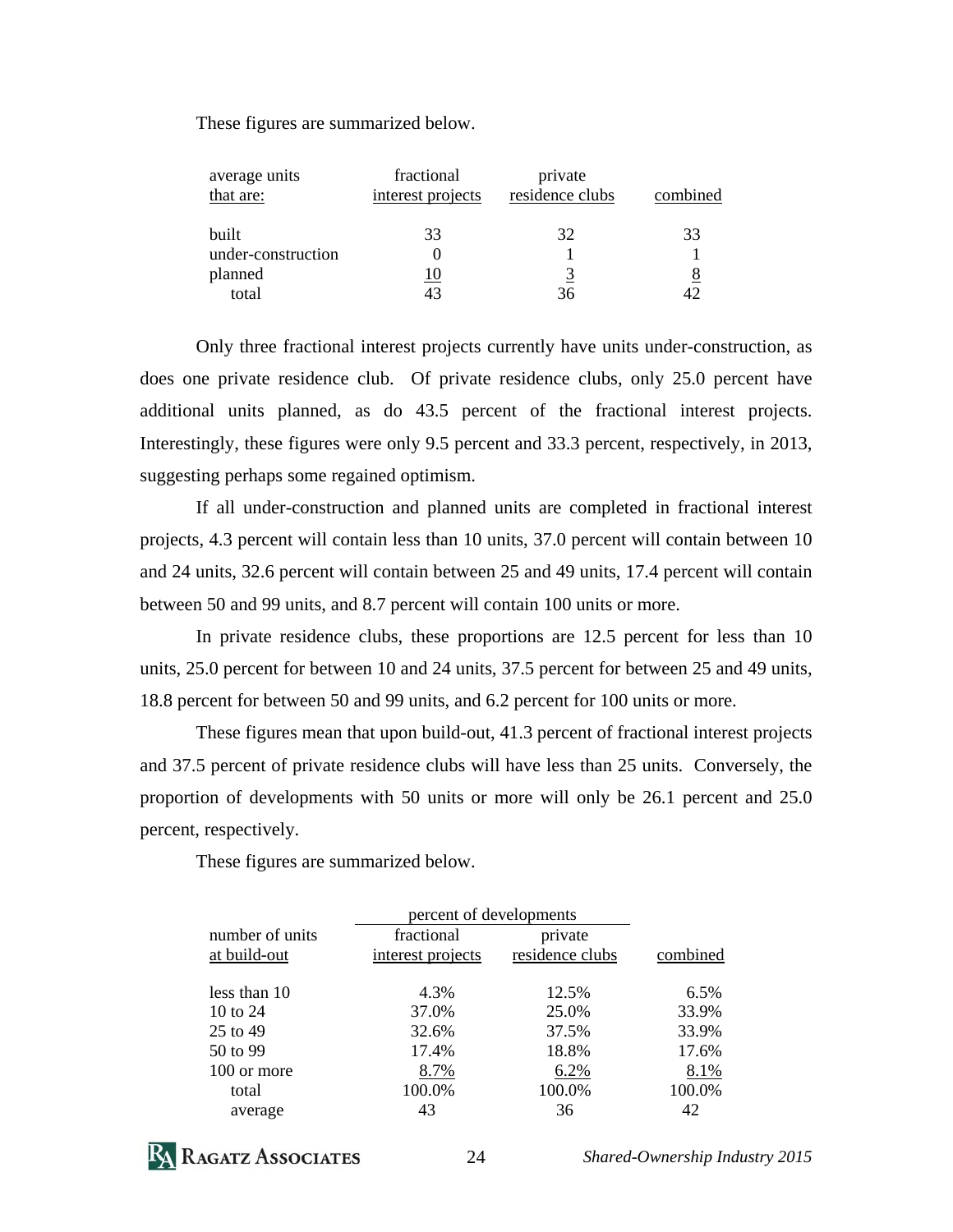#### **Number of Bedrooms**

 The most popular sizes of units in the shared-ownership industry are two- and three-bedrooms. This is true for both fractional interest projects and private residence clubs, as shown below.

|                       |                                 | percent of built units     |          |
|-----------------------|---------------------------------|----------------------------|----------|
| number of<br>bedrooms | fractional<br>interest projects | private<br>residence clubs | combined |
| studio                | 3.6%                            | 3.1%                       | 3.5%     |
| one                   | 14.2%                           | 25.9%                      | 17.1%    |
| two                   | 38.2%                           | 29.8%                      | 36.0%    |
| three                 | 37.4%                           | 30.2%                      | 35.6%    |
| four                  | 6.7%                            | 11.0%                      | 7.8%     |
| total                 | 100.0%                          | 100.0%                     | 100.0%   |
|                       |                                 |                            |          |

 Of the approximate 2,570 built units in active projects, 71.6 percent are either two-bedrooms (36.0 percent) or three-bedrooms (35.6 percent). Among fractional interest projects this combined total is 75.6 percent, while it is 60.0 percent among private residence clubs. Of the total 2,570 units, only 3.5 percent are studios, 17.1 percent are one-bedrooms, and 7.8 percent are four-bedrooms. However, it appears that smaller units are gaining in popularity. In 2013, 17.0 percent of the units were studios or onebedrooms, as compared to 20.6 percent in 2014.

#### **Size of Units**

 The average unit in the shared-ownership industry contains 1,670 square feet, down from 1,745 square feet in 2007. This average is 1,635 for fractional interest units and 1,780 for private residence club units. The difference between the two components is 145 square feet, or 8.1 percent.

 Average floor areas in accord with number of bedrooms are summarized below. The square footages represent only net saleable area, without balconies and patios.

|          |                                 | average square feet        |          |  |  |
|----------|---------------------------------|----------------------------|----------|--|--|
| bedrooms | fractional<br>interest projects | private<br>residence clubs | combined |  |  |
| studio   | 470                             | 570                        | 490      |  |  |

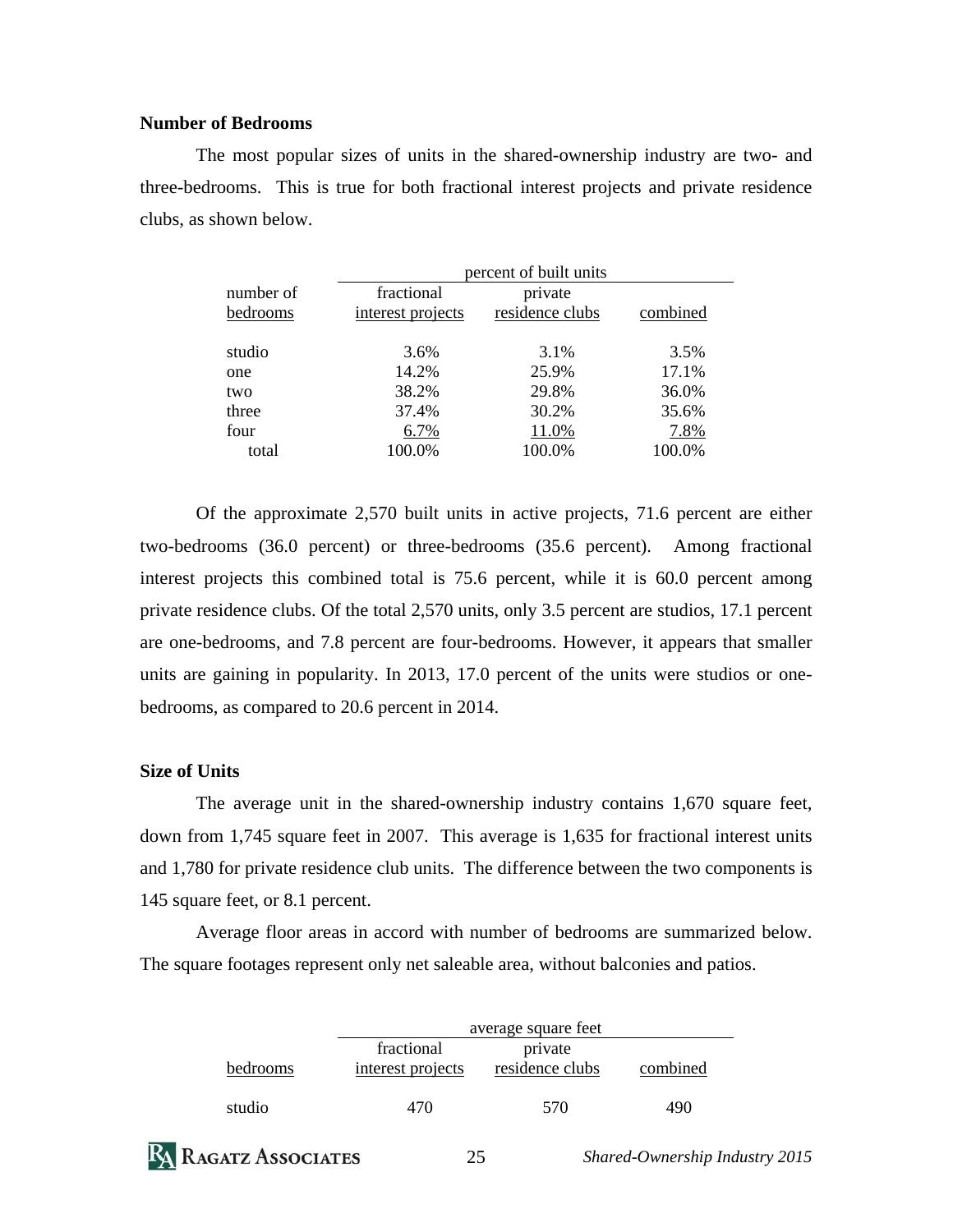| one     | 1,000 | 810   | 930   |
|---------|-------|-------|-------|
| two     | 1,350 | 1,465 | 1,375 |
| three   | 2,000 | 2,515 | 2,115 |
| four    | 3,075 | 3,070 | 3.070 |
| average | 1,635 | 1,780 | 1.670 |

 Floor areas vary significantly. While the average two-bedroom unit contains 1,375 square feet, for example, such units in some developments contain only 1,000 to 1,100, while in others, they contain 1,700 to 1,800.

 In accord with prior information on the number of bedrooms, the most popular products in private residence clubs appear to be two-bedroom units with around 1,450 square feet and three-bedroom units with around 2,500 square feet. In fractional interest projects, the most popular products seem to be two-bedroom units with around 1,350 square feet and three-bedroom units with around 2,000 square feet.

#### **V. MISCELLANEOUS CHARACTERISTICS**

#### **Size of Shares**

 There is a wide diversity in regard to size of share, i.e., the ratio of owners-perunit. Some nine sizes of shares are found, ranging from a 1/20 to a 1/4. Some sizes are significantly more frequent, and variations exist between fractional interest projects and private residence clubs, as shown below.

|                        | percent of developments         |                            |          |
|------------------------|---------------------------------|----------------------------|----------|
| size of<br>share       | fractional<br>interest projects | private<br>residence clubs | combined |
| less than 1/12         | 8.7%                            | 25.0%                      | 12.9%    |
| 1/12                   | 19.6%                           | 12.5%                      | 17.8%    |
| $1/10$ or $1/9$        | 23.9%                           | 37.5%                      | 27.4%    |
| 1/8                    | 23.9%                           | 25.0%                      | 24.2%    |
| $1/7$ , $1/6$ or $1/5$ | 6.5%                            | $0.0\%$                    | 4.8%     |
| 1/4                    | 17.4%                           | 0.0%                       | 12.9%    |
| total                  | 100.0%                          | 100.0%                     | 100.0%   |
|                        |                                 |                            |          |

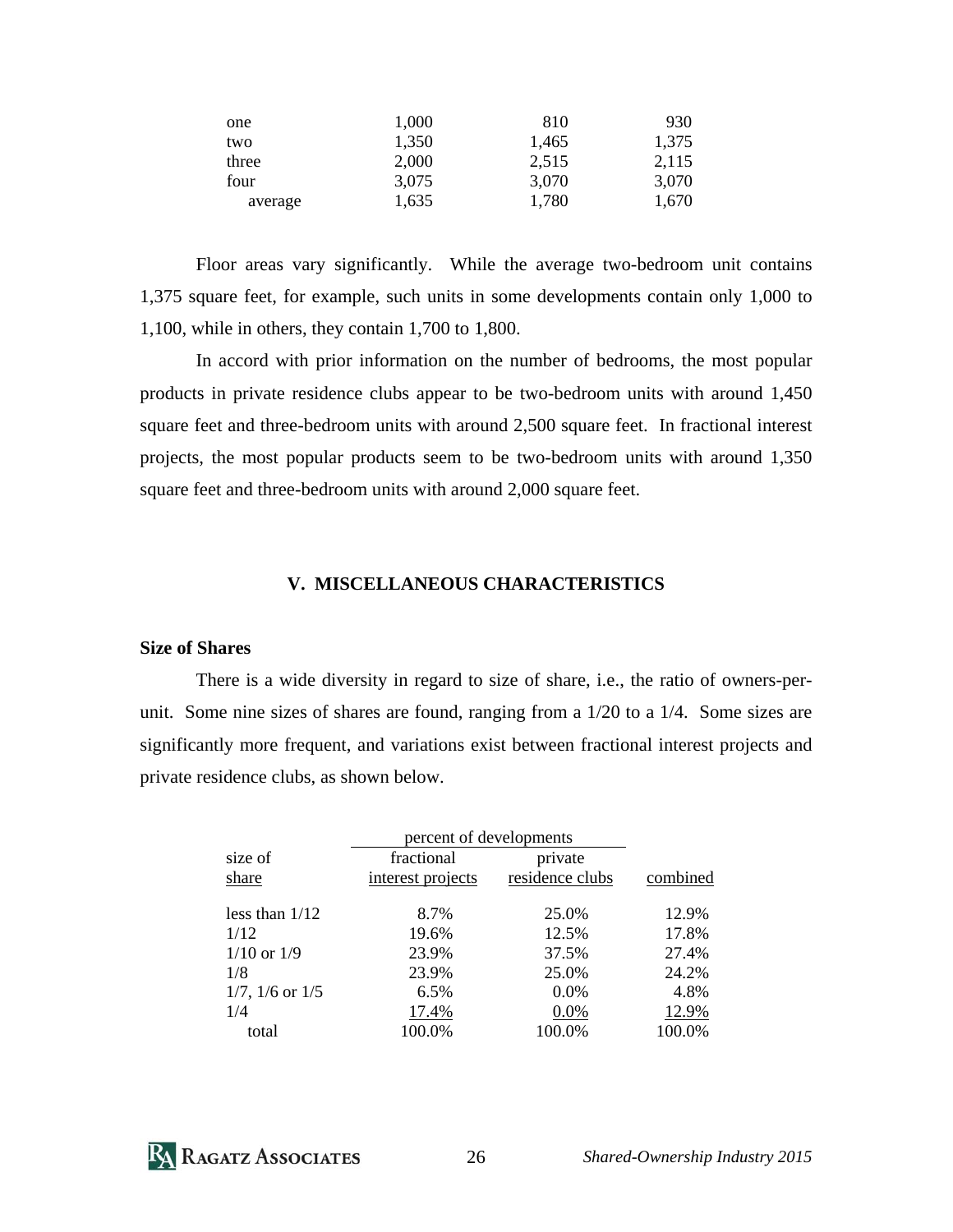Among private residence clubs, 75.0 percent offer either a 1/12 share (12.5 percent), a  $1/10$  or  $1/9$  share (37.5 percent), or a  $1/8$  share (25.0 percent). Some 25.0 percent offer less than a 1/12 share, and none offer more than a 1/8 share.

 Among fractional interest projects, 23.9 percent offer more than a 1/8 share, 23.9 percent offer a 1/10 or a 1/9, and 23.9 percent offer a 1/8. Only 8.7 percent offer less than a 1/12, while 17.4 percent offer a 1/4 share.

 A primary reason for variations in sizes of shares between the two components is because private residence clubs typically are in communities where land costs and construction costs are very high, and there is a scarcity of remaining developable land. This situation results in high real estate prices. Applying such high prices to larger shares such as 1/4s would dismiss the concept of "value" in the purchase. On the other hand, most fractional interest projects are in communities where real estate prices are less, thus being able to sell larger shares at lower prices and still being able to offer the "value" rationale.

 Another reason for differences in sizes of shares between fractional interest projects and private residence clubs is that the former component tends to be located in closer proximity to the market place than the latter component. This means a positioning more akin to traditional whole-ownership vacation homes that are used frequently throughout the year.

 As with the aforementioned trend to decrease the size of the units as a way to lower prices, more projects offered smaller shares than in earlier years. For example, only 23.9 percent of the fractional interest projects offered more than 1/8 shares in 2014, compared to 47.4 percent in 2008, 39.5 percent in 2009 and 30.9 percent in 2010. Conversely, 28.3 percent offered a 1/12 or less in 2014, compared to only 9.0 percent in 2008, 14.8 percent in 2009 and 25.0 percent in 2010.

#### **Use Plans/Reservation Systems**

 As with sizes of shares, there is wide variety in use plans/reservation systems in the shared-ownership industry. Some are simple, providing a high degree of certainty in regard to the times of the year when owners can use their vacation home, but limited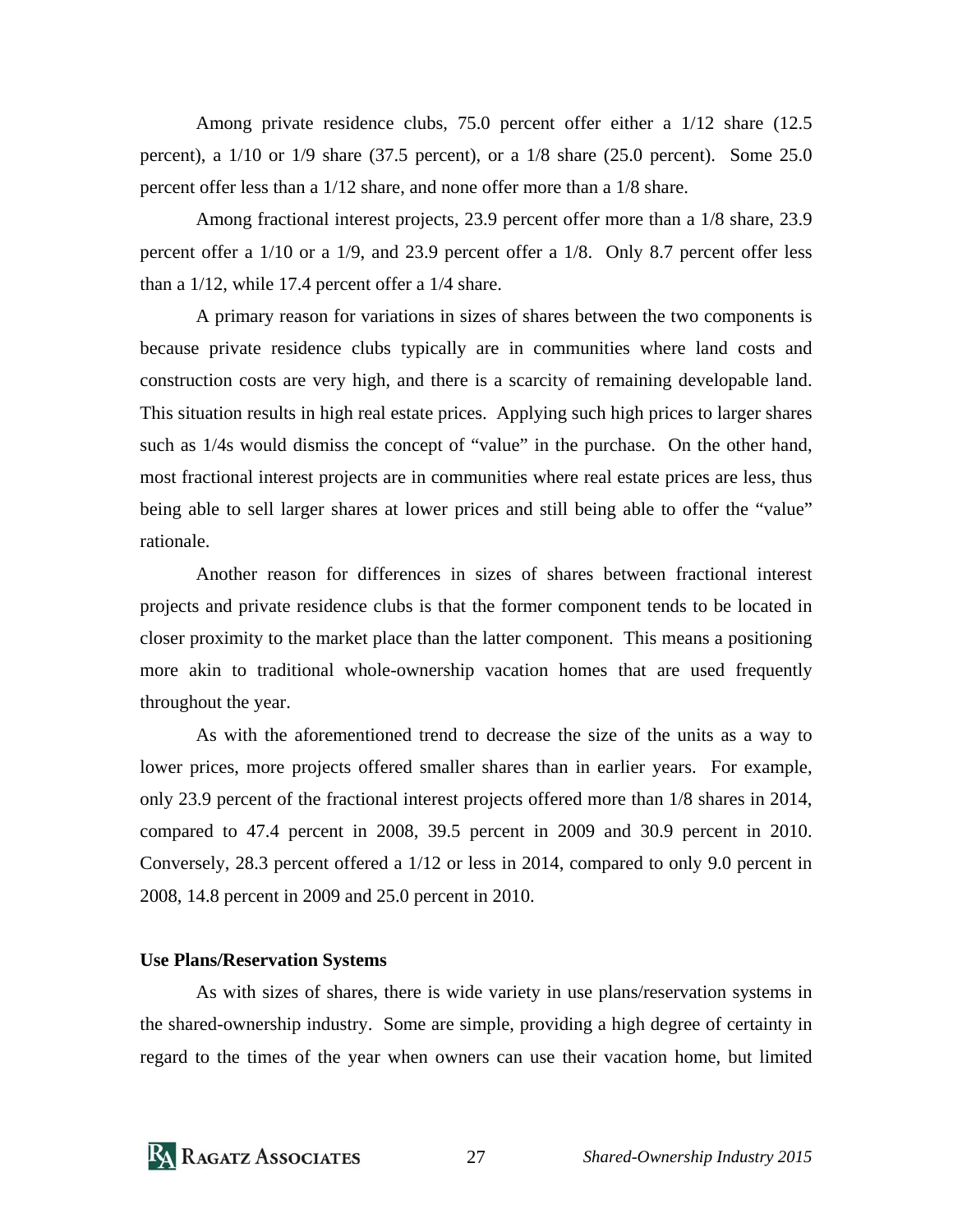flexibility. Others are complicated, providing a high degree of flexibility, but less certainty. Three basic types can be summarized as follows:

- 1. a "set calendar," whereby owners have access to the exact same time every year
- 2. a "rotating calendar," whereby an owner's use rotates forward on a predetermined schedule every year, e.g., for a 1/12 share owner, the first week of each quarter in the first year of ownership, the second week of each quarter in the second year, and so forth
- 3. a "rotating priority," whereby all owners have the opportunity to reserve some of their time (usually the high seasons) six to 12 months ahead of use, with duplicate reservations being addressed by a rotating priority system, e.g., owner one in year one receives their first choice, while owner two receives their first choice in year two and owner one drops to the bottom of the pecking order, and so forth. Non-high time is placed in a space-available pool for all owners to equally access.

 These three basic use plans vary between fractional interest projects and private residence clubs. The "set calendar" system is least frequent among both components, at 10.1 percent of fractional interest projects and 14.5 percent of private residence clubs. The "rotating calendar" system is used by 36.1 percent of fractional interest projects, but by only 14.5 percent of private residence clubs. On the other hand, the "rotating priority" system is used by only 35.2 percent of fractional interest projects, but by 56.3 percent of private residence clubs.

|                                 | percent of developments         |                            |          |
|---------------------------------|---------------------------------|----------------------------|----------|
| use plan/<br>reservation system | fractional<br>interest projects | private<br>residence clubs | combined |
| "set calendar"                  | 10.1%                           | 14.5%                      | 11.6%    |
| "rotating calendar"             | 36.1%                           | 14.5%                      | 27.4%    |
| "rotating priority"             | 35.2%                           | 56.3%                      | 44.2%    |
| hybrid/other                    | 18.6%                           | 14.7%                      | 16.8%    |
| total                           | 100.0%                          | 100.0%                     | 100.0%   |

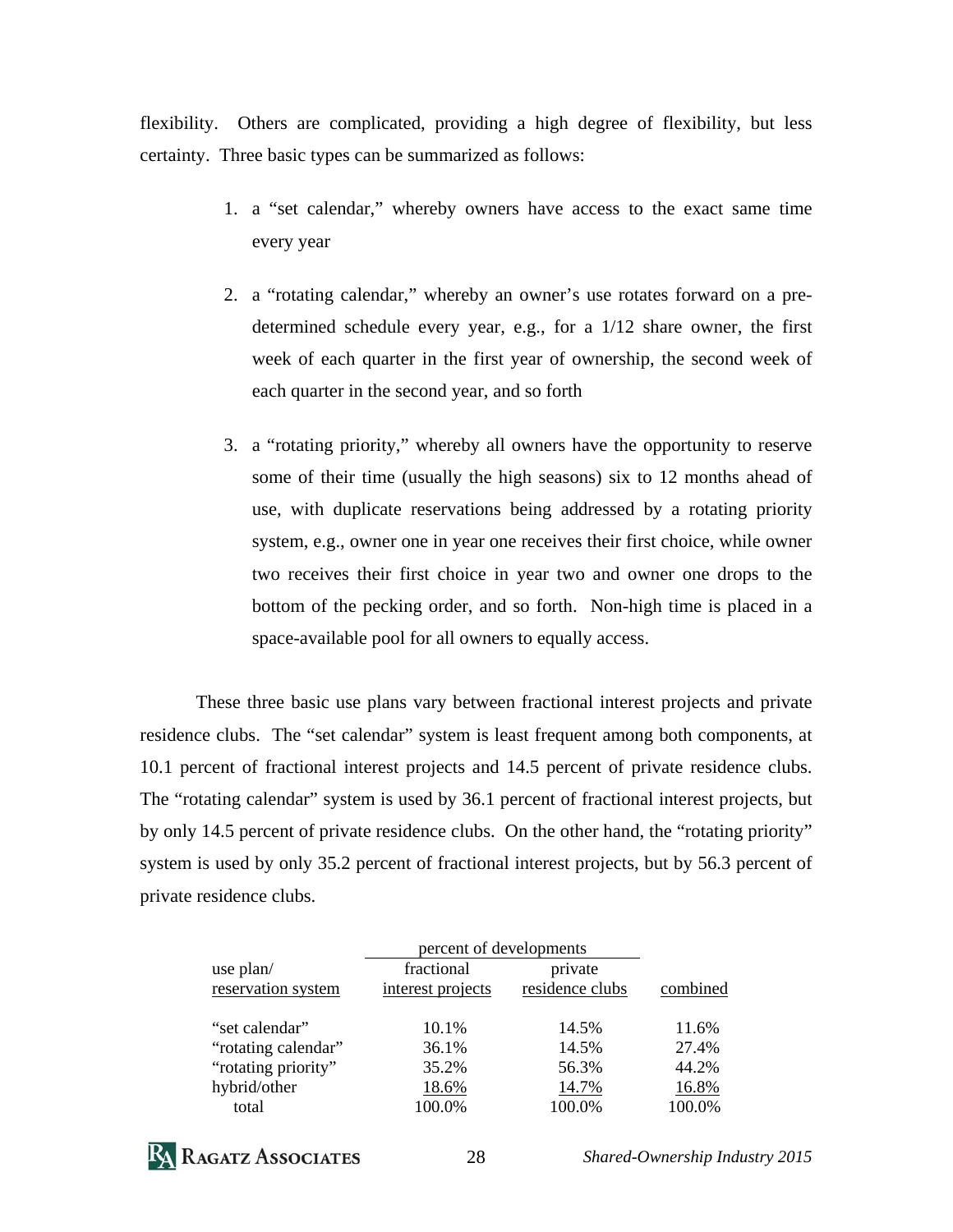Reasons why more rigid use plans/reservation systems are used by fractional interest projects than by private residence clubs are:

- 1. larger sizes of shares are more frequent with fractional interest projects. Applying a very flexible use plan/reservation system is more complicated than with smaller sizes of shares.
- 2. fractional interest projects tend to be closer to the market place than private residence clubs, thereby positioned more as traditional resort real estate, i.e., emulating the same set use patterns throughout the year.

#### **Amenities**

 On-site amenities are extensive in the shared-ownership industry, especially at the private residence club level. Shown below is the availability of selected amenities at both components.

|                         | percent of developments |                 |          |
|-------------------------|-------------------------|-----------------|----------|
|                         | fractional              | private         |          |
| amenity                 | interest projects       | residence clubs | combined |
| swimming pool           | 89.7%                   | 78.9%           | 84.8%    |
| exercise facility       | 75.0%                   | 93.0%           | 83.2%    |
| whirlpool spa           | 70.6%                   | 63.1%           | 67.2%    |
| private storage lockers | 52.9%                   | 84.2%           | 67.2%    |
| restaurant              | 54.4%                   | 68.4%           | 60.8%    |
| spa/spa treatments      | 48.5%                   | 71.9%           | 59.2%    |
| tennis                  | 44.1%                   | 33.3%           | 39.2%    |
| ski-in/out              | 32.9%                   | 34.9%           | 33.6%    |
| golf course             | 35.3%                   | 22.8%           | 30.4%    |
| beach                   | 30.1%                   | 29.0%           | 29.6%    |
| fishing                 | 35.3%                   | 14.0%           | 25.6%    |

 Most frequent on-site amenities are a swimming pool and exercise facility/fitness center. Developments without these amenities are either very small, in urban centers, or in close proximity to commonly shared facilities in a larger resort setting. Other amenities at more than one-half of all developments include a whirlpool spa, private storage lockers, restaurant, and spa or spa treatments. An exercise facility/fitness center,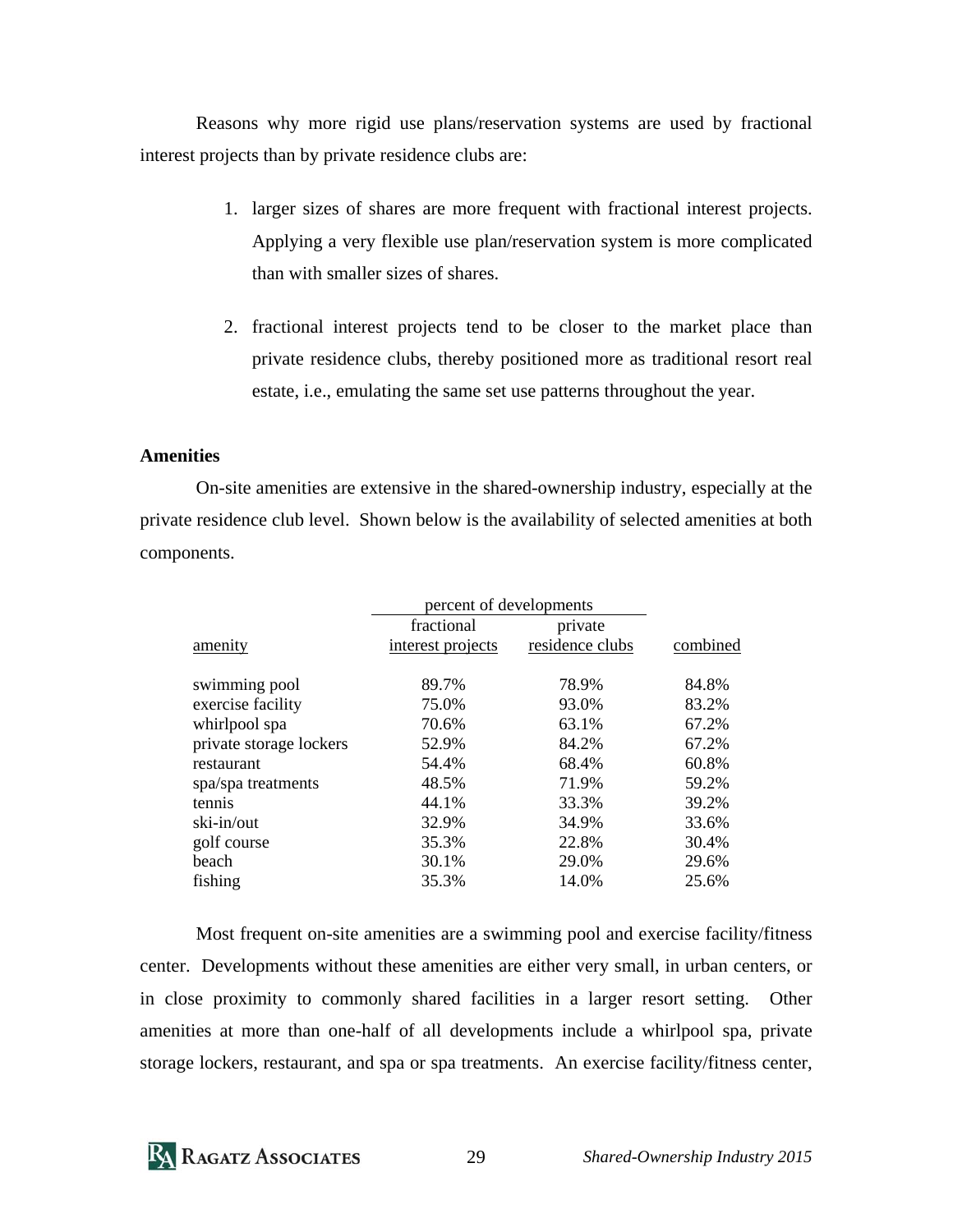storage lockers and restaurant are especially prevalent at private residence clubs. Such findings are consistent with past surveys.

#### **Owner Benefits and Services**

 As on-site amenities, owner benefits also are extensive at shared-ownership developments, especially at the private residence club level. Shown below is the availability of selected benefits at both components.

|                         | percent of developments |                 |          |
|-------------------------|-------------------------|-----------------|----------|
|                         | fractional              | private         |          |
| owner benefit           | interest projects       | residence clubs | combined |
| concierge               | 76.4%                   | 100.0%          | 86.4%    |
| pre-arrival stocking    | 67.6%                   | 94.6%           | 79.2%    |
| valet parking/bellman   | 35.3%                   | 85.7%           | 57.6%    |
| transportation service  | 39.7%                   | 69.6%           | 52.8%    |
| ski and/or golf valet   | 29.4%                   | 44.6%           | 36.0%    |
| discounted green fees   | 41.1%                   | 23.2%           | 32.8%    |
| priority tee times      | 27.9%                   | 30.4%           | 28.8%    |
| discounted lift tickets | 16.2%                   | 16.1%           | 16.0%    |
| club membership         | 10.3%                   | 19.6%           | 14.4%    |

 Owner benefits are much more extensive at private residence clubs than at fractional interest projects, in keeping with the higher prices and maintenance fees and greater exclusivity. At private residence clubs, all have a concierge service, 94.6 percent have a pre-arrival food and beverage stocking service, and 85.7 percent have valet parking and bellman service. Among fractional interest projects, these proportions are only 76.4 percent, 67.6 percent and 35.3 percent, respectively.

 Interestingly, more fractional interest projects offer discounted green fees than do private residence clubs – 41.1 percent compared to 23.2 percent. At this time a much greater proportion of the latter component are in high-end ski communities where golf is a lower priority. And most likely, green fees are less and discounts are easier to attain in fractional interest communities than in private residence club communities. A higher proportion of private residence clubs offer priority tee times (which typically are more difficult to obtain than discounted green fees) than fractional interest projects – 30.4 percent compared to 27.9 percent.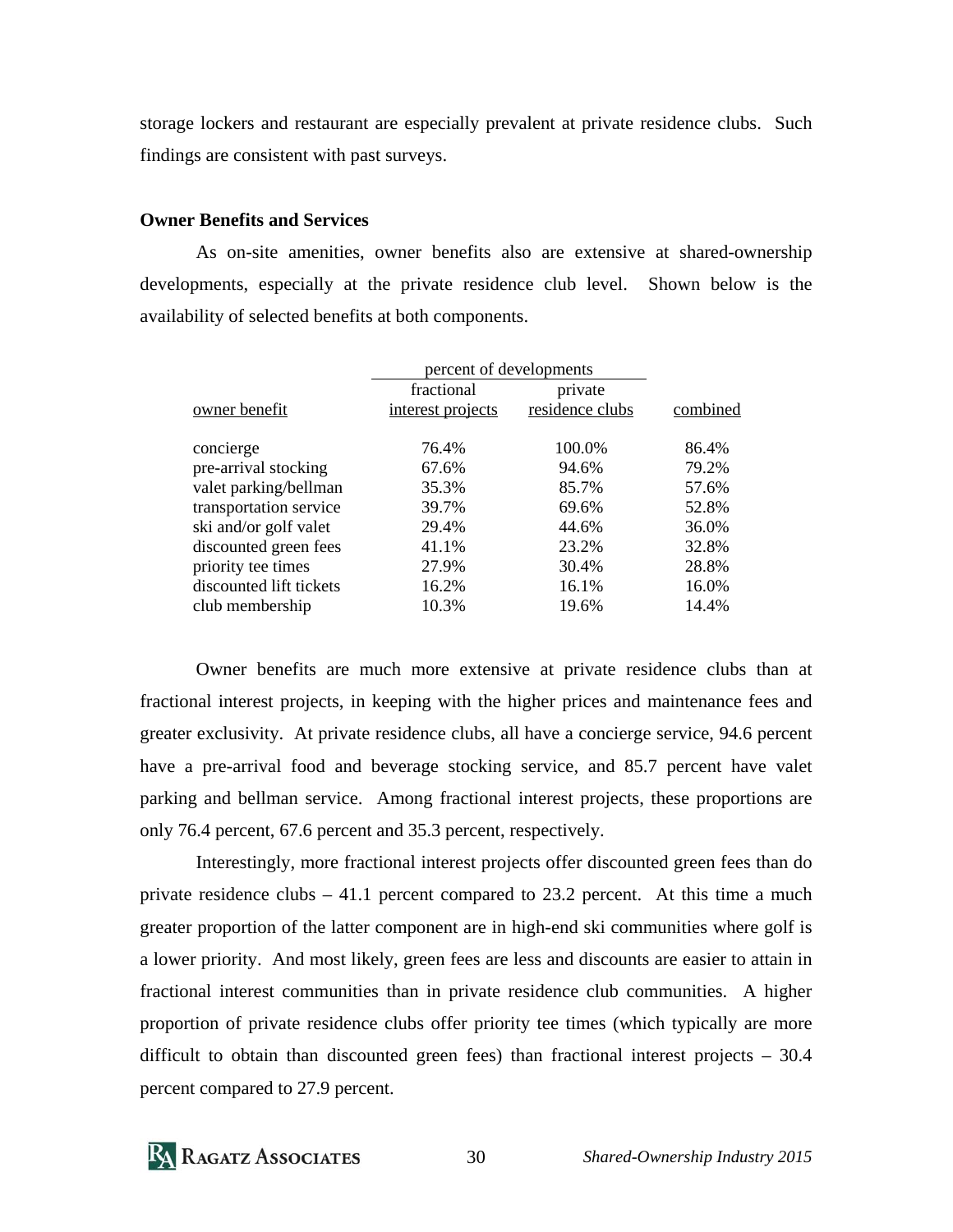Less than 20 percent of both components offer discounted ski lift tickets or benefit of membership in a local club while in residence.

#### **External Exchange**

 Unlike the resort timeshare industry, many shared-ownership developments are still not affiliated with an external exchange company. Most likely reasons include:

- 1. a perception that such affiliation might too closely relate the offering with the image of resort timeshare
- 2. a desire for more exclusivity on the part of owners, i.e., not wanting others to have access to their resort
- 3. a desire for greater flexibility of access to the resort by owners themselves throughout the year, i.e., not wanting to compete with non-owners for short-notice access
- 4. viewing the product more as whole-ownership real estate, i.e., more interested in vacationing in one location every year than in several other locations around the globe
- 5. wondering whether the resort they exchange into will be of comparable quality as their own
- 6. being wealthy enough to purchase in more than one shared-ownership development, thus creating their own personal exchange system
- 7. owning with a company that has multiple shared-ownership developments, thereby offering their own internal exchange system

 Our consumer research strongly indicates that shared-ownership buyers are interested in the opportunity to access other properties, but only if such properties are of comparable quality to their own. This "comparable quality" issue is especially strong at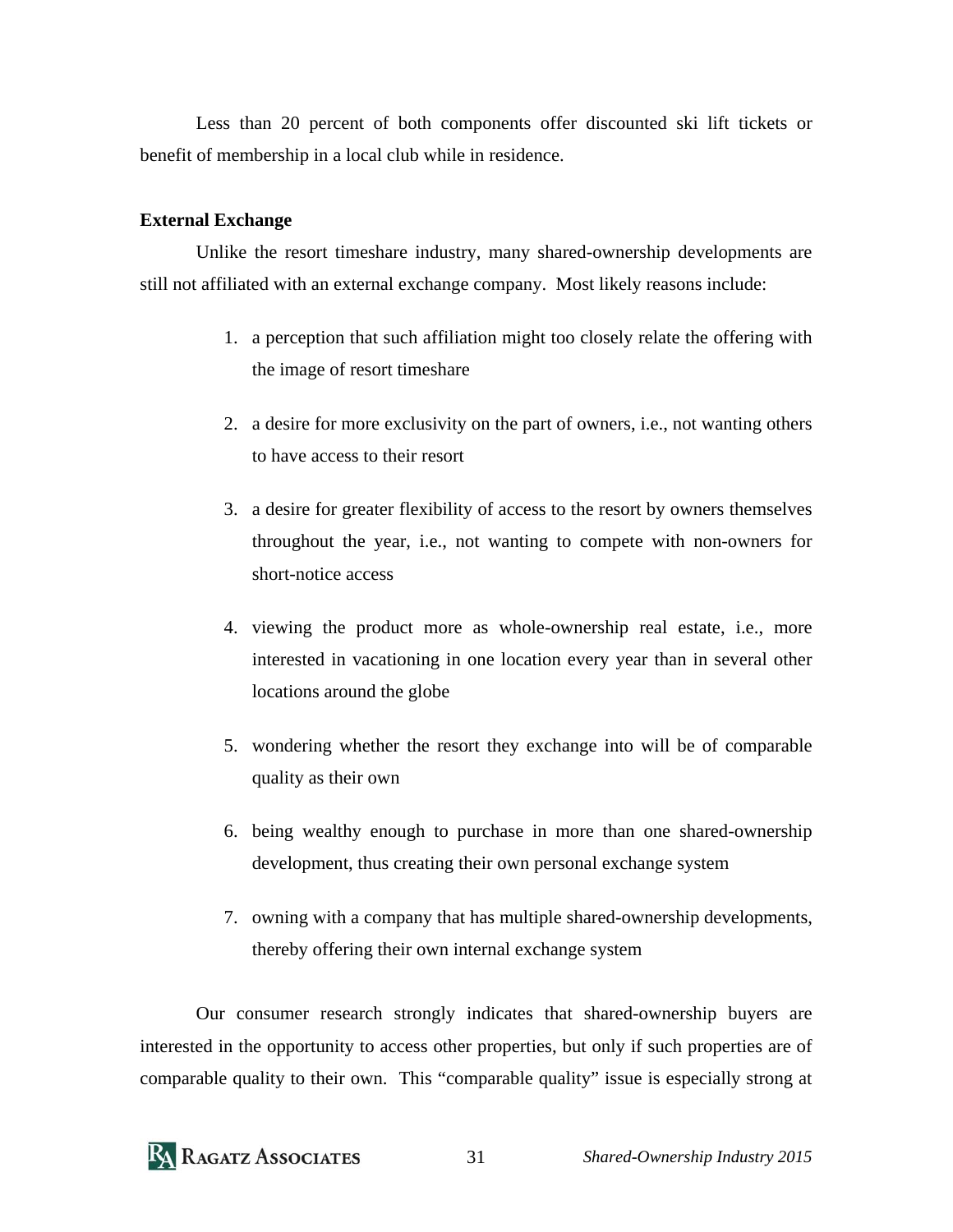the private residence club level. Given this consumer interest, it appears good opportunities exist for exchange companies that understand that "like for like" is a critical criterion rather than just affiliating the masses.

 Of the 62 active projects, only 54.4 percent are affiliated with an external exchange company. In the earlier 2007 survey, this figure was a higher 59.8 percent. By contrast, perhaps less than five percent of resort timeshare projects have such status. The proportion of developments without external exchange is higher among private residence clubs at 62.5 percent, compared to only 23.9 percent of fractional interest projects. The decrease in external exchange affiliations is because many of the projects, especially at the private residence club level, are offered by the same operating company, with their own internal exchange system.

|                   | percent of developments |                 |          |
|-------------------|-------------------------|-----------------|----------|
| affiliated with   | fractional              | private         |          |
| external exchange | interest projects       | residence clubs | combined |
|                   |                         |                 |          |
| yes               | 76.1%                   | 37.5%           | 54.4%    |
| no                | 23.9%                   | 62.5%           | 45.6%    |
| total             | 100.0%                  | 100.0%          | 100.0%   |

#### **Miscellaneous Items**

 Of all 62 active projects, 80.6 percent assist their owners in renting unused space. This includes 84.8 percent of the fractional interest projects, and 68.8 percent of the private residence clubs (lower due perhaps to a greater desire for exclusivity and/or less demand for rental income among higher-income consumers). Some 31.2 percent of the private residence clubs do not allow rentals, as compared to only 19.4 percent of the fractional interest projects. The tendency for allowing rentals and providing assistance in finding renters was higher in 2014 than in previous years.

 Of all 62 active projects, 79.0 percent have an in-house program to assist their owners in selling their share, if desired. This includes 87.5 percent of the private residence clubs, and 76.1 percent of the fractional interest projects. The proportion of projects offering rental and/or resales assistance continues to increase every year.

 As shown below, most of the 62 active projects are in mixed-use developments, with this proportion also increasing every year. This is especially true for whole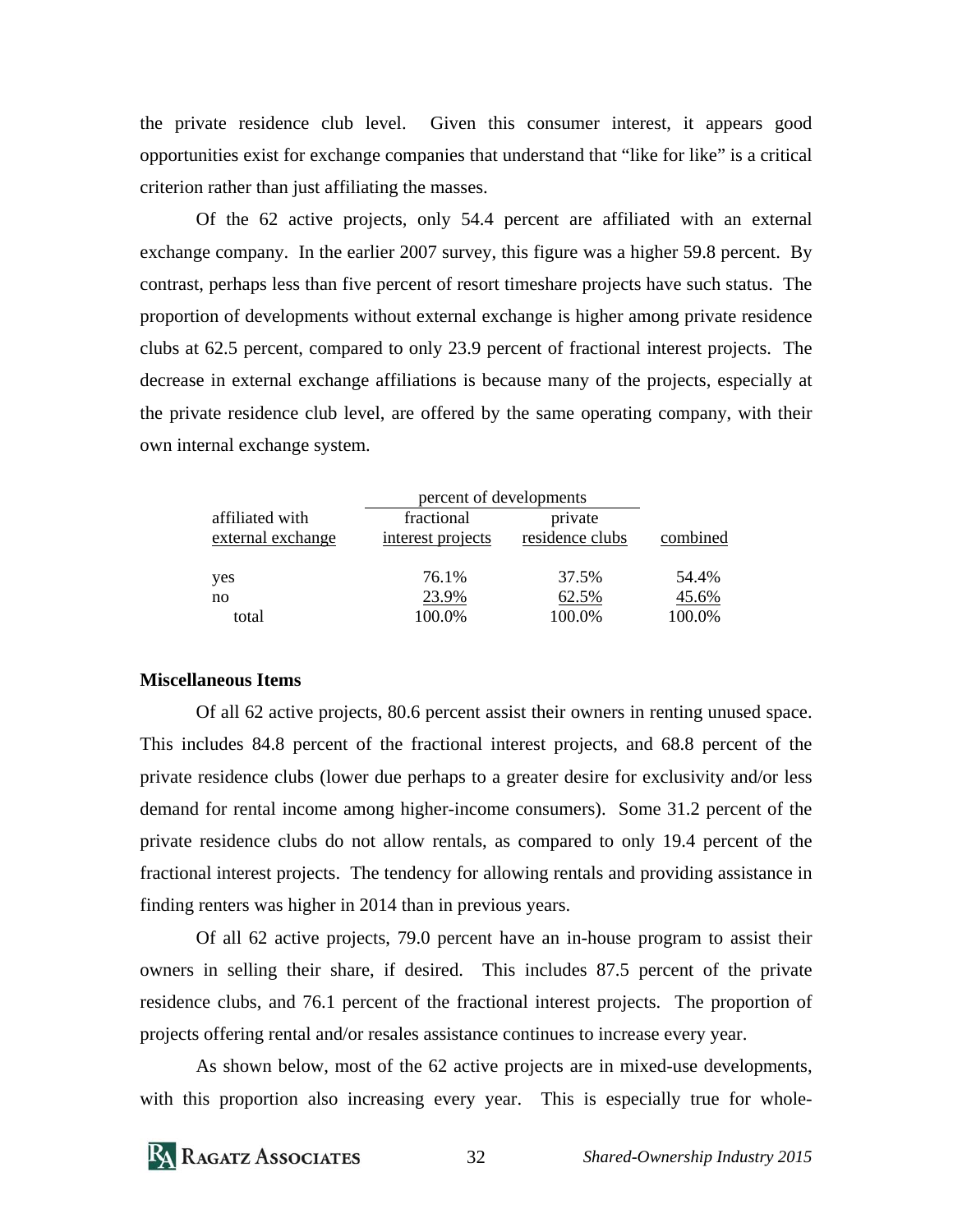ownership condominiums with fractional interest projects and hotels with private residence clubs. Only 20.0 percent of both fractional interest projects and private residence clubs are stand-alone autonomous projects. This was significantly higher at 31.5 percent in 2007.

|                                              | percent of developments         |                            |          |
|----------------------------------------------|---------------------------------|----------------------------|----------|
| other use also in the<br>overall development | fractional<br>interest projects | private<br>residence clubs | combined |
| whole-ownership condos                       | 54.3%                           | 43.8%                      | 69.6%    |
| hotel                                        | 23.9%                           | 43.7%                      | 39.1%    |
| homesites                                    | 15.2%                           | 12.5%                      | 19.6%    |
| resort timeshare                             | 8.7%                            | 6.3%                       | 8.1%     |

#### **Primary Amenity/Location**

 Some 35.3 percent of all projects are located on/near ocean beaches, while 37.0 percent are located on/near golf courses (30.4 percent of fractional interest projects and 18.8 percent of private residence clubs). Some 37.0 percent are located in a ski community, including 23.9 percent of fractional interest projects and 37.5 percent of private residence clubs. In recent years there has been a much greater dispersal of locations, whereas in early years, the industry was much more concentrated in ski areas.

#### **VI. PRICES**

#### **Price Per Share**

 At least three approaches can be used to analyze pricing structures in the sharedownership industry, including: (1) price per share; (2) price per week; and (3) price per square foot. The first approach is perhaps the least useful because of confusion created by mixing together nine different sizes of shares, ranging from a 1/20 to a 1/4.

 The overall average price per share for all active developments is about \$168,585. However, the average ranges from \$111,000 for fractional interest projects to \$346,600 for private residence clubs. This is a large difference of \$231,600, or 208.7 percent.

 Average price per share obviously increases with number of bedrooms, as shown below.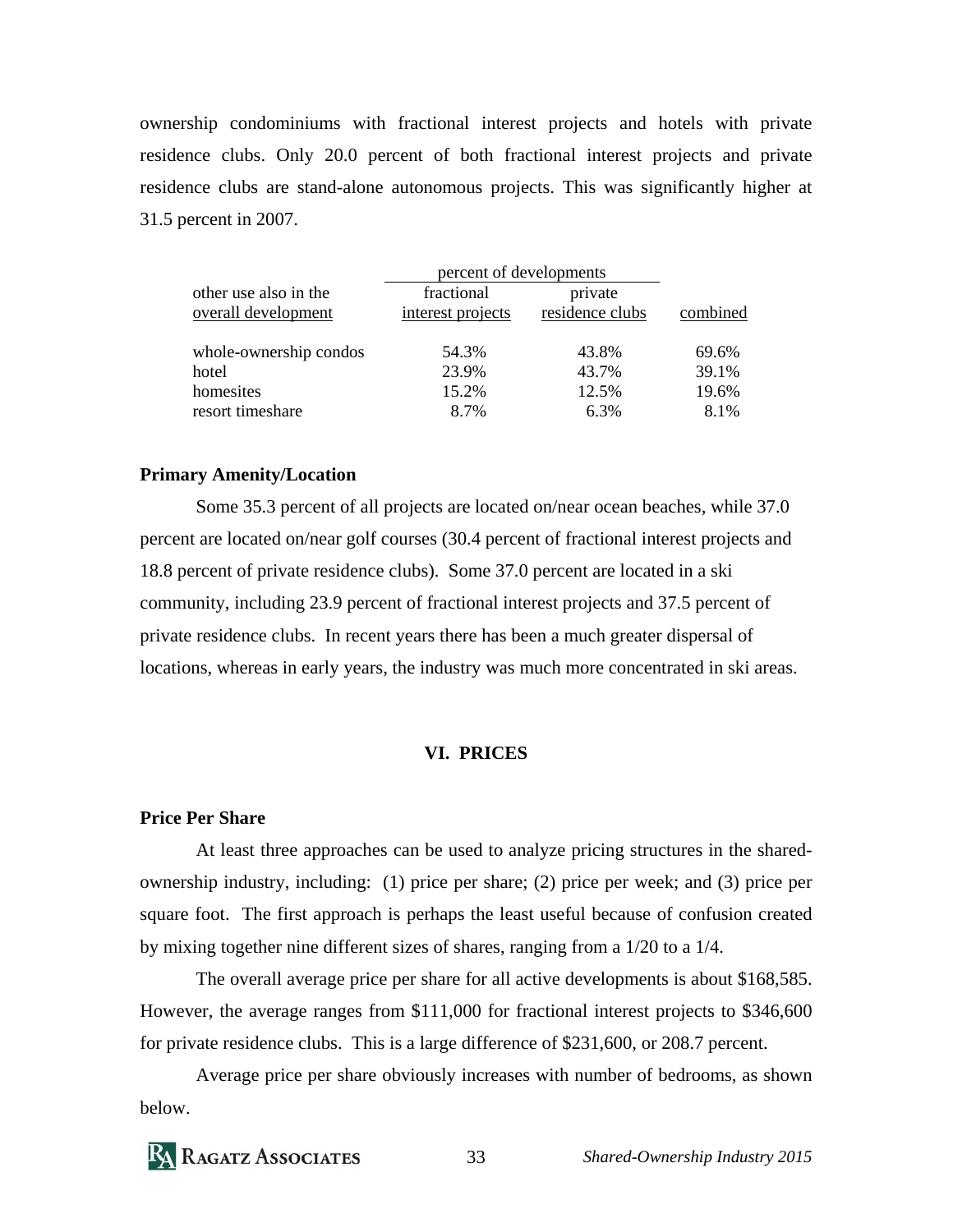|          | average price per share |                 |           |
|----------|-------------------------|-----------------|-----------|
|          | fractional              | private         |           |
| bedrooms | interest projects       | residence clubs | combined  |
|          |                         |                 |           |
| studio   | \$34,900                | \$158,750       | \$64,900  |
| one      | \$62,375                | \$217,100       | \$122,400 |
| two      | \$101,275               | \$239,200       | \$128,350 |
| three    | \$121,225               | \$512,800       | \$199,300 |
| four     | \$235,900               | \$542,450       | \$343,600 |
| average  | \$111,000               | \$346,600       | \$168,525 |

 Among fractional interest projects, average price per share ranges from \$34,900 for a studio to \$235,900 for a four-bedroom. Among private residence clubs, this range is from \$158,750 for a studio to \$542,450 for a four-bedroom.

 Between 2013 and 2014, the average price for all shares increased from \$166,000 to \$168,525, or 1.5 percent. For fractional interest projects, however, the average decreased from \$115,000 to \$111,000, or 3.5 percent. It increased for private residence clubs, from \$300,000 to \$346,600, or a significant 15.5 percent. The increase in the private residence club projects was because several private residence clubs with lower prices stopped sales in 2014, or dropped prices enough to fall into the fractional interest level of under \$1,000 per square foot. The percentage decline since the peak year of 2007 has been 35.8 percent for fractional interest projects, 7.3 percent for private residence clubs, and 35.7 percent overall. Much of the decrease in average price per share has been caused by a larger proportion of smaller shares now being offered. There now also is a much higher proportion of fractional interest projects in the total mix than in past years, explaining why the overall decrease of 35.7 percent is less than for the individual components.

 As shown below, the majority (78.3 percent) of fractional interest projects have average per share prices of less than \$200,000, and 45.7 percent of less than \$100,000. Among private residence clubs, these proportions are only 12.6 percent and 6.3 percent, respectively. On the other hand, over two-thirds (69.3 percent) of private residence clubs have average per share prices of over \$300,000, and 37.5 percent do so for over \$400,000. Among fractional interest projects, these figures are only 4.3 percent and zero percent, respectively.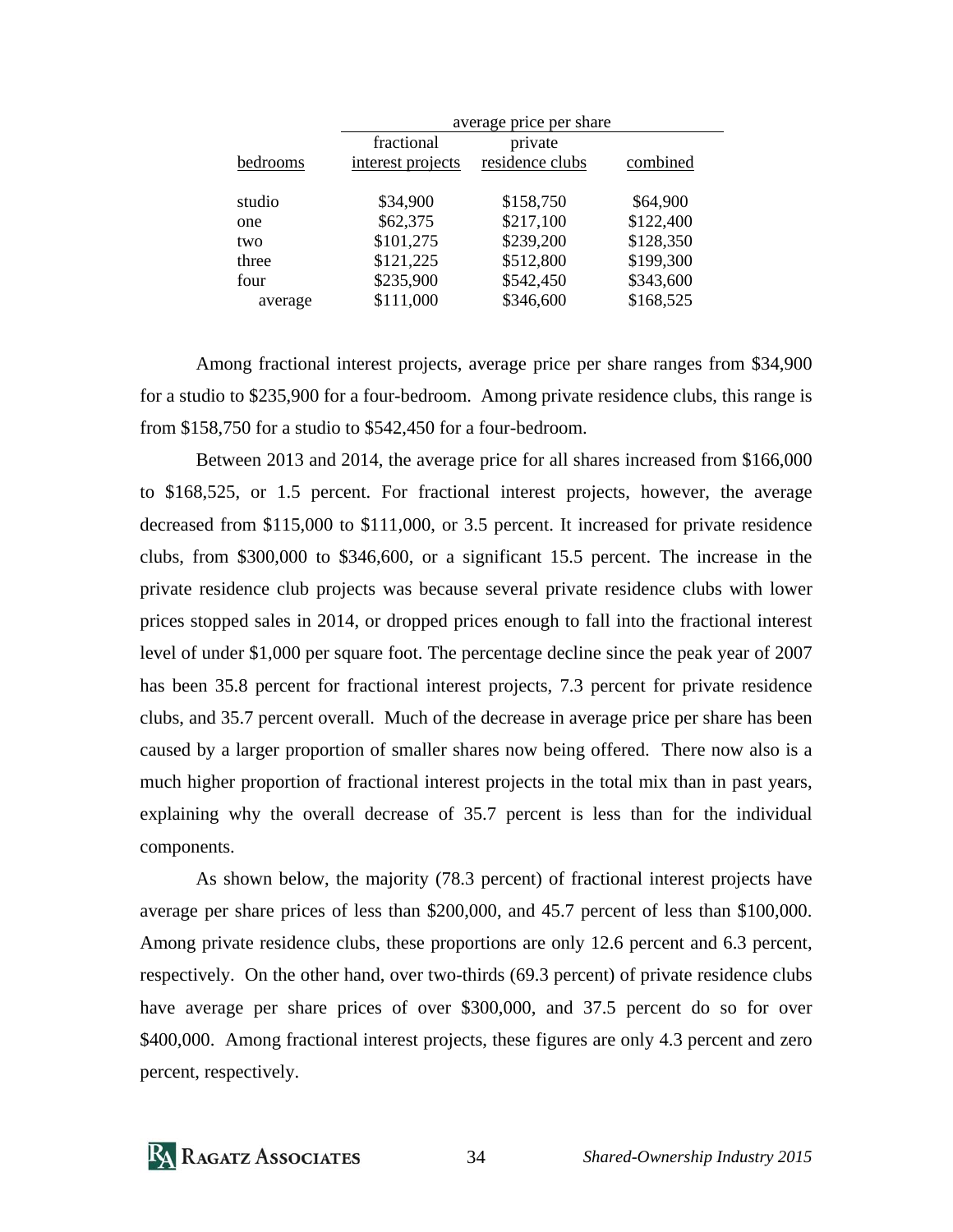|                        | percent of developments |                 |          |  |
|------------------------|-------------------------|-----------------|----------|--|
| average price          | fractional              | private         |          |  |
| per share              | interest projects       | residence clubs | combined |  |
| under \$100,000        | 45.7%                   | 6.3%            | 35.5%    |  |
| \$100,000 to \$199,999 | 32.6%                   | 6.3%            | 25.8%    |  |
| \$200,000 to \$299,999 | 17.4%                   | 18.1%           | 17.7%    |  |
| \$300,000 to \$399,999 | 4.3%                    | 31.8%           | 11.3%    |  |
| \$400,000 to \$499,999 | $0.0\%$                 | 12.5%           | 3.2%     |  |
| \$500,000 or more      | 0.0%                    | 25.0%           | 6.5%     |  |
| total                  | 100.0%                  | 100.0%          | 100.0%   |  |

#### **Price Per Week**

 A second way of analyzing the pricing issue in the shared-ownership industry is on a per week basis. This approach equalizes sizes of shares. The per week figure is calculated simply by dividing the price of the share by the number of weeks in the share, e.g., if a 1/12 share with four weeks of ownership is priced at \$200,000, the price per week is \$50,000.

 The overall average per week price among all active developments is \$32,100. However, there is wide discrepancy between fractional interest projects at \$20,000 and private residence clubs at \$69,700. This difference is \$49,700, or 248.5 percent. For comparative purposes, the average price of a resort timeshare week in the U.S. is about \$20,000.

 When compared to 2013, we find that the average price per week for all shares decreased by \$2,300, or 6.7 percent. It increased for private residence clubs by \$100, or 0.2 percent. For fractional interest projects, it increased by \$500, or 2.6 percent. Part of the increases has been caused by the greater proportion of smaller units being offered in the past three years as a way to lower prices. It is noted that while average price per week increased both for fractional interest projects and private residence clubs, the overall average actually decreased. This is because the proportion of lower priced fractional interest projects in the total mix is greater than in past years.

 Per week prices also vary in accord with number of bedrooms and size of share. Shown below are average per week prices by number of bedrooms for the two components.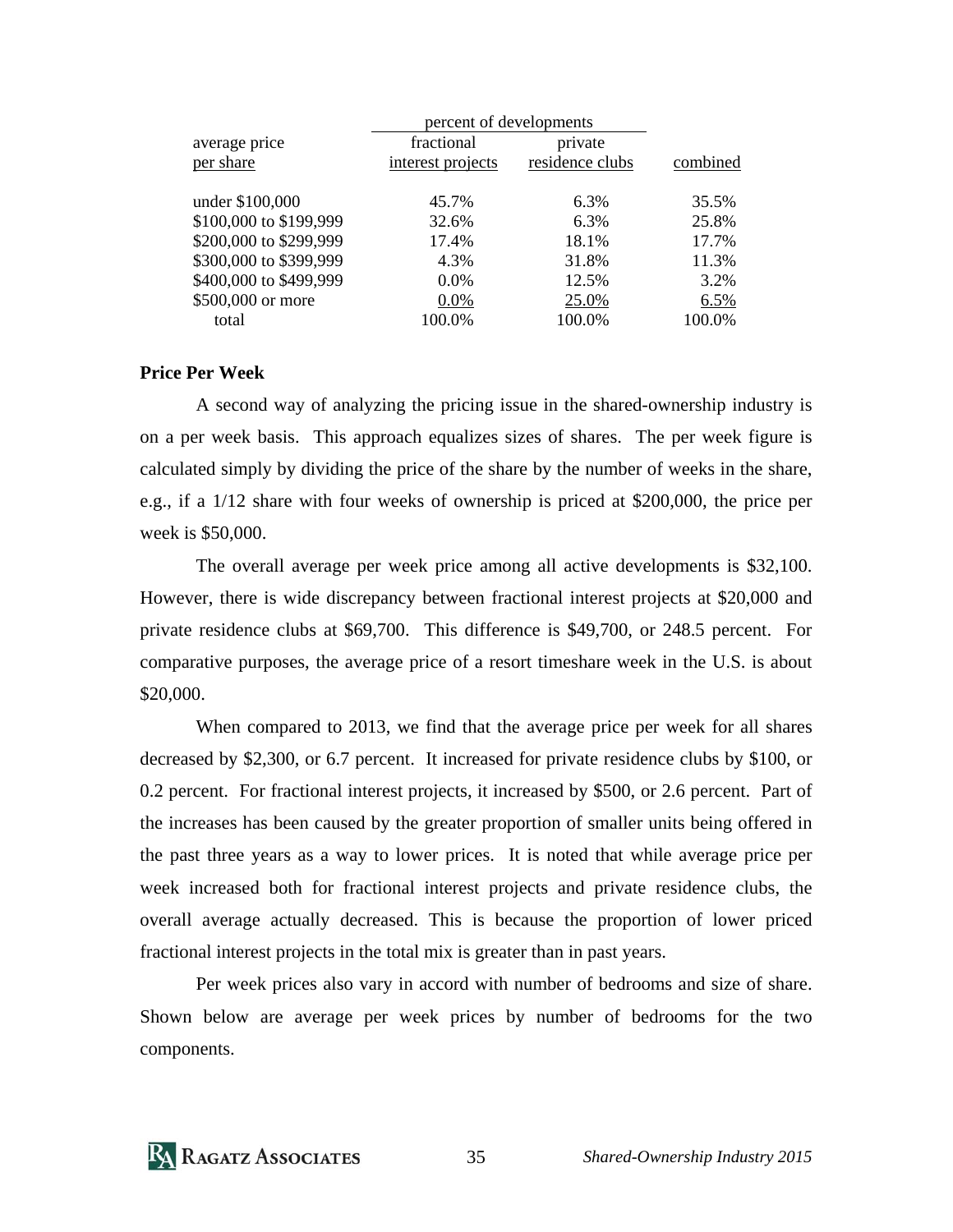|          | average price per week |                 |          |
|----------|------------------------|-----------------|----------|
|          | fractional             | private         |          |
| bedrooms | interest projects      | residence clubs | combined |
|          |                        |                 |          |
| studio   | \$4,200                | \$29,275        | \$10,275 |
| one      | \$13,750               | \$40,400        | \$20,650 |
| two      | \$17,375               | \$54,250        | \$24,600 |
| three    | \$21,600               | \$105,600       | \$38,350 |
| four     | \$36,250               | \$110,500       | \$57,400 |
| average  | \$20,000               | \$67,700        | \$32,100 |

 Per week prices obviously increase with the number of bedrooms. Among fractional interest projects, average per week prices escalate from \$4,200 for a studio, to  $$13,750$  for a one-bedroom, to  $$17,375$  for a two-bedroom, to  $$21,600$  for a threebedroom, to \$36,250 for a four-bedroom. Among private residence clubs, average per week prices escalate from \$29,275 for a studio, to \$40,400 for a one-bedroom, to \$54,250 for a two-bedroom, to \$105,600 for a three-bedroom, to \$110,500 for a four-bedroom. The overall average price per week for both components has decreased 31.5 percent since 2007.

#### **Price Per Square Foot**

 The most useful approach in analyzing prices in the shared-ownership industry is on a per square foot basis. This figure is calculated by dividing the aggregate amount charged for the individual shares in a unit by the total interior square feet in the unit.

 For all active projects, the average per square foot price is \$905. In accord with definitions used in this report, this average is quite disparate among the two components, however, being \$565 for fractional interest projects and \$1,950 for private residence clubs. Thus, the average is almost 3 1/2 times as high for private residence clubs.

 Compared to 2013, the average price per square foot for all shares decreased by \$5, or 0.5 percent. For fractional interest projects, the average increased by \$25, or 9.8 percent. For private residence clubs, it increased by \$215, or 12.4 percent. Compared to the peak year of 2007, the average price per square foot for all projects has decreased 23.0 percent. As with the two previous indicators, the overall average price per week decreased from 2013, even though the average increased for the two components. Again, this was due to the higher proportion of fractional interest projects than in 2013.

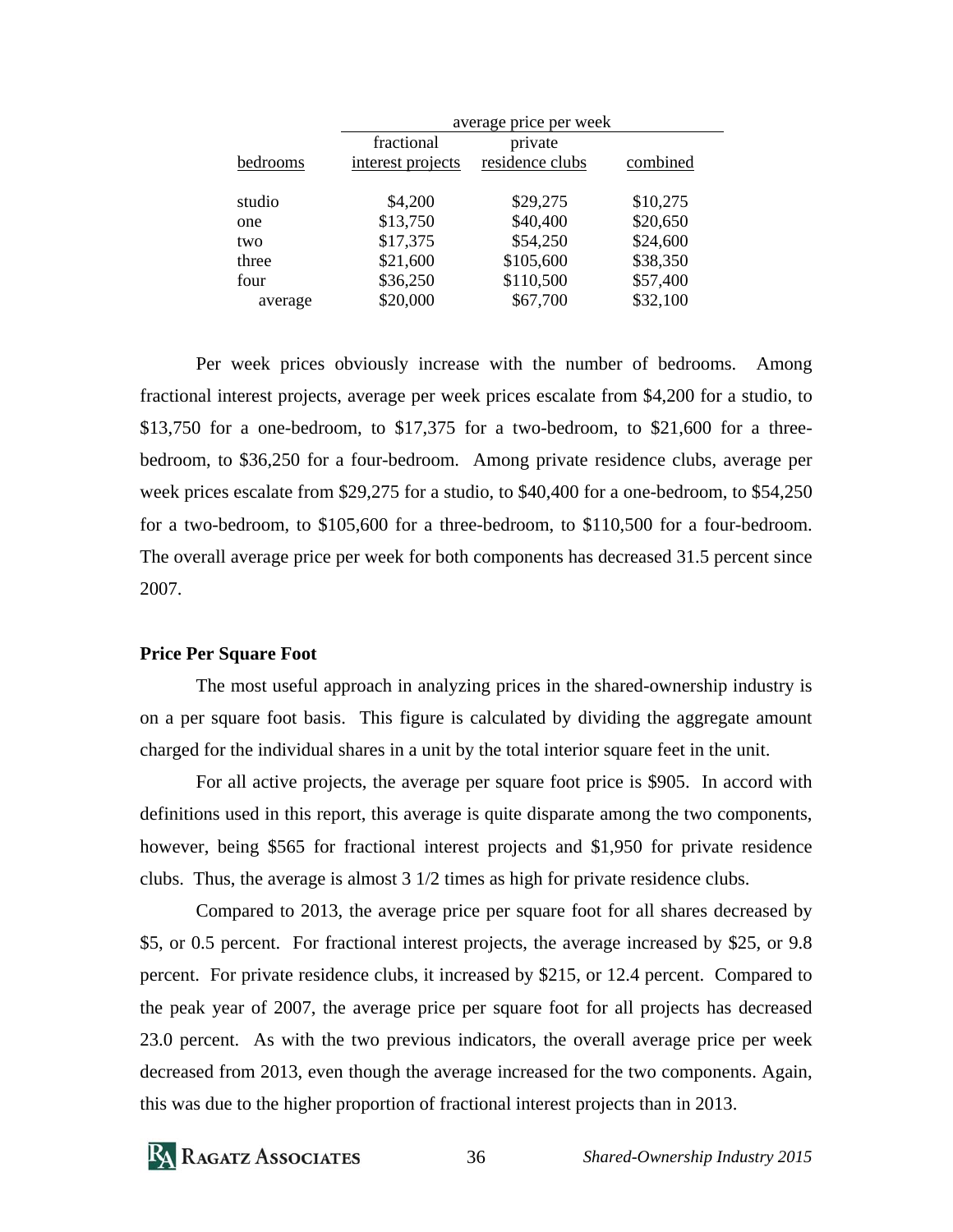Average per square foot prices also vary in accord with number of bedrooms and size of share, as shown below.

|          | average price per square foot |                 |          |
|----------|-------------------------------|-----------------|----------|
|          | fractional                    | private         |          |
| bedrooms | interest projects             | residence clubs | combined |
| studio   | \$465                         | \$2,475         | \$955    |
| one      | \$725                         | \$2,375         | \$1,365  |
| two      | \$580                         | \$1,750         | \$800    |
| three    | \$500                         | \$1,975         | \$800    |
| four     | \$555                         | \$1,375         | \$1,325  |
| average  | \$565                         | \$1,950         | \$905    |

 For the most part, average per square foot prices decrease as the number of bedrooms increases. This is simply because it costs less on a per square foot basis to build bedrooms and bathrooms than it does kitchens and other core facilities.

The average per square foot price is over \$2,000 at 33.3 percent of private residence clubs. On the other hand, it is less than \$500 at 33.3 percent of fractional interest projects, as shown below.

| percent of developments |                 |          |  |
|-------------------------|-----------------|----------|--|
| fractional              | private         |          |  |
| interest projects       | residence clubs | combined |  |
| 43.5%                   | n.a.            | 32.3%    |  |
| 39.1%                   | n.a.            | 29.0%    |  |
| 17.4%                   | n.a.            | 12.9%    |  |
| n.a.                    | 43.8%           | 11.3%    |  |
| n.a.                    | 18.7%           | 4.8%     |  |
| n.a.                    | 37.5%           | 9.7%     |  |
| 100.0%                  | 100.0%          | 100.0%   |  |
|                         |                 |          |  |

Important insights from the preceding table include:

1. Some 43.5 percent of fractional interest projects have a per square foot price less than \$500. In our publications prior to 2006, they would have been referred to as "traditional fractionals." They comprise 32.3 percent of all 62 active developments.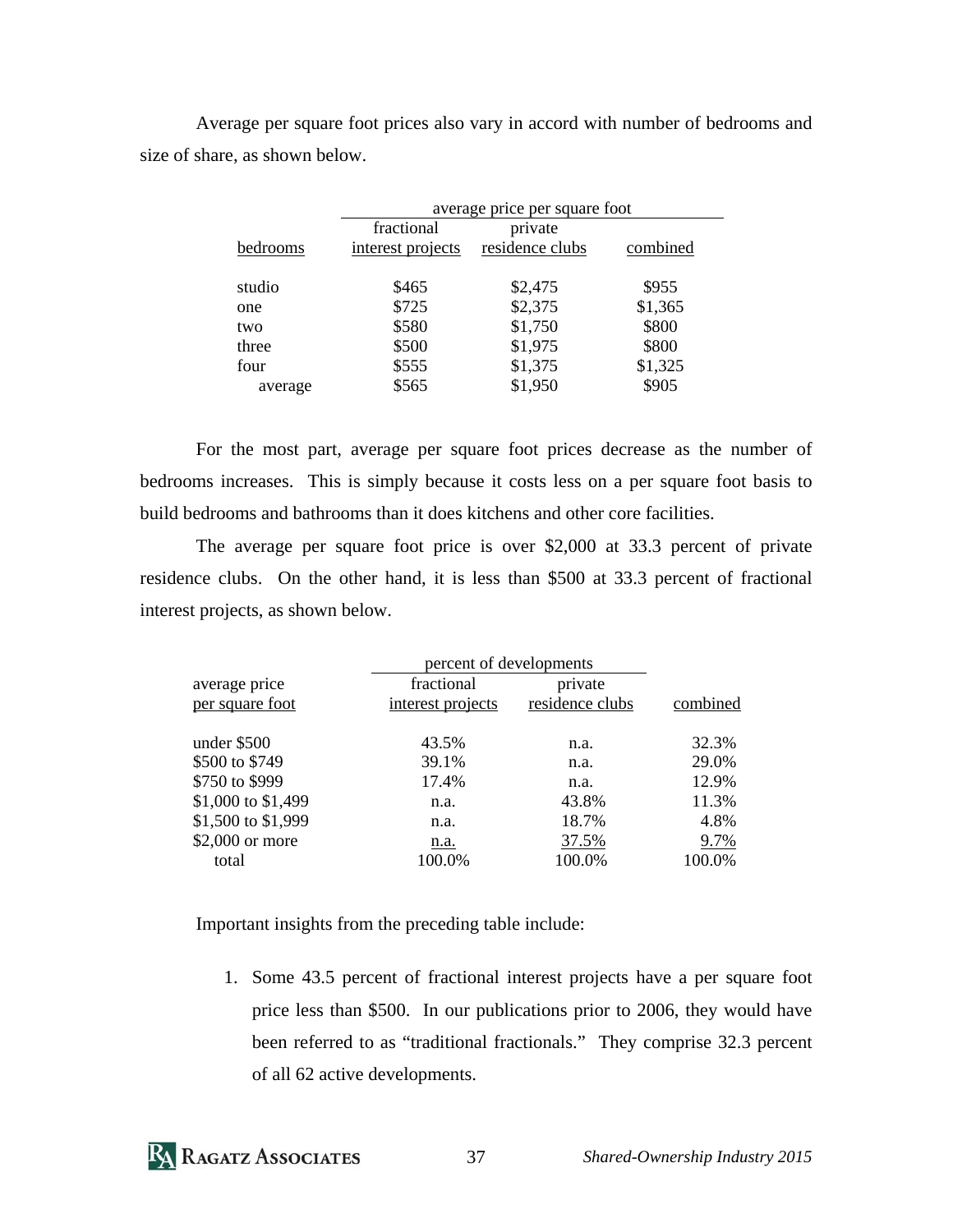- 2. Some 56.5 percent of fractional interest projects have a per square foot price between \$500 and \$999. In our publications prior to 2006, they would have been referred to as "high-end fractionals." They comprise 41.9 percent of all active developments.
- 3. The overall average per square foot price for private residence clubs is a high \$1,950. However, this price is weighted upward by a handful of projects with such prices being over \$2,500. The average per square foot price is between \$1,000 and \$1,999 in 62.5 percent of private residence clubs.

 Summarized below are price trends for the past eight years of 2007 through 2014. Trends for all three indicators are obviously downward, as described in preceding sections. And, as noted with such trends in overall sales volumes, causal factors appear more related to external issues than with the shared-ownership concept itself. On the other hand, it is possible that some of the decline was due to over-pricing during the peak years of 2006 and 2007 when many components of the overall real estate market in the U.S. were "over-heated" beyond rationality. This especially applies to offerings at the private residence club level. It also is noted, however, that all pricing indicators appear to have stabilized over the past five years, and in some cases have actually started to increase, especially at the private residence club level.

|                      | average price per: |            |             |
|----------------------|--------------------|------------|-------------|
| year                 | share              | week       | square foot |
| 2007                 | \$262,200          | \$46,850   | \$1,175     |
| 2008                 | \$243,215          | \$43,675   | \$1,215     |
| 2009                 | \$222,000          | \$40,600   | \$1,135     |
| 2010                 | \$173,000          | \$30,900   | \$930       |
| 2011                 | \$171,000          | \$30,900   | \$900       |
| 2012                 | \$159,000          | \$27,900   | \$830       |
| 2013                 | \$166,000          | \$34,400   | \$910       |
| 2014                 | \$168,525          | \$32,100   | \$905       |
| change: 2007 to 2014 |                    |            |             |
| amount               | $-$ \$93,675       | $-$14,750$ | $-$ \$270   |
| percent              | $-35.7%$           | $-31.5%$   | $-23.0%$    |

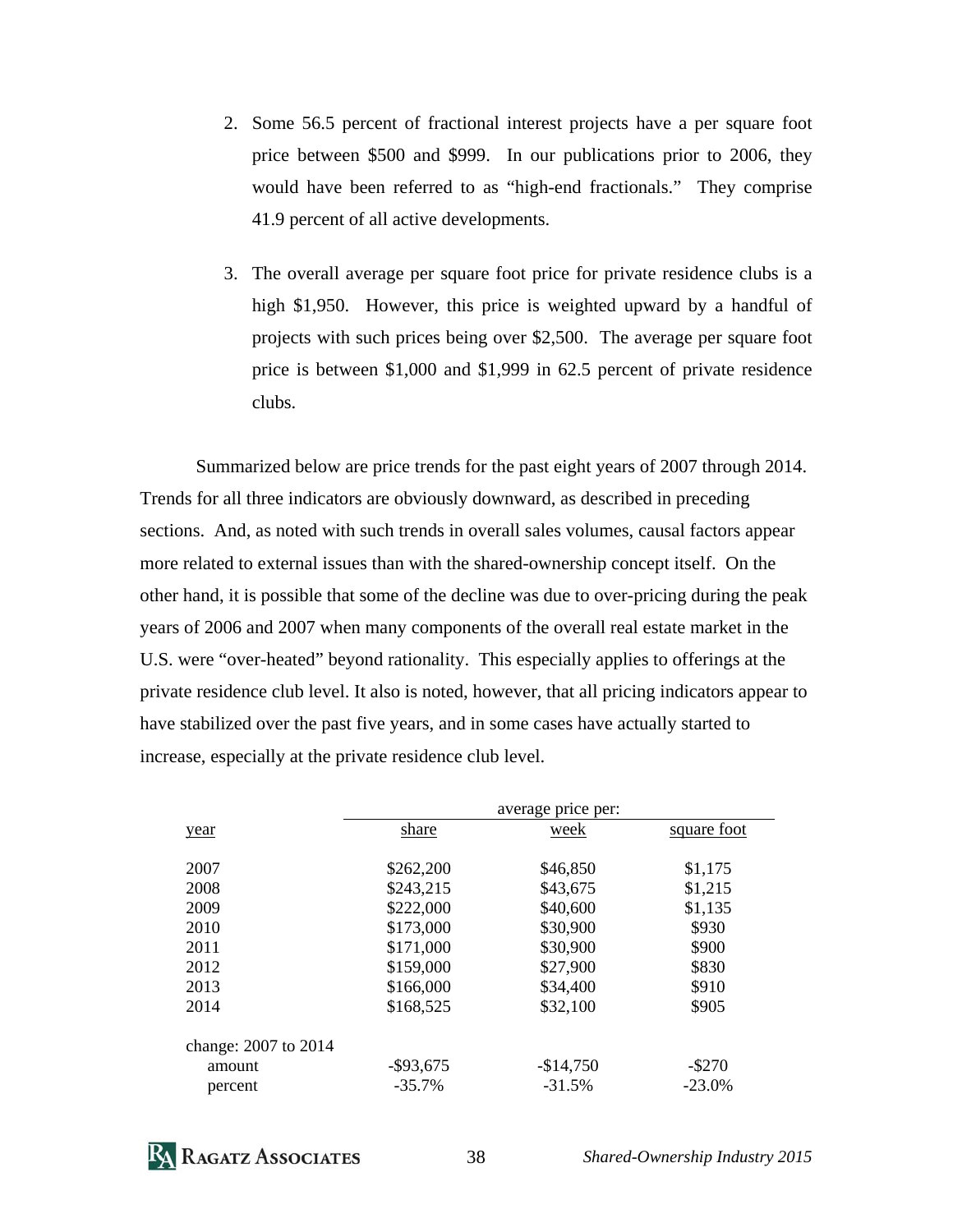While trends for all three price indicators have been downward over the last six years, the decline has been less than for many other real estate products in the U.S.

#### **Annual Maintenance Fees**

 Annual maintenance fees can be looked at in two ways, including on an overall basis by unit size regardless of size of share, and more importantly, on a per week basis by unit size. The first approach is less informative because it mixes up all different sizes of shares and amount of annual usage.

 Let us just look briefly at the first approach, as summarized below for the two components.

|                  | annual maintenance fees |                 |          |
|------------------|-------------------------|-----------------|----------|
|                  | fractional              | private         |          |
| bedrooms         | interest projects       | residence clubs | combined |
| studio           | \$2,055                 | \$4,900         | \$2,750  |
| one              | \$3,250                 | \$6,200         | \$4,365  |
| two              | \$4,325                 | \$8,375         | \$5,125  |
| three            | \$6,425                 | \$13,850        | \$7,950  |
| four             | \$10,900                | \$15,600        | \$12,550 |
| weighted average | \$5,350                 | \$10,150        | \$6,550  |

 For all 62 active developments, the average annual maintenance fee is \$6,550, regardless of size of share. This is less than in 2013, at \$7,350. It decreased by \$1,475 for private residence clubs, or 12.7 percent. It decreased by \$675 for fractional interest projects, or 11.2 percent. The overall average is \$5,350 for fractional interest projects and \$10,150 for private residence clubs – a large difference of \$4,800, or 89.7 percent.

 A more appropriate approach to analyzing annual maintenance fees is on a perweek-of-use basis. This approach equalizes variations in size of shares. Such fees are shown below in accord with number of bedrooms for both components.

|          | annual maintenance fees per week |                            |          |
|----------|----------------------------------|----------------------------|----------|
| bedrooms | fractional<br>interest projects  | private<br>residence clubs | combined |
| studio   | \$275                            | \$950                      | \$450    |
| one      | \$700                            | \$1,125                    | \$875    |
| two      | \$775                            | \$1,875                    | \$990    |

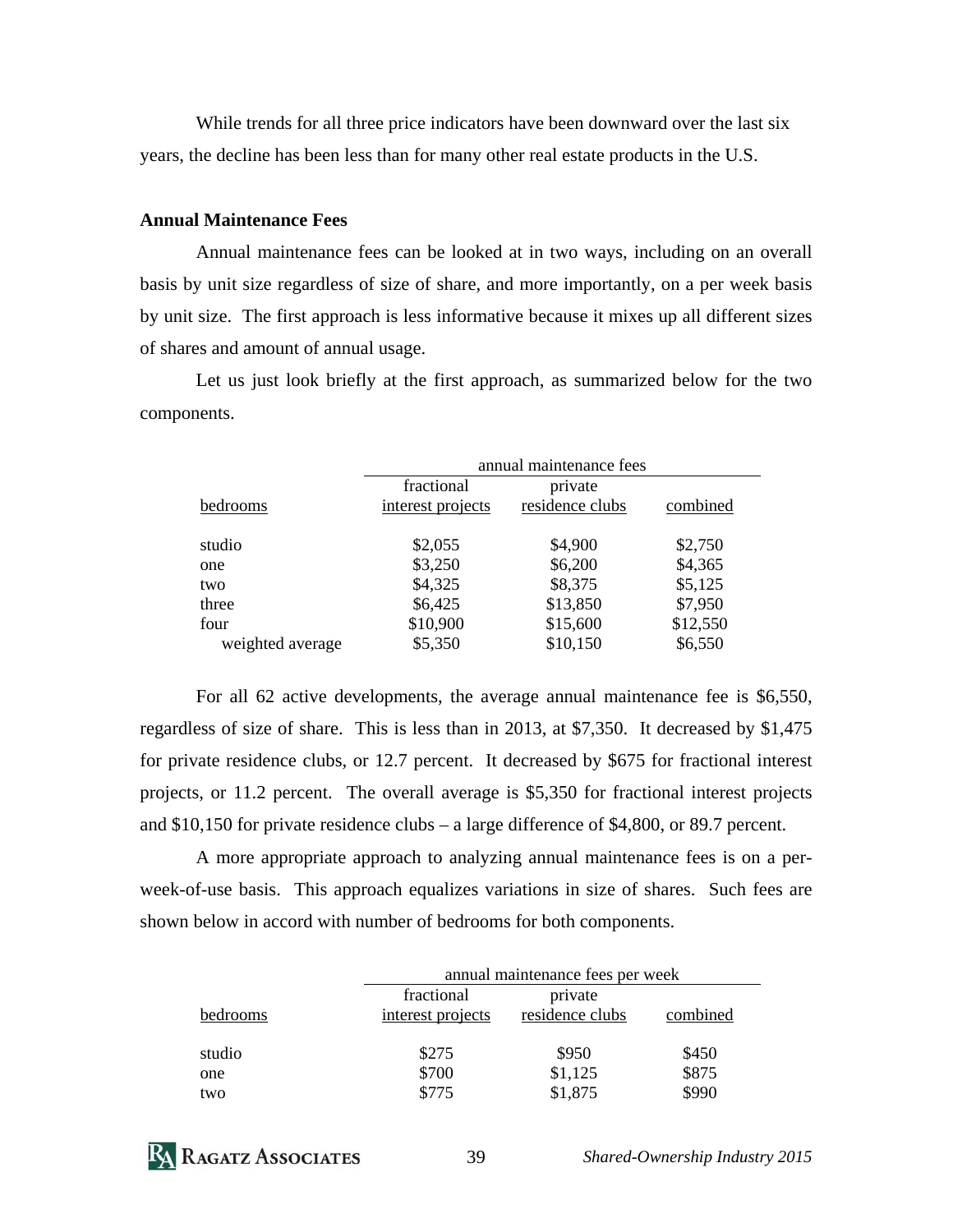| three            | \$1,325 | \$2,950 | \$1,670 |
|------------------|---------|---------|---------|
| four             | \$1,950 | \$2,750 | \$2,250 |
| weighted average | \$1,050 | \$2,100 | \$1,300 |

We find that annual maintenance fees on a weekly basis are not inexpensive. This is especially true among private residence clubs due to the many on-site amenities and the wide extent of personalized services and other owner benefits.

 When aggregating all sizes of units, the average annual maintenance fee per week among private residence clubs is \$2,100, or about \$300 per night. This average is \$950 for studios, \$1,125 for one-bedroom units, \$1,875 for two-bedroom units, \$2,950 for three-bedroom units, and \$2,750 for the few four-bedroom units.

 The overall average annual maintenance fee per week among fractional interest projects is \$1,050. This is a very large \$1,050 less than the overall average among private residence clubs, or 100.0 percent. With this component, the overall average represents about a \$150 nightly cost versus \$300 for private residence clubs.

 Among fractional interest projects, the average annual maintenance fee per week of use is \$275 for a studio, \$700 for a one-bedroom unit, \$775 for a two-bedroom unit, \$1,325 for a three-bedroom unit, and \$1,950 for a four-bedroom unit.

 Let us look more closely at the average annual maintenance fee per week among private residence clubs. The average weekly fee for a two-bedroom unit is \$1,875. If we multiply this amount times 52 weeks, it means an average two-bedroom unit annually generates about \$97,500 of maintenance fees. This amount is \$58,500 for a one-bedroom unit and \$153,400 for a three-bedroom unit.

#### **VII. MISCELLANEOUS ITEMS**

#### **Distribution of Revenues**

 In looking at how revenues are distributed, we find close comparisons between fractional interest projects and private residence clubs, as shown below. Roughly 50 to 55 percent of the sales price goes to product costs, i.e., land, infrastructure, amenities, construction, FF and E, soft costs, contingency, finance costs, etc. About another 15 to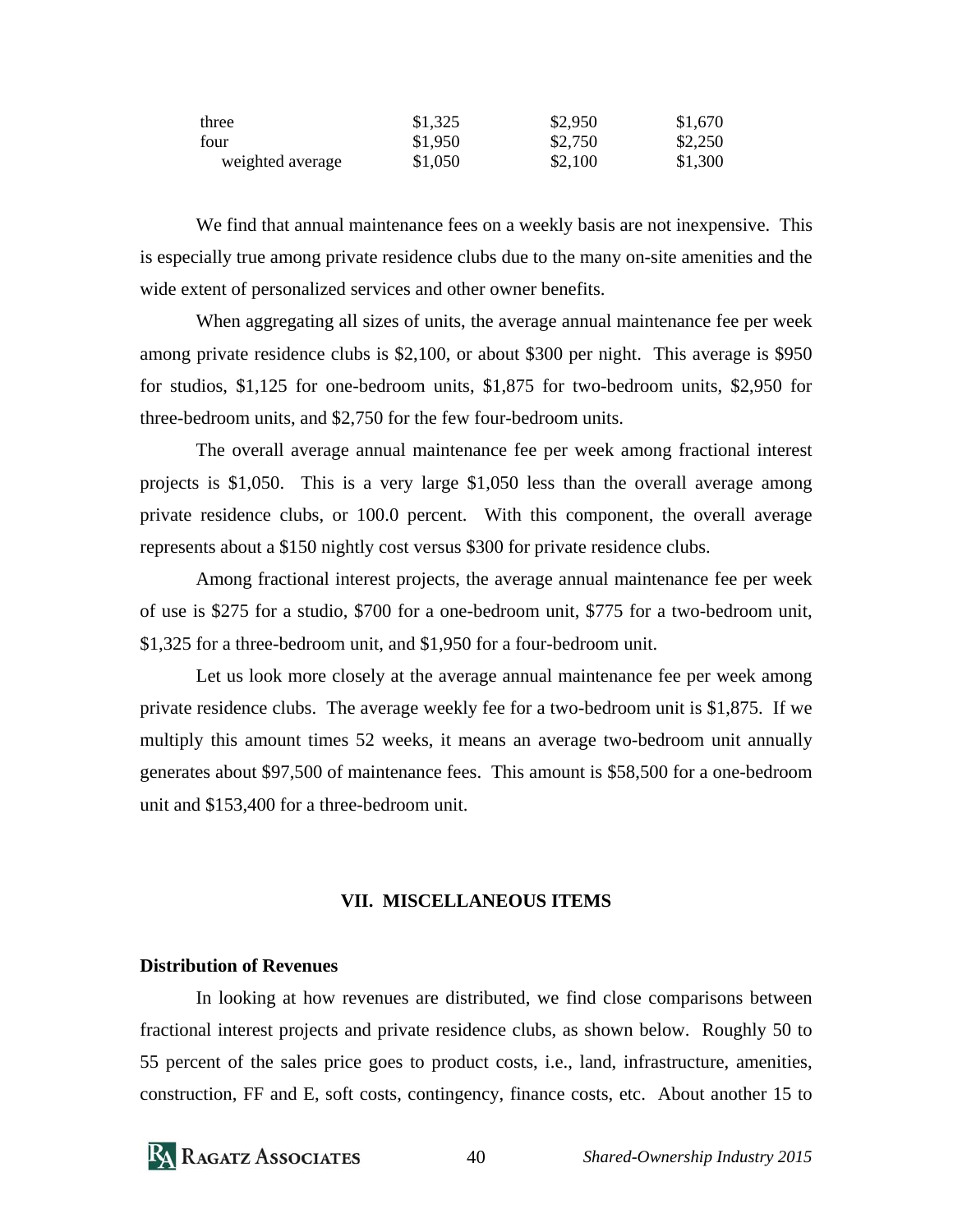20 percent goes to operating costs. Of this amount, about seven to eight percent goes to marketing, seven to eight percent to sales, and three to four percent to general and administrative costs. These figures have remained almost constant over the past six years.

 The remaining 25 to 35 percent represents before-tax profit (minus any other costs not associated with the product or operations). It is emphasized these proportions vary widely among the developments, and should be viewed only as general averages. By comparison, product costs in the resort timeshare industry are typically around 25 percent, and operating costs are around 55 percent or higher.

|                                                        | distribution of revenues        |                            |                           |
|--------------------------------------------------------|---------------------------------|----------------------------|---------------------------|
| source                                                 | fractional<br>interest projects | private<br>residence clubs | combined                  |
| product costs<br>operating costs<br>remainder<br>total | 55%<br>14%<br>31%<br>100%       | 55%<br>15%<br>30%<br>100%  | 55%<br>14%<br>31%<br>100% |

 Relative to 2013, product costs as a percent of distribution of revenues remained exactly the same.

#### **Regional Variations**

 It is interesting to investigate variations in sales performance and pricing among the four countries/regions in North America, as shown below. The numbers include only fractional interest projects and private residence clubs, and exclude destination clubs.

|                                               | region            |                   |                   | North               |                   |
|-----------------------------------------------|-------------------|-------------------|-------------------|---------------------|-------------------|
|                                               | <u>U.S.</u>       | Canada            | Caribbean         | Mexico              | America           |
| projects                                      | 38                | 9                 | 7                 | 8                   | 62                |
| percent of projects                           | 61.3%             | 14.5%             | 11.3%             | 12.9%               | 100.0%            |
| sales volume:                                 | \$138 mil.        | \$5 mil.          | \$21 mil.         | \$33 mil.           | \$197 mil.        |
| percent of sales volume<br>average price per: | 70.0%             | 2.5%              | 10.7%             | 16.8%               | 100.0%            |
| share                                         | \$184,000         | \$92,000          | \$86,000          | \$261,000           | \$168,525         |
| week<br>square foot                           | \$32,700<br>\$965 | \$11,400<br>\$490 | \$32,800<br>\$850 | \$48,000<br>\$1,250 | \$32,100<br>\$905 |
|                                               |                   |                   |                   |                     |                   |

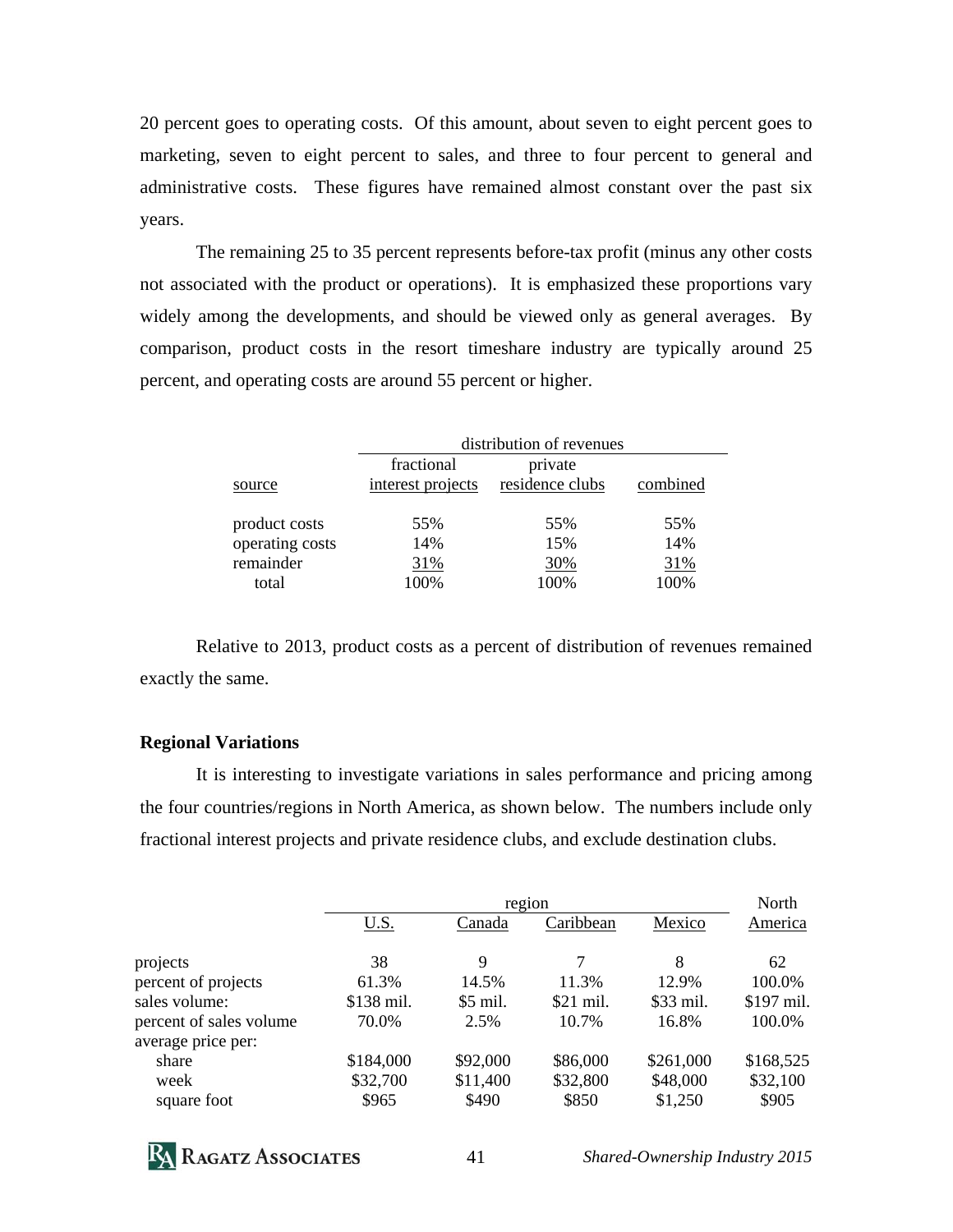The U.S. has 61.3 percent of the projects, but a higher 70.0 percent of the sales volume. Conversely, Canada has 14.5 percent of the projects, but only 2.5 percent of the sales volume. These figures for the Caribbean are 11.3 percent and 10.7 percent, respectively. For Mexico, they are 12.9 percent and 16.8 percent, respectively.

The average per week price in Canada is only \$11,400, compared to \$48,000 in Mexico. Likewise, the average per square foot price in Canada is only \$490, compared to \$1,250 in the Mexico.

#### **Destination Clubs**

 Emphasis heretofore in this report has been on the fractional interest and private residence club components of the shared-ownership industry (except for statistics on the overall industry's sales performance in 2014). This section at-hand concentrates on the destination club component.

Summary characteristics of this component include:

- 1. six different clubs
- 2. a sales volume in 2014 of \$319 million, up from \$256 million in 2013, but down from \$610 million in 2007
- 3. an estimated total of 13,150 members
- 4. typical/average features of:
	- a. a 30-year term
	- b. 80 to 100 percent refund of the initial deposit fee upon leaving the club
	- c. eight members per every residence
	- d. initiation deposit of \$135,000
	- e. annual dues of \$25,000
	- f. average residence value of \$2.8 million, with 3,150 square feet

#### **Remaining Market Depth in the U.S.**

 It is estimated that about 88,000 households in the U.S. now own sharedownership, including fractional interests, private residence clubs and destination clubs.

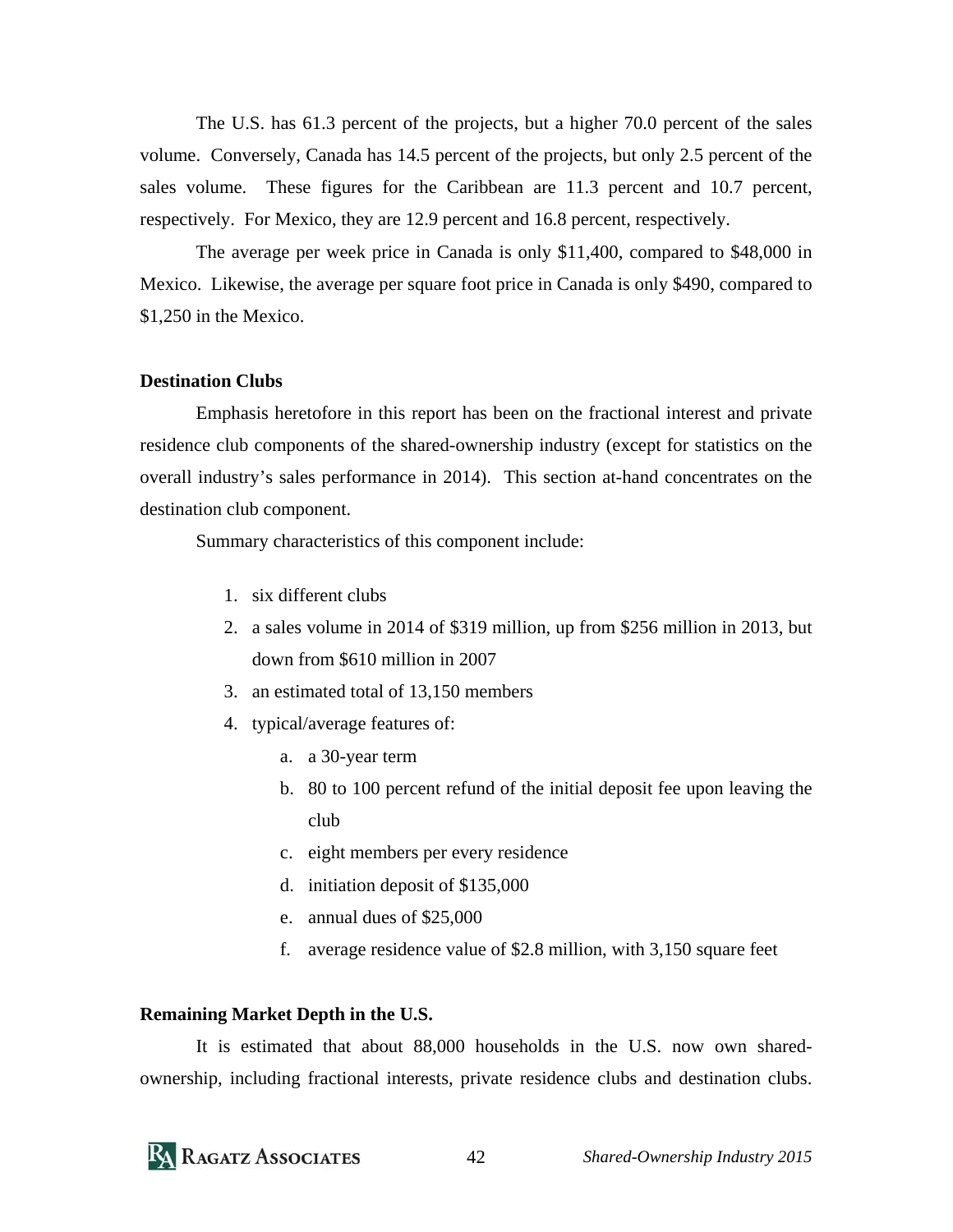Let us simply assume that income-eligibility begins at \$200,000 for all three components. Actually, this level is too confining since smaller shares in some moderately-priced fractional interest projects can be purchased for less than \$50,000.

 There are roughly six million households in the U.S. with incomes over \$200,000, or about 4.25 percent of all households. This means the current penetration rate for shared-ownership is about 1.5 percent (6,000,000 divided into 88,000).

 As shown below, if the penetration rate reaches 5.0 percent, it means another 212,000 buyers and roughly 70 percent of the market remains. This simplistic approach does not assume additional income-eligible households over time.

 Regardless of the penetration rate scenario used, it is obvious that potential market depth for shared-ownership is just beginning to be tapped and that a high number remains.

|                                    | penetration rate at:* |           |
|------------------------------------|-----------------------|-----------|
|                                    | 5.0%                  | 10.0%     |
| potential market (U.S. households) | 300,000               | 580,000   |
| existing owners                    | $-88,000$             | $-88,000$ |
| remaining demand                   | 212,000               | 492,000   |
| percent of demand remaining        | 70%                   | 85%       |

\*assumes income-eligibility of \$200,000, representing six million households and 4.25 percent of all households in the U.S.